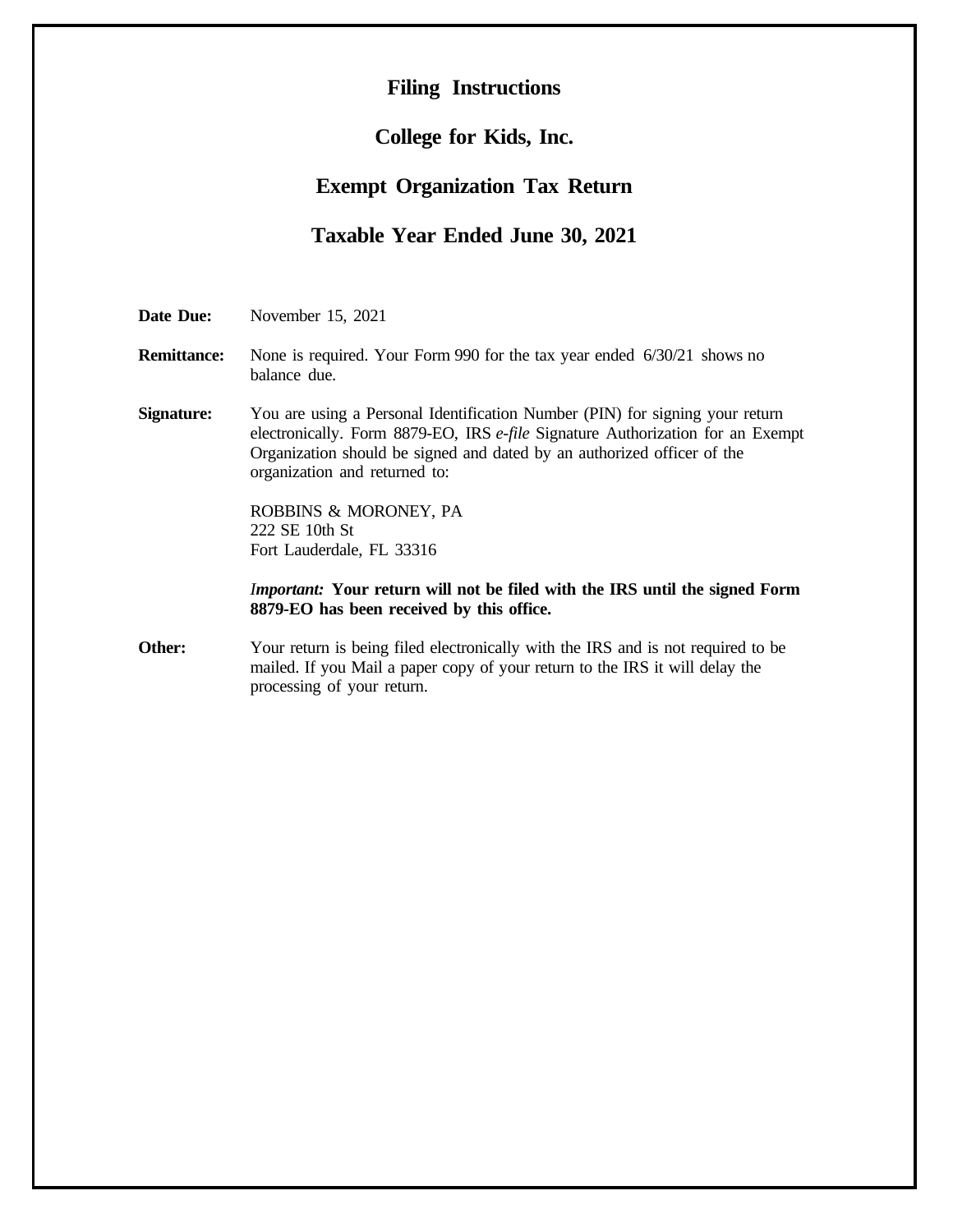| 8879-EO                                                                                                                                                                                                                                                                                                                           |                                                |                                                                                  | for an Exempt Organization | <b>IRS</b> e-file Signature Authorization                                                                                                                                                                                                                                    |                                | OMB No. 1545-0047                     |
|-----------------------------------------------------------------------------------------------------------------------------------------------------------------------------------------------------------------------------------------------------------------------------------------------------------------------------------|------------------------------------------------|----------------------------------------------------------------------------------|----------------------------|------------------------------------------------------------------------------------------------------------------------------------------------------------------------------------------------------------------------------------------------------------------------------|--------------------------------|---------------------------------------|
| Department of the Treasury<br>Internal Revenue Service                                                                                                                                                                                                                                                                            |                                                | For calendar year 2020, or fiscal year beginning                                 |                            | $7/01$ , 2020, and ending 6/30, 20 21<br>u Do not send to the IRS. Keep for your records.<br>u Go to www.irs.gov/Form8879EO for the latest information.                                                                                                                      |                                | 2020                                  |
| Name of exempt organization or person subject to tax                                                                                                                                                                                                                                                                              |                                                |                                                                                  |                            |                                                                                                                                                                                                                                                                              | Taxpayer identification number |                                       |
|                                                                                                                                                                                                                                                                                                                                   |                                                | College for Kids, Inc.                                                           |                            |                                                                                                                                                                                                                                                                              | 20-8077416                     |                                       |
| Name and title of officer or person subject to tax                                                                                                                                                                                                                                                                                |                                                | Nancy Stellway                                                                   |                            |                                                                                                                                                                                                                                                                              |                                |                                       |
| Part I                                                                                                                                                                                                                                                                                                                            |                                                | Executive Director<br>Type of Return and Return Information (Whole Dollars Only) |                            |                                                                                                                                                                                                                                                                              |                                |                                       |
| Check the box for the return for which you are using this Form 8879-EO and enter the applicable amount, if any, from the return. If you                                                                                                                                                                                           |                                                |                                                                                  |                            |                                                                                                                                                                                                                                                                              |                                |                                       |
| check the box on line 1a, 2a, 3a, 4a, 5a, 6a, or 7a below, and the amount on that line for the return being filed with this form was                                                                                                                                                                                              |                                                |                                                                                  |                            |                                                                                                                                                                                                                                                                              |                                |                                       |
| blank, then leave line 1b, 2b, 3b, 4b, 5b, 6b, or 7b, whichever is applicable, blank (do not enter -0-). But, if you entered -0- on the                                                                                                                                                                                           |                                                |                                                                                  |                            |                                                                                                                                                                                                                                                                              |                                |                                       |
| return, then enter -0- on the applicable line below. Do not complete more than one line in Part I.                                                                                                                                                                                                                                |                                                |                                                                                  |                            |                                                                                                                                                                                                                                                                              |                                |                                       |
| 1a Form 990 check here                                                                                                                                                                                                                                                                                                            | X                                              |                                                                                  |                            | $\frac{1}{2}$ Total revenue, if any (Form 990, Part VIII, column (A), line 12)  1b $\underline{\hspace{1cm}1,907}$ , 226                                                                                                                                                     |                                |                                       |
| 2a Form 990-EZ check here $\blacktriangleright$                                                                                                                                                                                                                                                                                   |                                                |                                                                                  |                            |                                                                                                                                                                                                                                                                              | 2b                             |                                       |
| 3a Form 1120-POL check here                                                                                                                                                                                                                                                                                                       |                                                | <b>b</b> Total tax (Form 1120-POL, line 22)                                      |                            |                                                                                                                                                                                                                                                                              | 3b                             |                                       |
| 4a Form 990-PF check here                                                                                                                                                                                                                                                                                                         |                                                |                                                                                  |                            | <b>b</b> Tax based on investment income (Form 990-PF, Part VI, line 5)                                                                                                                                                                                                       | 4b.                            |                                       |
| 5a Form 8868 check here                                                                                                                                                                                                                                                                                                           |                                                | <b>b</b> Balance due (Form 8868, line 3c)                                        |                            |                                                                                                                                                                                                                                                                              | 5b                             |                                       |
| 6a Form 990-T check here<br>7a Form 4720 check here ▶                                                                                                                                                                                                                                                                             |                                                |                                                                                  |                            |                                                                                                                                                                                                                                                                              | 6b.<br>7b                      |                                       |
| <b>Part II</b>                                                                                                                                                                                                                                                                                                                    |                                                |                                                                                  |                            | Declaration and Signature Authorization of Officer or Person Subject to Tax                                                                                                                                                                                                  |                                |                                       |
| Under penalties of perjury, I declare that<br>(name of organization)                                                                                                                                                                                                                                                              |                                                |                                                                                  |                            | $ X $ I am an officer of the above organization or $ $   I am a person subject to tax with respect to<br>, $(EIN)$                                                                                                                                                           |                                | and that I have examined a copy       |
| of the 2020 electronic return and accompanying schedules and statements, and, to the best of my knowledge and belief, they are                                                                                                                                                                                                    |                                                |                                                                                  |                            |                                                                                                                                                                                                                                                                              |                                |                                       |
| true, correct, and complete. I further declare that the amount in Part I above is the amount shown on the copy of the electronic return.                                                                                                                                                                                          |                                                |                                                                                  |                            |                                                                                                                                                                                                                                                                              |                                |                                       |
| I consent to allow my intermediate service provider, transmitter, or electronic return originator (ERO) to send the return to the IRS and                                                                                                                                                                                         |                                                |                                                                                  |                            |                                                                                                                                                                                                                                                                              |                                |                                       |
| to receive from the IRS (a) an acknowledgement of receipt or reason for rejection of the transmission, (b) the reason for any delay in                                                                                                                                                                                            |                                                |                                                                                  |                            |                                                                                                                                                                                                                                                                              |                                |                                       |
| processing the return or refund, and (c) the date of any refund. If applicable, I authorize the U.S. Treasury and its designated Financial<br>Agent to initiate an electronic funds withdrawal (direct debit) entry to the financial institution account indicated in the tax preparation                                         |                                                |                                                                                  |                            |                                                                                                                                                                                                                                                                              |                                |                                       |
| software for payment of the federal taxes owed on this return, and the financial institution to debit the entry to this account. To revoke                                                                                                                                                                                        |                                                |                                                                                  |                            |                                                                                                                                                                                                                                                                              |                                |                                       |
| a payment, I must contact the U.S. Treasury Financial Agent at 1-888-353-4537 no later than 2 business days prior to the payment                                                                                                                                                                                                  |                                                |                                                                                  |                            |                                                                                                                                                                                                                                                                              |                                |                                       |
| (settlement) date. I also authorize the financial institutions involved in the processing of the electronic payment of taxes to receive                                                                                                                                                                                           |                                                |                                                                                  |                            |                                                                                                                                                                                                                                                                              |                                |                                       |
| confidential information necessary to answer inquiries and resolve issues related to the payment. I have selected a personal                                                                                                                                                                                                      |                                                |                                                                                  |                            |                                                                                                                                                                                                                                                                              |                                |                                       |
| identification number (PIN) as my signature for the electronic return and, if applicable, the consent to electronic funds withdrawal.                                                                                                                                                                                             |                                                |                                                                                  |                            |                                                                                                                                                                                                                                                                              |                                |                                       |
| PIN: check one box only                                                                                                                                                                                                                                                                                                           |                                                |                                                                                  |                            |                                                                                                                                                                                                                                                                              |                                |                                       |
| lxl                                                                                                                                                                                                                                                                                                                               | ROBBINS & MORONEY,                             | ΡA                                                                               |                            |                                                                                                                                                                                                                                                                              | 77416                          |                                       |
| I authorize                                                                                                                                                                                                                                                                                                                       |                                                | ERO firm name                                                                    |                            | to enter my PIN                                                                                                                                                                                                                                                              | Enter five numbers, but        | as my signature                       |
|                                                                                                                                                                                                                                                                                                                                   |                                                |                                                                                  |                            |                                                                                                                                                                                                                                                                              | do not enter all zeros         |                                       |
|                                                                                                                                                                                                                                                                                                                                   | PIN on the return's disclosure consent screen. |                                                                                  |                            | on the tax year 2020 electronically filed return. If I have indicated within this return that a copy of the return is being filed with a<br>state agency(ies) regulating charities as part of the IRS Fed/State program, I also authorize the aforementioned ERO to enter my |                                |                                       |
|                                                                                                                                                                                                                                                                                                                                   |                                                |                                                                                  |                            | As an officer or person subject to tax with respect to the organization, I will enter my PIN as my signature on the tax year 2020<br>electronically filed return. If I have indicated within this return that a copy of the return is being filed with a state agency(ies)   |                                |                                       |
|                                                                                                                                                                                                                                                                                                                                   |                                                |                                                                                  |                            | regulating charities as part of the IRS Fed/State program, I will enter my PIN on the return's disclosure consent screen.                                                                                                                                                    |                                |                                       |
| Signature of officer or person subject to tax $\}$                                                                                                                                                                                                                                                                                |                                                |                                                                                  |                            | Date $\}$                                                                                                                                                                                                                                                                    | 10/14/21                       |                                       |
| Part III                                                                                                                                                                                                                                                                                                                          | <b>Certification and Authentication</b>        |                                                                                  |                            |                                                                                                                                                                                                                                                                              |                                |                                       |
| <b>ERO's EFIN/PIN.</b> Enter your six-digit electronic filing identification                                                                                                                                                                                                                                                      |                                                |                                                                                  |                            |                                                                                                                                                                                                                                                                              |                                |                                       |
| number (EFIN) followed by your five-digit self-selected PIN.                                                                                                                                                                                                                                                                      |                                                |                                                                                  |                            |                                                                                                                                                                                                                                                                              |                                | 65839377416<br>Do not enter all zeros |
| I certify that the above numeric entry is my PIN, which is my signature on the 2020 electronically filed return indicated above. I confirm<br>that I am submitting this return in accordance with the requirements of Pub. 4163, Modernized e-File (MeF) Information for Authorized<br>IRS e-file Providers for Business Returns. |                                                |                                                                                  |                            |                                                                                                                                                                                                                                                                              |                                |                                       |
| ERO's signature                                                                                                                                                                                                                                                                                                                   |                                                | <u> 1989 - Johann Barn, amerikansk politiker (d. 1989)</u>                       |                            |                                                                                                                                                                                                                                                                              | Date } $\frac{10/14}{21}$      |                                       |
|                                                                                                                                                                                                                                                                                                                                   |                                                |                                                                                  |                            |                                                                                                                                                                                                                                                                              |                                |                                       |
|                                                                                                                                                                                                                                                                                                                                   |                                                | <b>ERO Must Retain This Form - See Instructions</b>                              |                            |                                                                                                                                                                                                                                                                              |                                |                                       |
|                                                                                                                                                                                                                                                                                                                                   |                                                |                                                                                  |                            | Do Not Submit This Form to the IRS Unless Requested To Do So                                                                                                                                                                                                                 |                                |                                       |
| For Paperwork Reduction Act Notice, see back of form.                                                                                                                                                                                                                                                                             |                                                |                                                                                  |                            |                                                                                                                                                                                                                                                                              |                                | Form 8879-EO (2020)                   |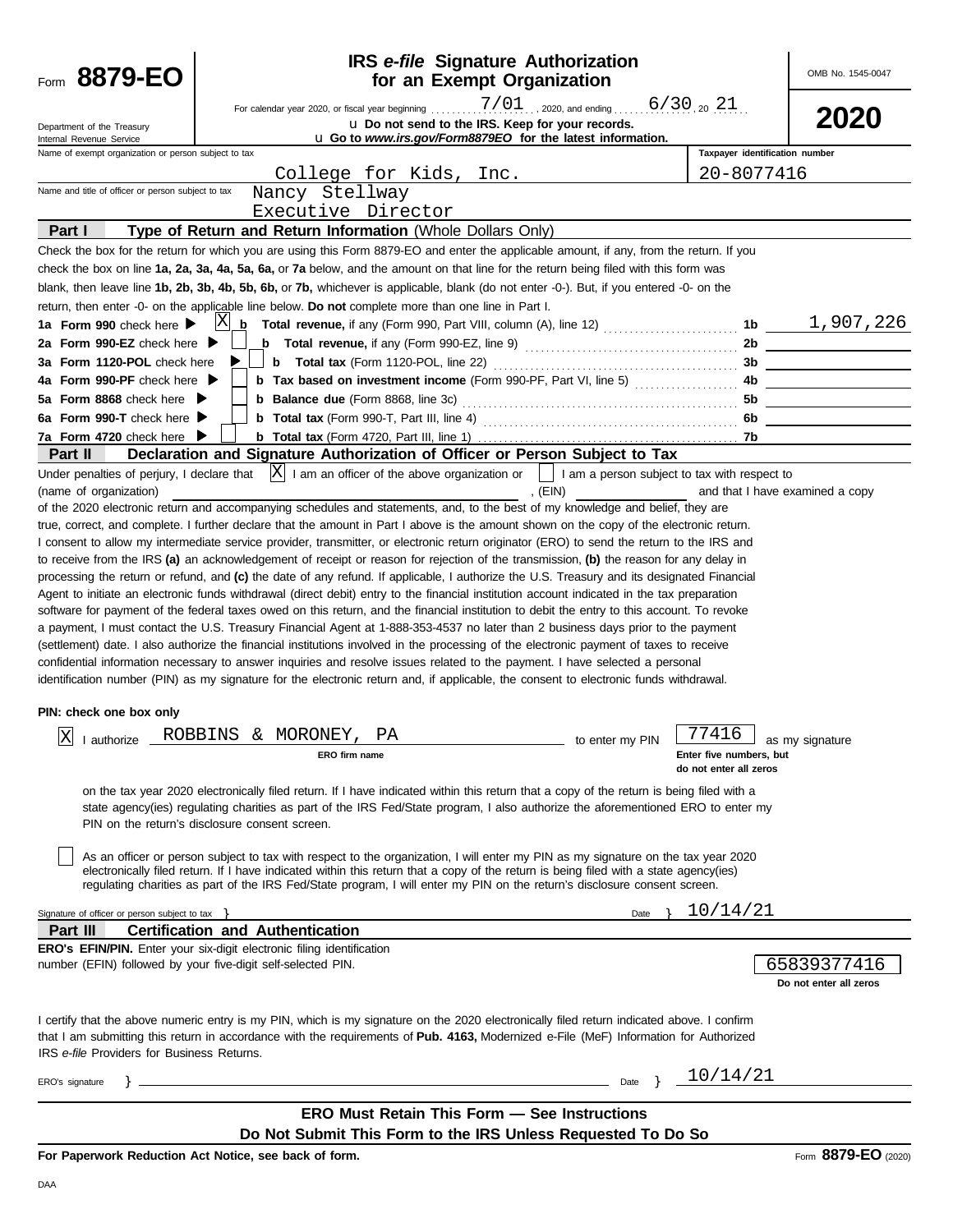| Form                           |                                                        |                                        | <b>Return of Organization Exempt From Income Tax</b><br>Under section 501(c), 527, or 4947(a)(1) of the Internal Revenue Code (except private foundations)                                                                                                                             |                     | OMB No. 1545-0047                        |
|--------------------------------|--------------------------------------------------------|----------------------------------------|----------------------------------------------------------------------------------------------------------------------------------------------------------------------------------------------------------------------------------------------------------------------------------------|---------------------|------------------------------------------|
|                                |                                                        |                                        | <b>u</b> Do not enter social security numbers on this form as it may be made public.                                                                                                                                                                                                   |                     | Open to Public                           |
|                                | Department of the Treasury<br>Internal Revenue Service |                                        | <b>u</b> Go to www.irs.gov/Form990 for instructions and the latest information.                                                                                                                                                                                                        |                     | <b>Inspection</b>                        |
|                                |                                                        |                                        | 07/01/20<br>06/30/21<br>, and ending<br>For the 2020 calendar year, or tax year beginning                                                                                                                                                                                              |                     |                                          |
|                                | <b>B</b> Check if applicable:                          |                                        | C Name of organization                                                                                                                                                                                                                                                                 |                     | D Employer identification number         |
|                                | Address change                                         |                                        | College for Kids, Inc.                                                                                                                                                                                                                                                                 |                     |                                          |
|                                | Name change                                            |                                        | Doing business as<br>Take Stock in Children PBC<br>Number and street (or P.O. box if mail is not delivered to street address)<br>Room/suite                                                                                                                                            | E Telephone number  | 20-8077416                               |
|                                | Initial return                                         |                                        | 1896 Palm Beach Lakes Blvd. Ste 103                                                                                                                                                                                                                                                    |                     | 561-683-1704                             |
|                                | Final return/<br>terminated                            |                                        | City or town, state or province, country, and ZIP or foreign postal code                                                                                                                                                                                                               |                     |                                          |
|                                | Amended return                                         |                                        | West Palm Beach<br>FL 33409                                                                                                                                                                                                                                                            | G Gross receipts \$ | 1,952,082                                |
|                                |                                                        |                                        | Name and address of principal officer:<br>H(a) Is this a group return for subordinates?                                                                                                                                                                                                |                     | X<br>Yes<br>No                           |
|                                | Application pending                                    |                                        | Nancy Stellway                                                                                                                                                                                                                                                                         |                     |                                          |
|                                |                                                        |                                        | 1896 Palm Beach Lakes Blvd. Ste 103<br>H(b) Are all subordinates included?                                                                                                                                                                                                             |                     | No<br>Yes                                |
|                                |                                                        |                                        | West Palm Beach<br>FL 33409                                                                                                                                                                                                                                                            |                     | If "No," attach a list. See instructions |
|                                | Tax-exempt status:                                     | X                                      | 501(c)(3)<br>) $t$ (insert no.)<br>501(c)<br>4947(a)(1) or<br>527                                                                                                                                                                                                                      |                     |                                          |
|                                | Website: U                                             |                                        | www.takestockpalmbeach.org<br>H(c) Group exemption number U                                                                                                                                                                                                                            |                     |                                          |
| ĸ                              | Form of organization:                                  | $ X $ Corporation                      | L Year of formation: $2006$<br>Trust<br>Association<br>Other $\mathbf u$                                                                                                                                                                                                               |                     | $M$ State of legal domicile: $FL$        |
|                                | Part I                                                 | <b>Summary</b>                         |                                                                                                                                                                                                                                                                                        |                     |                                          |
|                                |                                                        |                                        | 1 Briefly describe the organization's mission or most significant activities: The mission is to passionately promote personal                                                                                                                                                          |                     |                                          |
|                                |                                                        |                                        | responsibility & academic success for at-risk Palm Beach County youth with a wraparound, evidence-based program model<br>equipped with mentoring, college readiness, scholarships & college retention services. With an unrivaled high school                                          |                     |                                          |
|                                |                                                        |                                        | graduation rate of 98%, & 96% college enrollment, the program is improving the economic viability of the community.                                                                                                                                                                    |                     |                                          |
| Governance                     |                                                        |                                        | 2 Check this box $\mathbf{u}$   if the organization discontinued its operations or disposed of more than 25% of its net assets.                                                                                                                                                        |                     |                                          |
|                                |                                                        |                                        |                                                                                                                                                                                                                                                                                        | 3                   | 18                                       |
| ೲ                              |                                                        |                                        |                                                                                                                                                                                                                                                                                        | 4                   | 18                                       |
|                                |                                                        |                                        |                                                                                                                                                                                                                                                                                        | 5                   | 17                                       |
| Activities                     |                                                        |                                        | 6 Total number of volunteers (estimate if necessary)                                                                                                                                                                                                                                   | 6                   | 422                                      |
|                                |                                                        |                                        |                                                                                                                                                                                                                                                                                        | 7a                  | $\Omega$                                 |
|                                |                                                        |                                        |                                                                                                                                                                                                                                                                                        | 7b                  | $\Omega$                                 |
|                                |                                                        |                                        | Prior Year                                                                                                                                                                                                                                                                             |                     | Current Year                             |
|                                |                                                        |                                        |                                                                                                                                                                                                                                                                                        | 2,012,998           | 1,827,801                                |
| Revenue                        | 9                                                      |                                        | Program service revenue (Part VIII, line 2g)                                                                                                                                                                                                                                           |                     |                                          |
|                                |                                                        |                                        |                                                                                                                                                                                                                                                                                        | 12,123              | 76,593                                   |
|                                |                                                        |                                        |                                                                                                                                                                                                                                                                                        | 3,192               | 2,832                                    |
|                                |                                                        |                                        | 12 Total revenue - add lines 8 through 11 (must equal Part VIII, column (A), line 12)                                                                                                                                                                                                  | 2,028,313           | 1,907,226                                |
|                                |                                                        |                                        | 13 Grants and similar amounts paid (Part IX, column (A), lines 1–3)                                                                                                                                                                                                                    | 218,840             | 477,838                                  |
|                                |                                                        |                                        | 14 Benefits paid to or for members (Part IX, column (A), line 4)                                                                                                                                                                                                                       |                     | 0                                        |
|                                |                                                        |                                        | 15 Salaries, other compensation, employee benefits (Part IX, column (A), lines 5-10)                                                                                                                                                                                                   | 760,973             | 720,653                                  |
| Expenses                       |                                                        |                                        | 15 Salaries, other compensation, $\frac{1}{2}$ and $\frac{1}{2}$ and $\frac{1}{2}$ are $\frac{1}{2}$ and $\frac{1}{2}$ are $\frac{1}{2}$ and $\frac{1}{2}$ are $\frac{1}{2}$ and $\frac{1}{2}$ and $\frac{1}{2}$ and $\frac{1}{2}$ are $\frac{1}{2}$ and $\frac{1}{2}$ and $\frac{1}{$ |                     | $\Omega$                                 |
|                                |                                                        |                                        |                                                                                                                                                                                                                                                                                        |                     |                                          |
|                                |                                                        |                                        | 17 Other expenses (Part IX, column (A), lines 11a-11d, 11f-24e)                                                                                                                                                                                                                        | 249,385             | 245,274                                  |
|                                |                                                        |                                        | 18 Total expenses. Add lines 13-17 (must equal Part IX, column (A), line 25)                                                                                                                                                                                                           | 1,229,198           | 1,443,765                                |
|                                |                                                        |                                        | 19 Revenue less expenses. Subtract line 18 from line 12<br>Beginning of Current Year                                                                                                                                                                                                   | 799,115             | 463,461<br>End of Year                   |
| Net Assets or<br>Fund Balances |                                                        |                                        |                                                                                                                                                                                                                                                                                        | 6,030,813           | 6,489,406                                |
|                                |                                                        | 21 Total liabilities (Part X, line 26) |                                                                                                                                                                                                                                                                                        | 58,836              | 53,968                                   |
|                                |                                                        |                                        |                                                                                                                                                                                                                                                                                        | 5,971,977           | 6,435,438                                |
|                                | Part II                                                | <b>Signature Block</b>                 |                                                                                                                                                                                                                                                                                        |                     |                                          |
|                                |                                                        |                                        | Under penalties of perjury, I declare that I have examined this return, including accompanying schedules and statements, and to the best of my knowledge and belief, it is                                                                                                             |                     |                                          |
|                                |                                                        |                                        | true, correct, and complete. Declaration of preparer (other than officer) is based on all information of which preparer has any knowledge.                                                                                                                                             |                     |                                          |
|                                |                                                        |                                        |                                                                                                                                                                                                                                                                                        |                     |                                          |
| Sign                           |                                                        | Signature of officer                   |                                                                                                                                                                                                                                                                                        | Date                |                                          |
| Here                           |                                                        |                                        | Executive Director<br>Nancy Stellway                                                                                                                                                                                                                                                   |                     |                                          |
|                                |                                                        | Type or print name and title           |                                                                                                                                                                                                                                                                                        |                     |                                          |
|                                |                                                        | Print/Type preparer's name             | Preparer's signature<br>Date                                                                                                                                                                                                                                                           | Check               | PTIN                                     |
| Paid                           |                                                        | Michael J. Robbins                     | 10/14/21                                                                                                                                                                                                                                                                               | self-employed       | P01210648                                |
|                                | Preparer                                               | Firm's name                            | ROBBINS & MORONEY,<br>РA                                                                                                                                                                                                                                                               | Firm's EIN }        | 65-0356804                               |
|                                | Use Only                                               |                                        | 222 SE 10th St                                                                                                                                                                                                                                                                         |                     |                                          |
|                                |                                                        | Firm's address                         | Fort Lauderdale, FL<br>33316                                                                                                                                                                                                                                                           | Phone no.           | 954-467-3100                             |
|                                |                                                        |                                        | May the IRS discuss this return with the preparer shown above? See instructions                                                                                                                                                                                                        |                     | $ X $ Yes<br>No                          |

| Sign     | Signature of officer       |                                                                                 |                      |                    |                          | Date         |                    |                 |
|----------|----------------------------|---------------------------------------------------------------------------------|----------------------|--------------------|--------------------------|--------------|--------------------|-----------------|
| Here     | Nancy                      | Stellway                                                                        |                      | Executive Director |                          |              |                    |                 |
|          |                            | Type or print name and title                                                    |                      |                    |                          |              |                    |                 |
|          | Print/Type preparer's name |                                                                                 | Preparer's signature |                    | Date                     | Check        | PTIN               |                 |
| Paid     | Michael J. Robbins         |                                                                                 |                      |                    | $10/14/21$ self-employed |              | P01210648          |                 |
| Preparer | Firm's name                | MORONEY,<br>ROBBINS<br>&                                                        | РA                   |                    |                          | Firm's $EIN$ | 65-0356804         |                 |
| Use Only |                            | 222 SE 10th St                                                                  |                      |                    |                          |              |                    |                 |
|          | Firm's address             | Fort Lauderdale, FL                                                             | 33316                |                    | Phone no.                |              | $954 - 467 - 3100$ |                 |
|          |                            | May the IRS discuss this return with the preparer shown above? See instructions |                      |                    |                          |              | Χl<br>Yes          | No              |
|          |                            | For Paperwork Reduction Act Notice, see the separate instructions.              |                      |                    |                          |              |                    | Form 990 (2020) |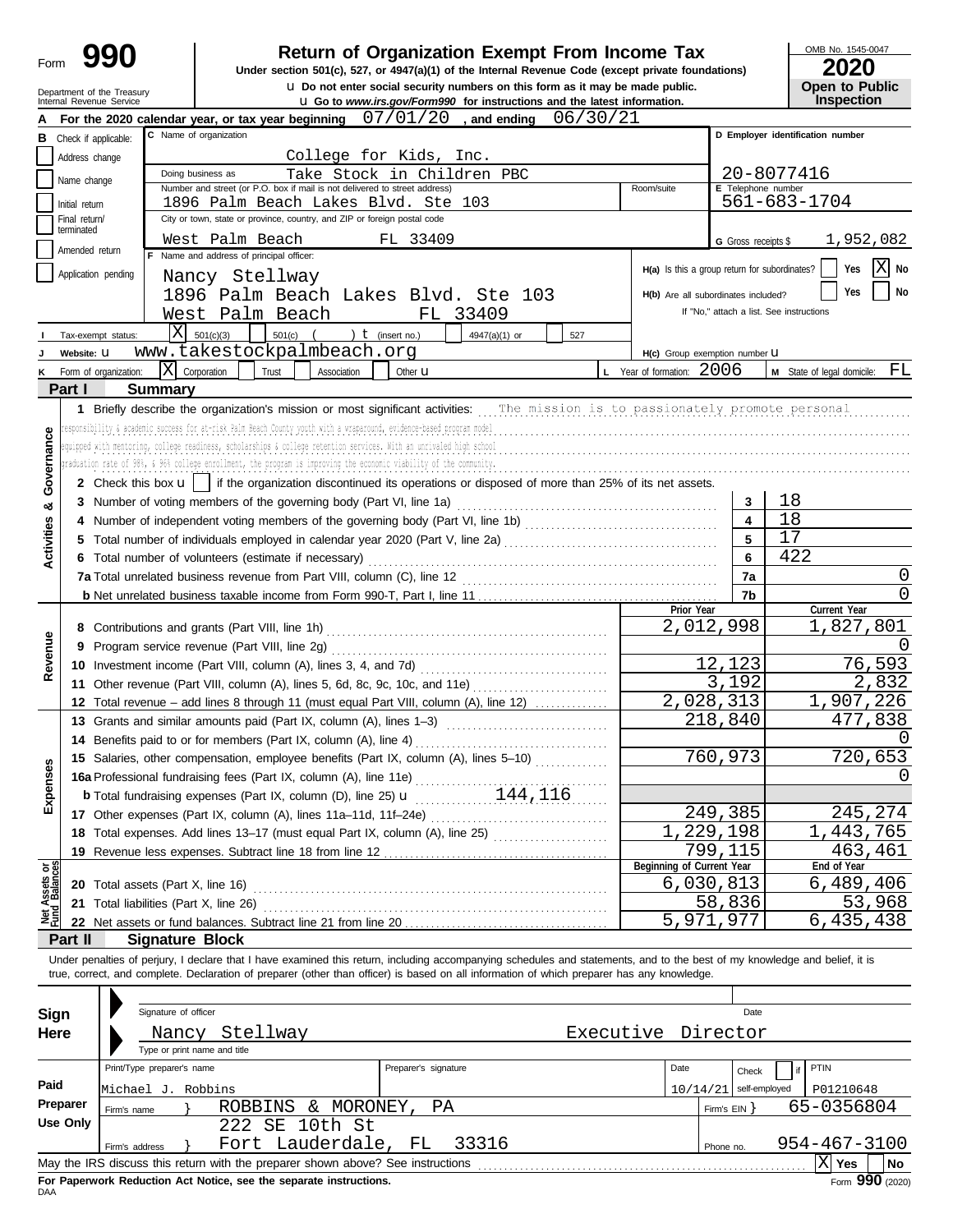| Form 990 (2020) College for Kids, Inc.                                                                                          |                                                                                                     | 20-8077416  | Page 2                    |
|---------------------------------------------------------------------------------------------------------------------------------|-----------------------------------------------------------------------------------------------------|-------------|---------------------------|
| Part III<br><b>Statement of Program Service Accomplishments</b>                                                                 |                                                                                                     |             |                           |
| Check if Schedule O contains a response or note to any line in this Part III [11] [11] [11] [11] [11] [11] [1                   |                                                                                                     |             | $\vert X \vert$           |
| 1 Briefly describe the organization's mission:                                                                                  |                                                                                                     |             |                           |
| See Schedule O                                                                                                                  |                                                                                                     |             |                           |
|                                                                                                                                 |                                                                                                     |             |                           |
|                                                                                                                                 |                                                                                                     |             |                           |
| Did the organization undertake any significant program services during the year which were not listed on the<br>$\mathbf{2}$    |                                                                                                     |             |                           |
| prior Form 990 or 990-EZ?                                                                                                       |                                                                                                     |             | Yes $\boxed{X}$ No        |
| If "Yes," describe these new services on Schedule O.                                                                            |                                                                                                     |             |                           |
| Did the organization cease conducting, or make significant changes in how it conducts, any program<br>3                         |                                                                                                     |             |                           |
| services?                                                                                                                       |                                                                                                     |             | Yes $\boxed{\text{X}}$ No |
| If "Yes," describe these changes on Schedule O.                                                                                 |                                                                                                     |             |                           |
| Describe the organization's program service accomplishments for each of its three largest program services, as measured by<br>4 |                                                                                                     |             |                           |
| expenses. Section 501(c)(3) and 501(c)(4) organizations are required to report the amount of grants and allocations to others,  |                                                                                                     |             |                           |
| the total expenses, and revenue, if any, for each program service reported.                                                     |                                                                                                     |             |                           |
| 4a (Code:                                                                                                                       | ) (Expenses $\frac{1}{11394422}$ including grants of $\frac{1}{174838}$ ) (Revenue $\frac{1}{1748}$ |             |                           |
| See Schedule O                                                                                                                  |                                                                                                     |             |                           |
|                                                                                                                                 |                                                                                                     |             |                           |
|                                                                                                                                 |                                                                                                     |             |                           |
|                                                                                                                                 |                                                                                                     |             |                           |
|                                                                                                                                 |                                                                                                     |             |                           |
|                                                                                                                                 |                                                                                                     |             |                           |
|                                                                                                                                 |                                                                                                     |             |                           |
|                                                                                                                                 |                                                                                                     |             |                           |
|                                                                                                                                 |                                                                                                     |             |                           |
|                                                                                                                                 |                                                                                                     |             |                           |
|                                                                                                                                 |                                                                                                     |             |                           |
|                                                                                                                                 |                                                                                                     |             |                           |
| N/A                                                                                                                             |                                                                                                     |             |                           |
|                                                                                                                                 |                                                                                                     |             |                           |
|                                                                                                                                 |                                                                                                     |             |                           |
|                                                                                                                                 |                                                                                                     |             |                           |
|                                                                                                                                 |                                                                                                     |             |                           |
|                                                                                                                                 |                                                                                                     |             |                           |
|                                                                                                                                 |                                                                                                     |             |                           |
|                                                                                                                                 |                                                                                                     |             |                           |
|                                                                                                                                 |                                                                                                     |             |                           |
|                                                                                                                                 |                                                                                                     |             |                           |
|                                                                                                                                 |                                                                                                     |             |                           |
| 4c (Code:<br>) (Expenses \$                                                                                                     |                                                                                                     |             |                           |
| N/A                                                                                                                             |                                                                                                     |             |                           |
|                                                                                                                                 |                                                                                                     |             |                           |
|                                                                                                                                 |                                                                                                     |             |                           |
|                                                                                                                                 |                                                                                                     |             |                           |
|                                                                                                                                 |                                                                                                     |             |                           |
|                                                                                                                                 |                                                                                                     |             |                           |
|                                                                                                                                 |                                                                                                     |             |                           |
|                                                                                                                                 |                                                                                                     |             |                           |
|                                                                                                                                 |                                                                                                     |             |                           |
|                                                                                                                                 |                                                                                                     |             |                           |
|                                                                                                                                 |                                                                                                     |             |                           |
| 4d Other program services (Describe on Schedule O.)                                                                             |                                                                                                     |             |                           |
| (Expenses \$                                                                                                                    | including grants of \$                                                                              | (Revenue \$ |                           |
| 4e Total program service expenses u                                                                                             | 39 422                                                                                              |             |                           |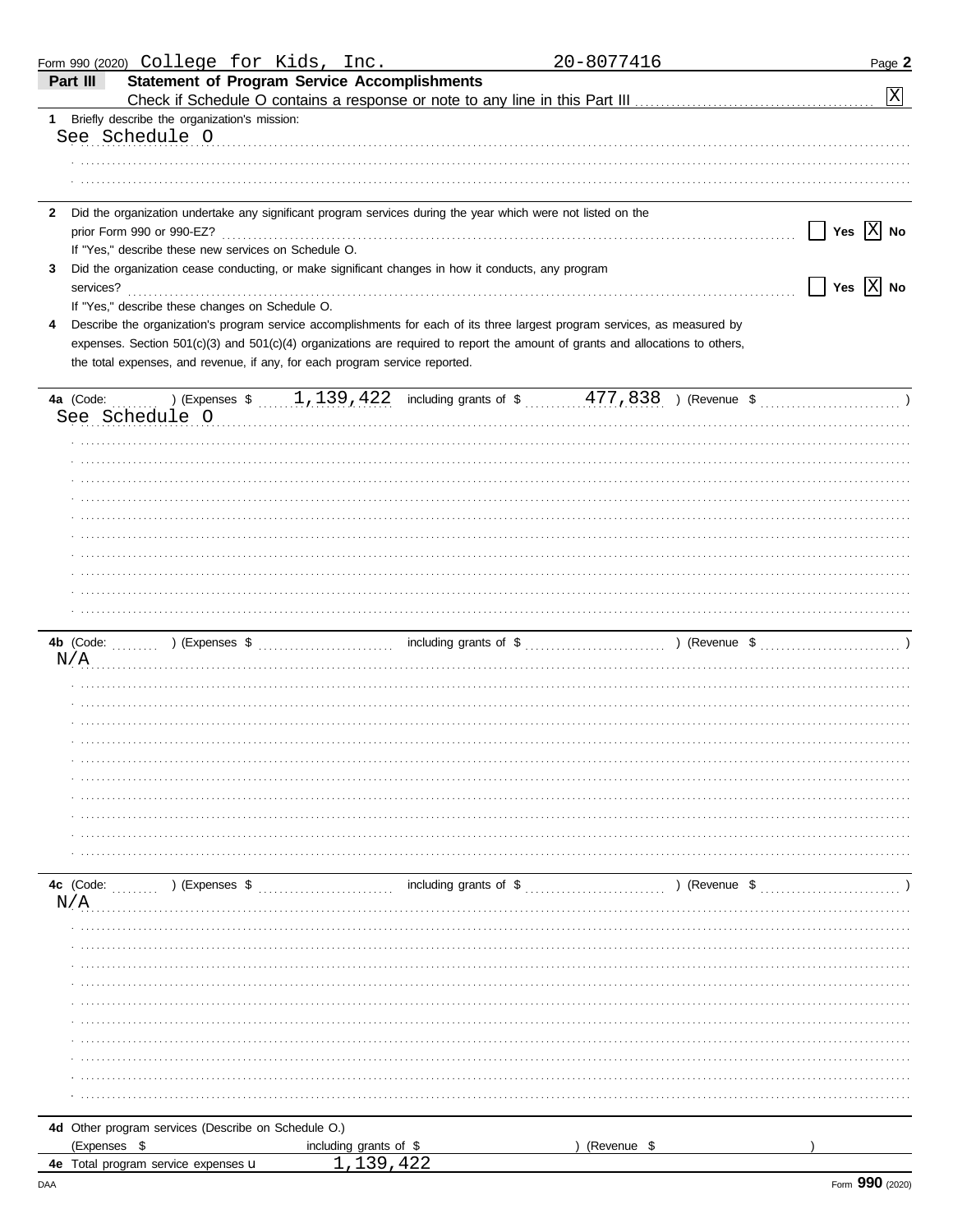**Part IV Checklist of Required Schedules** Form 990 (2020) Page **3** College for Kids, Inc. 20-8077416

|     |                                                                                                                                                                                                                                |                     | Yes | No |
|-----|--------------------------------------------------------------------------------------------------------------------------------------------------------------------------------------------------------------------------------|---------------------|-----|----|
| 1   | Is the organization described in section $501(c)(3)$ or $4947(a)(1)$ (other than a private foundation)? If "Yes,"                                                                                                              |                     | Χ   |    |
| 2   | complete Schedule A                                                                                                                                                                                                            | 1<br>$\overline{2}$ | X   |    |
| 3   | Did the organization engage in direct or indirect political campaign activities on behalf of or in opposition to                                                                                                               |                     |     |    |
|     | candidates for public office? If "Yes," complete Schedule C, Part I                                                                                                                                                            | 3                   |     | Χ  |
| 4   | Section 501(c)(3) organizations. Did the organization engage in lobbying activities, or have a section 501(h)                                                                                                                  |                     |     |    |
|     | election in effect during the tax year? If "Yes," complete Schedule C, Part II                                                                                                                                                 | 4                   |     | Χ  |
| 5   | Is the organization a section $501(c)(4)$ , $501(c)(5)$ , or $501(c)(6)$ organization that receives membership dues,                                                                                                           |                     |     |    |
|     | assessments, or similar amounts as defined in Revenue Procedure 98-19? If "Yes," complete Schedule C, Part III                                                                                                                 | 5                   |     | Χ  |
| 6   | Did the organization maintain any donor advised funds or any similar funds or accounts for which donors                                                                                                                        |                     |     |    |
|     | have the right to provide advice on the distribution or investment of amounts in such funds or accounts? If                                                                                                                    |                     |     |    |
|     | "Yes," complete Schedule D, Part I                                                                                                                                                                                             | 6                   |     | Χ  |
| 7   | Did the organization receive or hold a conservation easement, including easements to preserve open space,                                                                                                                      |                     |     |    |
|     | the environment, historic land areas, or historic structures? If "Yes," complete Schedule D, Part II                                                                                                                           | 7                   |     | Χ  |
| 8   | Did the organization maintain collections of works of art, historical treasures, or other similar assets? If "Yes,"                                                                                                            |                     |     |    |
|     | complete Schedule D, Part III                                                                                                                                                                                                  | 8                   |     | Χ  |
| 9   | Did the organization report an amount in Part X, line 21, for escrow or custodial account liability, serve as a                                                                                                                |                     |     |    |
|     | custodian for amounts not listed in Part X; or provide credit counseling, debt management, credit repair, or                                                                                                                   |                     |     |    |
|     | debt negotiation services? If "Yes," complete Schedule D, Part IV                                                                                                                                                              | 9                   |     | Χ  |
| 10  | Did the organization, directly or through a related organization, hold assets in donor-restricted endowments                                                                                                                   |                     |     |    |
|     | or in quasi endowments? If "Yes," complete Schedule D, Part V                                                                                                                                                                  | 10                  | Χ   |    |
| 11  | If the organization's answer to any of the following questions is "Yes," then complete Schedule D, Parts VI,                                                                                                                   |                     |     |    |
|     | VII, VIII, IX, or X as applicable.                                                                                                                                                                                             |                     |     |    |
| a   | Did the organization report an amount for land, buildings, and equipment in Part X, line 10? If "Yes,"                                                                                                                         |                     |     |    |
|     | complete Schedule D, Part VI                                                                                                                                                                                                   | 11a                 | Χ   |    |
| b   | Did the organization report an amount for investments—other securities in Part X, line 12, that is 5% or more                                                                                                                  |                     |     |    |
|     | of its total assets reported in Part X, line 16? If "Yes," complete Schedule D, Part VII                                                                                                                                       | 11b                 |     | Χ  |
| c   | Did the organization report an amount for investments—program related in Part X, line 13, that is 5% or more                                                                                                                   |                     |     |    |
|     |                                                                                                                                                                                                                                | 11с                 |     | Χ  |
| d   | Did the organization report an amount for other assets in Part X, line 15, that is 5% or more of its total assets                                                                                                              |                     |     |    |
|     | reported in Part X, line 16? If "Yes," complete Schedule D, Part IX                                                                                                                                                            | 11d                 | Χ   |    |
|     |                                                                                                                                                                                                                                | 11e                 | Χ   |    |
| f   | Did the organization's separate or consolidated financial statements for the tax year include a footnote that addresses                                                                                                        |                     |     |    |
|     |                                                                                                                                                                                                                                | 11f                 |     | Χ  |
| 12a | Did the organization obtain separate, independent audited financial statements for the tax year? If "Yes," complete                                                                                                            |                     |     |    |
|     |                                                                                                                                                                                                                                | 12a                 | Χ   |    |
|     | Was the organization included in consolidated, independent audited financial statements for the tax year? If                                                                                                                   |                     |     |    |
|     |                                                                                                                                                                                                                                | 12 <sub>b</sub>     |     | Χ  |
| 13  |                                                                                                                                                                                                                                | 13                  |     | Χ  |
| 14a |                                                                                                                                                                                                                                | 14a                 |     | Χ  |
| b   | Did the organization have aggregate revenues or expenses of more than \$10,000 from grantmaking,                                                                                                                               |                     |     |    |
|     | fundraising, business, investment, and program service activities outside the United States, or aggregate                                                                                                                      |                     |     |    |
|     | foreign investments valued at \$100,000 or more? If "Yes," complete Schedule F, Parts I and IV [[[[[[[[[[[[[[[                                                                                                                 | 14b                 |     | X  |
| 15  | Did the organization report on Part IX, column (A), line 3, more than \$5,000 of grants or other assistance to or                                                                                                              |                     |     |    |
|     | for any foreign organization? If "Yes," complete Schedule F, Parts II and IV [[11][11] CONDERGALARA CONDERGAN CONDERGAN CONDERGAN CONDERGAN CONDERGAN CONDERGAN CONDERGAN CONDERGAN CONDERGAN CONDERGAN CONDERGAN CONDERGAN CO | 15                  |     | Χ  |
| 16  | Did the organization report on Part IX, column (A), line 3, more than \$5,000 of aggregate grants or other                                                                                                                     |                     |     | Χ  |
|     |                                                                                                                                                                                                                                | 16                  |     |    |
| 17  | Did the organization report a total of more than \$15,000 of expenses for professional fundraising services on                                                                                                                 | 17                  |     | Χ  |
| 18  | Did the organization report more than \$15,000 total of fundraising event gross income and contributions on                                                                                                                    |                     |     |    |
|     |                                                                                                                                                                                                                                | 18                  | Χ   |    |
| 19  | Did the organization report more than \$15,000 of gross income from gaming activities on Part VIII, line 9a?                                                                                                                   |                     |     |    |
|     |                                                                                                                                                                                                                                | 19                  |     | X  |
| 20a |                                                                                                                                                                                                                                | 20a                 |     | Χ  |
| b   |                                                                                                                                                                                                                                | 20b                 |     |    |
| 21  | Did the organization report more than \$5,000 of grants or other assistance to any domestic organization or                                                                                                                    |                     |     |    |
|     |                                                                                                                                                                                                                                | 21                  |     | Χ  |
|     |                                                                                                                                                                                                                                |                     |     |    |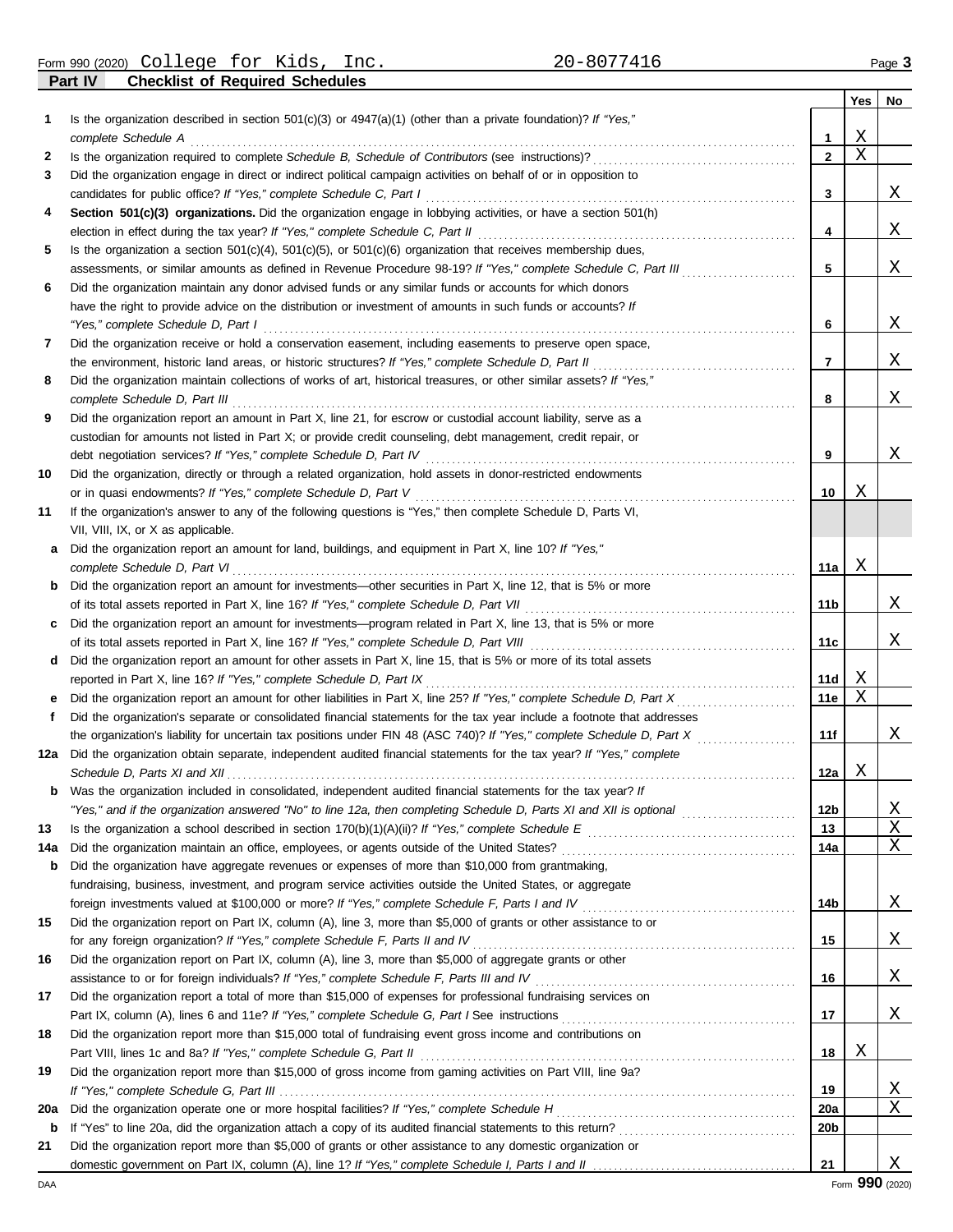Form 990 (2020) Page **4** College for Kids, Inc. 20-8077416

**Part IV Checklist of Required Schedules** *(continued)*

|             | sonnot of hoganoa conoaaloo (comma                                                                                                                                 |                |  |             |     | Yes | No          |  |  |  |
|-------------|--------------------------------------------------------------------------------------------------------------------------------------------------------------------|----------------|--|-------------|-----|-----|-------------|--|--|--|
| 22          | Did the organization report more than \$5,000 of grants or other assistance to or for domestic individuals on                                                      |                |  |             |     |     |             |  |  |  |
|             | Part IX, column (A), line 2? If "Yes," complete Schedule I, Parts I and III                                                                                        |                |  |             | 22  | Χ   |             |  |  |  |
| 23          | Did the organization answer "Yes" to Part VII, Section A, line 3, 4, or 5 about compensation of the                                                                |                |  |             |     |     |             |  |  |  |
|             | organization's current and former officers, directors, trustees, key employees, and highest compensated                                                            |                |  |             |     |     |             |  |  |  |
|             | employees? If "Yes," complete Schedule J                                                                                                                           |                |  |             | 23  |     | Χ           |  |  |  |
| 24a         | Did the organization have a tax-exempt bond issue with an outstanding principal amount of more than                                                                |                |  |             |     |     |             |  |  |  |
|             | \$100,000 as of the last day of the year, that was issued after December 31, 2002? If "Yes," answer lines 24b                                                      |                |  |             |     |     |             |  |  |  |
|             | through 24d and complete Schedule K. If "No," go to line 25a                                                                                                       |                |  |             | 24a |     | Χ           |  |  |  |
| b           | Did the organization invest any proceeds of tax-exempt bonds beyond a temporary period exception?                                                                  |                |  |             | 24b |     |             |  |  |  |
| c           | Did the organization maintain an escrow account other than a refunding escrow at any time during the year                                                          |                |  |             |     |     |             |  |  |  |
|             | to defease any tax-exempt bonds?                                                                                                                                   |                |  |             | 24с |     |             |  |  |  |
| d           |                                                                                                                                                                    |                |  |             | 24d |     |             |  |  |  |
| 25a         | Section 501(c)(3), 501(c)(4), and 501(c)(29) organizations. Did the organization engage in an excess benefit                                                       |                |  |             |     |     |             |  |  |  |
|             | transaction with a disqualified person during the year? If "Yes," complete Schedule L, Part I                                                                      |                |  |             | 25a |     | Χ           |  |  |  |
| b           | Is the organization aware that it engaged in an excess benefit transaction with a disqualified person in a prior                                                   |                |  |             |     |     |             |  |  |  |
|             | year, and that the transaction has not been reported on any of the organization's prior Forms 990 or 990-EZ?                                                       |                |  |             |     |     |             |  |  |  |
|             | If "Yes," complete Schedule L, Part I                                                                                                                              |                |  |             | 25b |     | Χ           |  |  |  |
| 26          | Did the organization report any amount on Part X, line 5 or 22, for receivables from or payables to any current                                                    |                |  |             |     |     |             |  |  |  |
|             | or former officer, director, trustee, key employee, creator or founder, substantial contributor, or 35%                                                            |                |  |             |     |     |             |  |  |  |
|             | controlled entity or family member of any of these persons? If "Yes," complete Schedule L, Part II                                                                 |                |  |             | 26  |     | Χ           |  |  |  |
| 27          | Did the organization provide a grant or other assistance to any current or former officer, director, trustee, key                                                  |                |  |             |     |     |             |  |  |  |
|             | employee, creator or founder, substantial contributor or employee thereof, a grant selection committee                                                             |                |  |             |     |     |             |  |  |  |
|             | member, or to a 35% controlled entity (including an employee thereof) or family member of any of these                                                             |                |  |             | 27  |     | Χ           |  |  |  |
| 28          | persons? If "Yes," complete Schedule L, Part III<br>Was the organization a party to a business transaction with one of the following parties (see Schedule L, Part |                |  |             |     |     |             |  |  |  |
|             | IV instructions, for applicable filing thresholds, conditions, and exceptions):                                                                                    |                |  |             |     |     |             |  |  |  |
| a           | A current or former officer, director, trustee, key employee, creator or founder, or substantial contributor? If                                                   |                |  |             |     |     |             |  |  |  |
|             | "Yes," complete Schedule L, Part IV                                                                                                                                |                |  |             | 28a |     | X           |  |  |  |
| b           | A family member of any individual described in line 28a? If "Yes," complete Schedule L, Part IV                                                                    |                |  |             | 28b |     | $\mathbf X$ |  |  |  |
| c           | A 35% controlled entity of one or more individuals and/or organizations described in lines 28a or 28b? If                                                          |                |  |             |     |     |             |  |  |  |
|             | "Yes," complete Schedule L, Part IV                                                                                                                                |                |  |             | 28c |     | Χ           |  |  |  |
| 29          |                                                                                                                                                                    |                |  |             | 29  | Χ   |             |  |  |  |
| 30          | Did the organization receive contributions of art, historical treasures, or other similar assets, or qualified                                                     |                |  |             |     |     |             |  |  |  |
|             | conservation contributions? If "Yes," complete Schedule M                                                                                                          |                |  |             | 30  |     | X           |  |  |  |
| 31          | Did the organization liquidate, terminate, or dissolve and cease operations? If "Yes," complete Schedule N, Part I                                                 |                |  |             | 31  |     | $\mathbf X$ |  |  |  |
| 32          | Did the organization sell, exchange, dispose of, or transfer more than 25% of its net assets? If "Yes,"                                                            |                |  |             |     |     |             |  |  |  |
|             | complete Schedule N, Part II                                                                                                                                       |                |  |             | 32  |     | Χ           |  |  |  |
| 33          | Did the organization own 100% of an entity disregarded as separate from the organization under Regulations                                                         |                |  |             |     |     |             |  |  |  |
|             | sections 301.7701-2 and 301.7701-3? If "Yes," complete Schedule R, Part I                                                                                          |                |  |             | 33  |     | Χ           |  |  |  |
| 34          | Was the organization related to any tax-exempt or taxable entity? If "Yes," complete Schedule R, Part II, III,                                                     |                |  |             |     |     |             |  |  |  |
|             | or IV, and Part V, line 1                                                                                                                                          |                |  |             | 34  |     | Χ           |  |  |  |
| 35a         |                                                                                                                                                                    |                |  |             | 35a |     | Χ           |  |  |  |
| b           | If "Yes" to line 35a, did the organization receive any payment from or engage in any transaction with a                                                            |                |  |             |     |     |             |  |  |  |
|             |                                                                                                                                                                    |                |  |             | 35b |     |             |  |  |  |
| 36          | Section 501(c)(3) organizations. Did the organization make any transfers to an exempt non-charitable                                                               |                |  |             |     |     |             |  |  |  |
|             | related organization? If "Yes," complete Schedule R, Part V, line 2                                                                                                |                |  |             | 36  |     | Χ           |  |  |  |
| 37          | Did the organization conduct more than 5% of its activities through an entity that is not a related organization                                                   |                |  |             |     |     |             |  |  |  |
|             | and that is treated as a partnership for federal income tax purposes? If "Yes," complete Schedule R, Part VI                                                       |                |  |             | 37  |     | Χ           |  |  |  |
| 38          | Did the organization complete Schedule O and provide explanations in Schedule O for Part VI, lines 11b and                                                         |                |  |             |     |     |             |  |  |  |
|             | 19? Note: All Form 990 filers are required to complete Schedule O.<br>Statements Regarding Other IRS Filings and Tax Compliance<br>Part V                          |                |  |             | 38  | Χ   |             |  |  |  |
|             | Check if Schedule O contains a response or note to any line in this Part V                                                                                         |                |  |             |     |     |             |  |  |  |
|             |                                                                                                                                                                    |                |  |             |     | Yes | No          |  |  |  |
| 1a          | Enter the number reported in Box 3 of Form 1096. Enter -0- if not applicable                                                                                       | 1a             |  | 0           |     |     |             |  |  |  |
| $\mathbf b$ | Enter the number of Forms W-2G included in line 1a. Enter -0- if not applicable                                                                                    | 1 <sub>b</sub> |  | $\mathbf 0$ |     |     |             |  |  |  |
| c           | Did the organization comply with backup withholding rules for reportable payments to vendors and                                                                   |                |  |             |     |     |             |  |  |  |
|             |                                                                                                                                                                    |                |  |             | 1c  |     |             |  |  |  |
|             |                                                                                                                                                                    |                |  |             |     |     |             |  |  |  |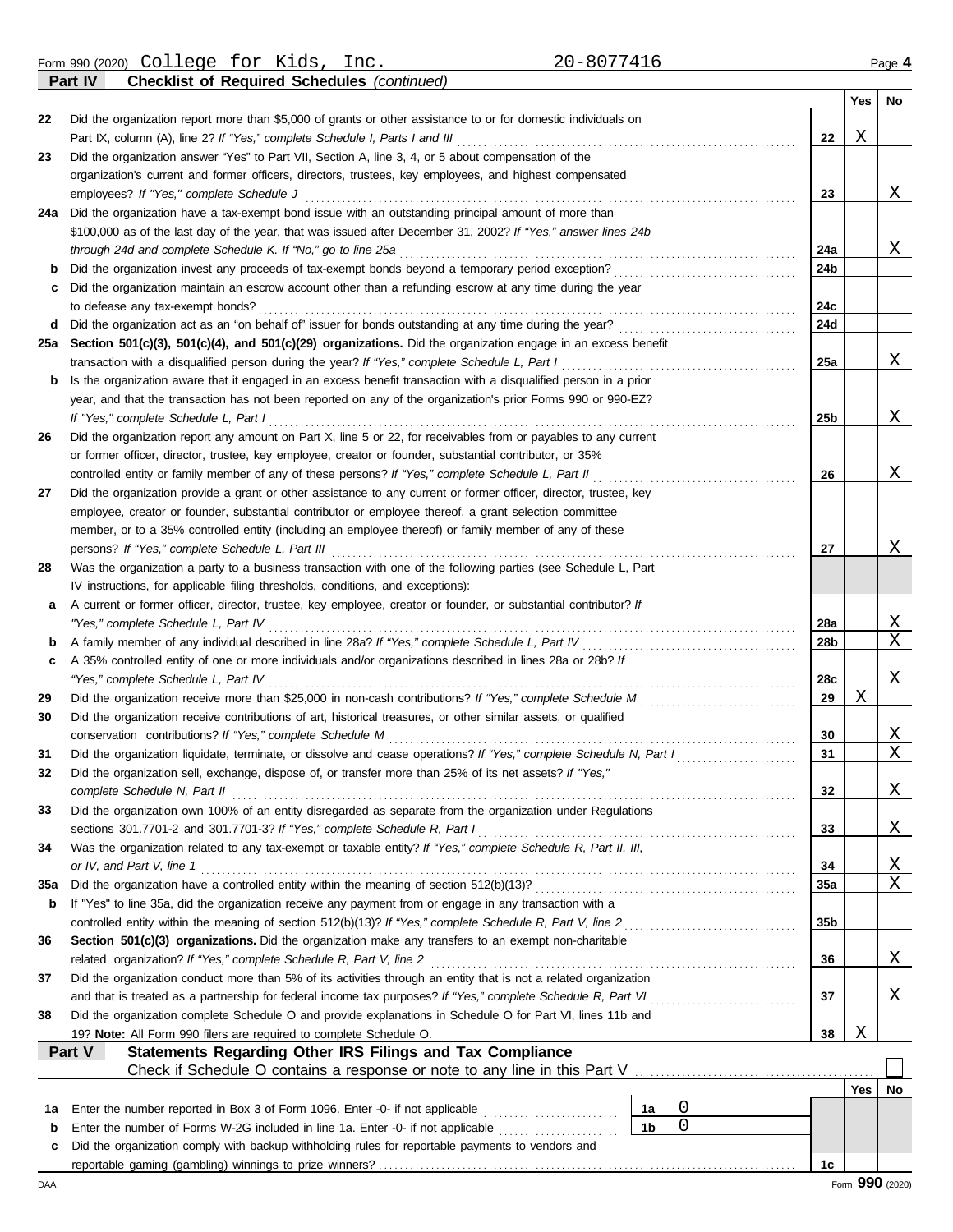|          | Statements Regarding Other IRS Filings and Tax Compliance (continued)<br>Part V                                                                                                                                    |    |                      |     |                         |  |  |  |  |  |  |  |  |
|----------|--------------------------------------------------------------------------------------------------------------------------------------------------------------------------------------------------------------------|----|----------------------|-----|-------------------------|--|--|--|--|--|--|--|--|
|          |                                                                                                                                                                                                                    |    |                      | Yes | No                      |  |  |  |  |  |  |  |  |
| 2a       | Enter the number of employees reported on Form W-3, Transmittal of Wage and Tax                                                                                                                                    |    |                      |     |                         |  |  |  |  |  |  |  |  |
|          | 2a<br>Statements, filed for the calendar year ending with or within the year covered by this return                                                                                                                | 17 |                      |     |                         |  |  |  |  |  |  |  |  |
| b        | If at least one is reported on line 2a, did the organization file all required federal employment tax returns?                                                                                                     |    | 2b                   | Χ   |                         |  |  |  |  |  |  |  |  |
|          | Note: If the sum of lines 1a and 2a is greater than 250, you may be required to e-file (see instructions)                                                                                                          |    |                      |     |                         |  |  |  |  |  |  |  |  |
| За       | Did the organization have unrelated business gross income of \$1,000 or more during the year?                                                                                                                      |    | 3a                   |     | Χ                       |  |  |  |  |  |  |  |  |
| b        |                                                                                                                                                                                                                    |    | 3b                   |     |                         |  |  |  |  |  |  |  |  |
| 4a       | At any time during the calendar year, did the organization have an interest in, or a signature or other authority over,                                                                                            |    |                      |     |                         |  |  |  |  |  |  |  |  |
|          |                                                                                                                                                                                                                    |    | 4a                   |     | Χ                       |  |  |  |  |  |  |  |  |
| b        | If "Yes," enter the name of the foreign country u                                                                                                                                                                  |    |                      |     |                         |  |  |  |  |  |  |  |  |
|          | See instructions for filing requirements for FinCEN Form 114, Report of Foreign Bank and Financial Accounts (FBAR).                                                                                                |    |                      |     |                         |  |  |  |  |  |  |  |  |
| 5а       | Was the organization a party to a prohibited tax shelter transaction at any time during the tax year?                                                                                                              |    | 5a<br>5 <sub>b</sub> |     | <u>X</u><br>$\mathbf X$ |  |  |  |  |  |  |  |  |
| b        |                                                                                                                                                                                                                    |    |                      |     |                         |  |  |  |  |  |  |  |  |
|          | If "Yes" to line 5a or 5b, did the organization file Form 8886-T?<br>c                                                                                                                                             |    |                      |     |                         |  |  |  |  |  |  |  |  |
|          | Does the organization have annual gross receipts that are normally greater than \$100,000, and did the<br>6а                                                                                                       |    |                      |     |                         |  |  |  |  |  |  |  |  |
|          | organization solicit any contributions that were not tax deductible as charitable contributions?<br>If "Yes," did the organization include with every solicitation an express statement that such contributions or |    |                      |     |                         |  |  |  |  |  |  |  |  |
|          | b<br>gifts were not tax deductible?                                                                                                                                                                                |    |                      |     |                         |  |  |  |  |  |  |  |  |
| 7        | Organizations that may receive deductible contributions under section 170(c).                                                                                                                                      |    | 6b                   | Χ   |                         |  |  |  |  |  |  |  |  |
|          | Did the organization receive a payment in excess of \$75 made partly as a contribution and partly for goods                                                                                                        |    |                      |     |                         |  |  |  |  |  |  |  |  |
| а        | and services provided to the payor?                                                                                                                                                                                |    | 7a                   | Χ   |                         |  |  |  |  |  |  |  |  |
| b        |                                                                                                                                                                                                                    |    | 7b                   | Χ   |                         |  |  |  |  |  |  |  |  |
| c        | Did the organization sell, exchange, or otherwise dispose of tangible personal property for which it was                                                                                                           |    |                      |     |                         |  |  |  |  |  |  |  |  |
|          |                                                                                                                                                                                                                    |    | 7с                   |     | Χ                       |  |  |  |  |  |  |  |  |
| d        | 7d                                                                                                                                                                                                                 |    |                      |     |                         |  |  |  |  |  |  |  |  |
| е        |                                                                                                                                                                                                                    |    | 7е                   |     | Χ                       |  |  |  |  |  |  |  |  |
| f        | Did the organization, during the year, pay premiums, directly or indirectly, on a personal benefit contract?                                                                                                       |    | 7f                   |     | $\mathbf X$             |  |  |  |  |  |  |  |  |
| g        | If the organization received a contribution of qualified intellectual property, did the organization file Form 8899 as required?                                                                                   |    | 7g                   |     |                         |  |  |  |  |  |  |  |  |
| h        | If the organization received a contribution of cars, boats, airplanes, or other vehicles, did the organization file a Form 1098-C?                                                                                 |    | 7h                   |     |                         |  |  |  |  |  |  |  |  |
| 8        | Sponsoring organizations maintaining donor advised funds. Did a donor advised fund maintained by the                                                                                                               |    |                      |     |                         |  |  |  |  |  |  |  |  |
|          | sponsoring organization have excess business holdings at any time during the year?                                                                                                                                 |    | 8                    |     |                         |  |  |  |  |  |  |  |  |
| 9        | Sponsoring organizations maintaining donor advised funds.                                                                                                                                                          |    |                      |     |                         |  |  |  |  |  |  |  |  |
| а        | Did the sponsoring organization make any taxable distributions under section 4966?                                                                                                                                 |    | 9a                   |     |                         |  |  |  |  |  |  |  |  |
| b        |                                                                                                                                                                                                                    |    | 9b                   |     |                         |  |  |  |  |  |  |  |  |
| 10       | Section 501(c)(7) organizations. Enter:                                                                                                                                                                            |    |                      |     |                         |  |  |  |  |  |  |  |  |
| а        | 10a                                                                                                                                                                                                                |    |                      |     |                         |  |  |  |  |  |  |  |  |
|          | 10 <sub>b</sub><br>Gross receipts, included on Form 990, Part VIII, line 12, for public use of club facilities                                                                                                     |    |                      |     |                         |  |  |  |  |  |  |  |  |
| 11       | Section 501(c)(12) organizations. Enter:                                                                                                                                                                           |    |                      |     |                         |  |  |  |  |  |  |  |  |
| а        | 11a<br>Gross income from members or shareholders                                                                                                                                                                   |    |                      |     |                         |  |  |  |  |  |  |  |  |
| b        | Gross income from other sources (Do not net amounts due or paid to other sources                                                                                                                                   |    |                      |     |                         |  |  |  |  |  |  |  |  |
|          | 11 <sub>b</sub><br>against amounts due or received from them.)                                                                                                                                                     |    |                      |     |                         |  |  |  |  |  |  |  |  |
| 12a      | Section 4947(a)(1) non-exempt charitable trusts. Is the organization filing Form 990 in lieu of Form 1041?                                                                                                         |    | 12a                  |     |                         |  |  |  |  |  |  |  |  |
| b        | 12b<br>If "Yes," enter the amount of tax-exempt interest received or accrued during the year                                                                                                                       |    |                      |     |                         |  |  |  |  |  |  |  |  |
| 13       | Section 501(c)(29) qualified nonprofit health insurance issuers.                                                                                                                                                   |    |                      |     |                         |  |  |  |  |  |  |  |  |
| а        | Is the organization licensed to issue qualified health plans in more than one state?                                                                                                                               |    | 13a                  |     |                         |  |  |  |  |  |  |  |  |
|          | Note: See the instructions for additional information the organization must report on Schedule O.                                                                                                                  |    |                      |     |                         |  |  |  |  |  |  |  |  |
| b        | Enter the amount of reserves the organization is required to maintain by the states in which                                                                                                                       |    |                      |     |                         |  |  |  |  |  |  |  |  |
|          | 13 <sub>b</sub><br>13 <sub>c</sub><br>Enter the amount of reserves on hand                                                                                                                                         |    |                      |     |                         |  |  |  |  |  |  |  |  |
| c<br>14a | Did the organization receive any payments for indoor tanning services during the tax year?                                                                                                                         |    | 14a                  |     | X                       |  |  |  |  |  |  |  |  |
| b        |                                                                                                                                                                                                                    |    | 14b                  |     |                         |  |  |  |  |  |  |  |  |
| 15       | Is the organization subject to the section 4960 tax on payment(s) of more than \$1,000,000 in remuneration or                                                                                                      |    |                      |     |                         |  |  |  |  |  |  |  |  |
|          | excess parachute payment(s) during the year?                                                                                                                                                                       |    | 15                   |     | X                       |  |  |  |  |  |  |  |  |
|          | If "Yes," see instructions and file Form 4720, Schedule N.                                                                                                                                                         |    |                      |     |                         |  |  |  |  |  |  |  |  |
| 16       | Is the organization an educational institution subject to the section 4968 excise tax on net investment income?                                                                                                    |    | 16                   |     | Χ                       |  |  |  |  |  |  |  |  |
|          | If "Yes," complete Form 4720, Schedule O.                                                                                                                                                                          |    |                      |     |                         |  |  |  |  |  |  |  |  |
|          |                                                                                                                                                                                                                    |    |                      |     |                         |  |  |  |  |  |  |  |  |

Form 990 (2020) Page **5** College for Kids, Inc. 20-8077416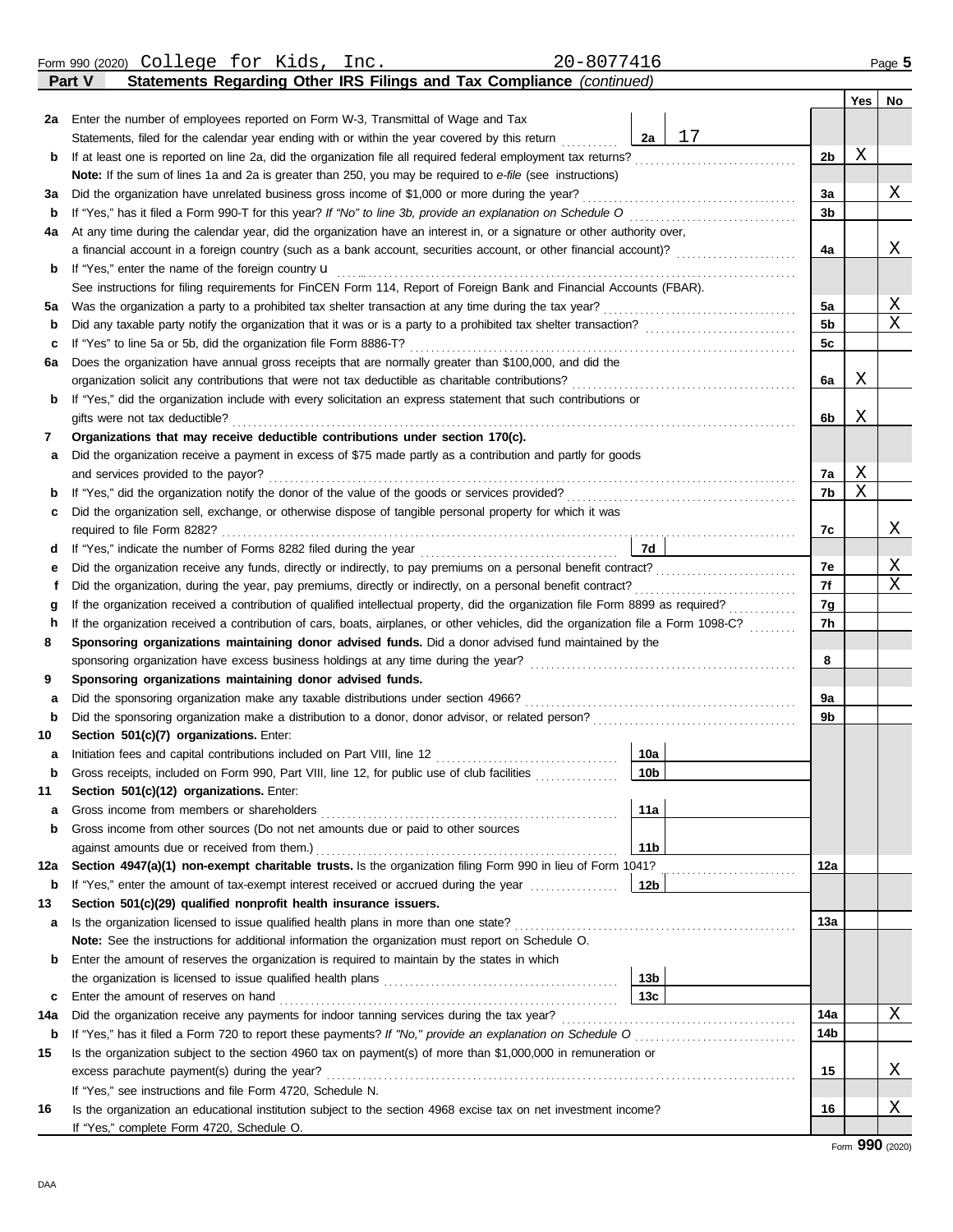|     | response to line 8a, 8b, or 10b below, describe the circumstances, processes, or changes on Schedule O. See instructions.<br>Check if Schedule O contains a response or note to any line in this Part VI |    |    |              |                 | X  |
|-----|----------------------------------------------------------------------------------------------------------------------------------------------------------------------------------------------------------|----|----|--------------|-----------------|----|
|     | Section A. Governing Body and Management                                                                                                                                                                 |    |    |              |                 |    |
|     |                                                                                                                                                                                                          |    |    |              | Yes             | No |
| 1a  | Enter the number of voting members of the governing body at the end of the tax year                                                                                                                      | 1a | 18 |              |                 |    |
|     | If there are material differences in voting rights among members of the governing body, or                                                                                                               |    |    |              |                 |    |
|     | if the governing body delegated broad authority to an executive committee or similar                                                                                                                     |    |    |              |                 |    |
|     | committee, explain on Schedule O.                                                                                                                                                                        |    |    |              |                 |    |
| b   | Enter the number of voting members included on line 1a, above, who are independent                                                                                                                       | 1b | 18 |              |                 |    |
| 2   | Did any officer, director, trustee, or key employee have a family relationship or a business relationship with                                                                                           |    |    |              |                 |    |
|     | any other officer, director, trustee, or key employee?                                                                                                                                                   |    |    | 2            |                 | Χ  |
| 3   | Did the organization delegate control over management duties customarily performed by or under the direct                                                                                                |    |    |              |                 |    |
|     | supervision of officers, directors, trustees, or key employees to a management company or other person?                                                                                                  |    |    | 3            |                 | X  |
| 4   | Did the organization make any significant changes to its governing documents since the prior Form 990 was filed?                                                                                         |    |    | 4            |                 | Χ  |
| 5   |                                                                                                                                                                                                          |    |    | 5            |                 | Χ  |
| 6   | Did the organization have members or stockholders?                                                                                                                                                       |    |    | 6            |                 | Χ  |
| 7а  | Did the organization have members, stockholders, or other persons who had the power to elect or appoint                                                                                                  |    |    |              |                 |    |
|     | one or more members of the governing body?                                                                                                                                                               |    |    | 7a           |                 | Χ  |
| b   | Are any governance decisions of the organization reserved to (or subject to approval by) members,                                                                                                        |    |    |              |                 |    |
|     | stockholders, or persons other than the governing body?                                                                                                                                                  |    |    | 7b           |                 | Χ  |
| 8   | Did the organization contemporaneously document the meetings held or written actions undertaken during the year by the following:                                                                        |    |    |              |                 |    |
| а   | The governing body?                                                                                                                                                                                      |    |    | 8а           | Χ               |    |
| b   |                                                                                                                                                                                                          |    |    | 8b           | Χ               |    |
| 9   | Is there any officer, director, trustee, or key employee listed in Part VII, Section A, who cannot be reached at                                                                                         |    |    |              |                 |    |
|     |                                                                                                                                                                                                          |    |    | 9            |                 | Χ  |
|     | Section B. Policies (This Section B requests information about policies not required by the Internal Revenue Code.)                                                                                      |    |    |              |                 |    |
|     |                                                                                                                                                                                                          |    |    |              | Yes             | No |
| 10a | Did the organization have local chapters, branches, or affiliates?                                                                                                                                       |    |    | 10a          |                 | Χ  |
| b   | If "Yes," did the organization have written policies and procedures governing the activities of such chapters,                                                                                           |    |    |              |                 |    |
|     |                                                                                                                                                                                                          |    |    | 10b          |                 |    |
| 11a | Has the organization provided a complete copy of this Form 990 to all members of its governing body before filing the form?                                                                              |    |    | 11a          | Χ               |    |
| b   | Describe in Schedule O the process, if any, used by the organization to review this Form 990.                                                                                                            |    |    |              |                 |    |
| 12a | Did the organization have a written conflict of interest policy? If "No," go to line 13                                                                                                                  |    |    | 12a          | Χ               |    |
| b   | Were officers, directors, or trustees, and key employees required to disclose annually interests that could give rise to conflicts?                                                                      |    |    | 12b          | Χ               |    |
| c   | Did the organization regularly and consistently monitor and enforce compliance with the policy? If "Yes,"                                                                                                |    |    |              |                 |    |
|     | describe in Schedule O how this was done                                                                                                                                                                 |    |    | 12c          | X               |    |
| 13  |                                                                                                                                                                                                          |    |    | 13           | Χ               |    |
| 14  | Did the organization have a written document retention and destruction policy?                                                                                                                           |    |    | 14           | X               |    |
| 15  | Did the process for determining compensation of the following persons include a review and approval by                                                                                                   |    |    |              |                 |    |
|     | independent persons, comparability data, and contemporaneous substantiation of the deliberation and decision?                                                                                            |    |    |              |                 |    |
| a   |                                                                                                                                                                                                          |    |    | 15a          | Χ               |    |
| b   | Other officers or key employees of the organization                                                                                                                                                      |    |    | 15b          |                 | Χ  |
|     | If "Yes" to line 15a or 15b, describe the process in Schedule O (see instructions).                                                                                                                      |    |    |              |                 |    |
| 16a | Did the organization invest in, contribute assets to, or participate in a joint venture or similar arrangement<br>with a taxable entity during the year?                                                 |    |    |              |                 | Χ  |
|     |                                                                                                                                                                                                          |    |    | 16a          |                 |    |
| b   | If "Yes," did the organization follow a written policy or procedure requiring the organization to evaluate its                                                                                           |    |    |              |                 |    |
|     | participation in joint venture arrangements under applicable federal tax law, and take steps to safeguard the                                                                                            |    |    |              |                 |    |
|     |                                                                                                                                                                                                          |    |    | 16b          |                 |    |
|     | <b>Section C. Disclosure</b>                                                                                                                                                                             |    |    |              |                 |    |
| 17  | List the states with which a copy of this Form 990 is required to be filed $\mathbf{u}$ FL                                                                                                               |    |    |              |                 |    |
| 18  | Section 6104 requires an organization to make its Forms 1023 (1024 or 1024-A, if applicable), 990, and 990-T (Section 501(c)                                                                             |    |    |              |                 |    |
|     | (3)s only) available for public inspection. Indicate how you made these available. Check all that apply.                                                                                                 |    |    |              |                 |    |
|     | $ X $ Upon request<br>Another's website<br>Other (explain on Schedule O)<br>Own website                                                                                                                  |    |    |              |                 |    |
| 19  | Describe on Schedule O whether (and if so, how) the organization made its governing documents, conflict of interest policy, and                                                                          |    |    |              |                 |    |
|     | financial statements available to the public during the tax year.                                                                                                                                        |    |    |              |                 |    |
| 20  | State the name, address, and telephone number of the person who possesses the organization's books and records u<br>1896 Palm Beach Lakes Blvd. Ste 103<br>Nancy Stellway                                |    |    |              |                 |    |
|     | West Palm Beach<br>FL 33409                                                                                                                                                                              |    |    | 561-683-1704 |                 |    |
| DAA |                                                                                                                                                                                                          |    |    |              | Form 990 (2020) |    |
|     |                                                                                                                                                                                                          |    |    |              |                 |    |

Form 990 (2020) Page **6** College for Kids, Inc. 20-8077416 **Part VI Governance, Management, and Disclosure** *For each "Yes" response to lines 2 through 7b below, and for a "No"*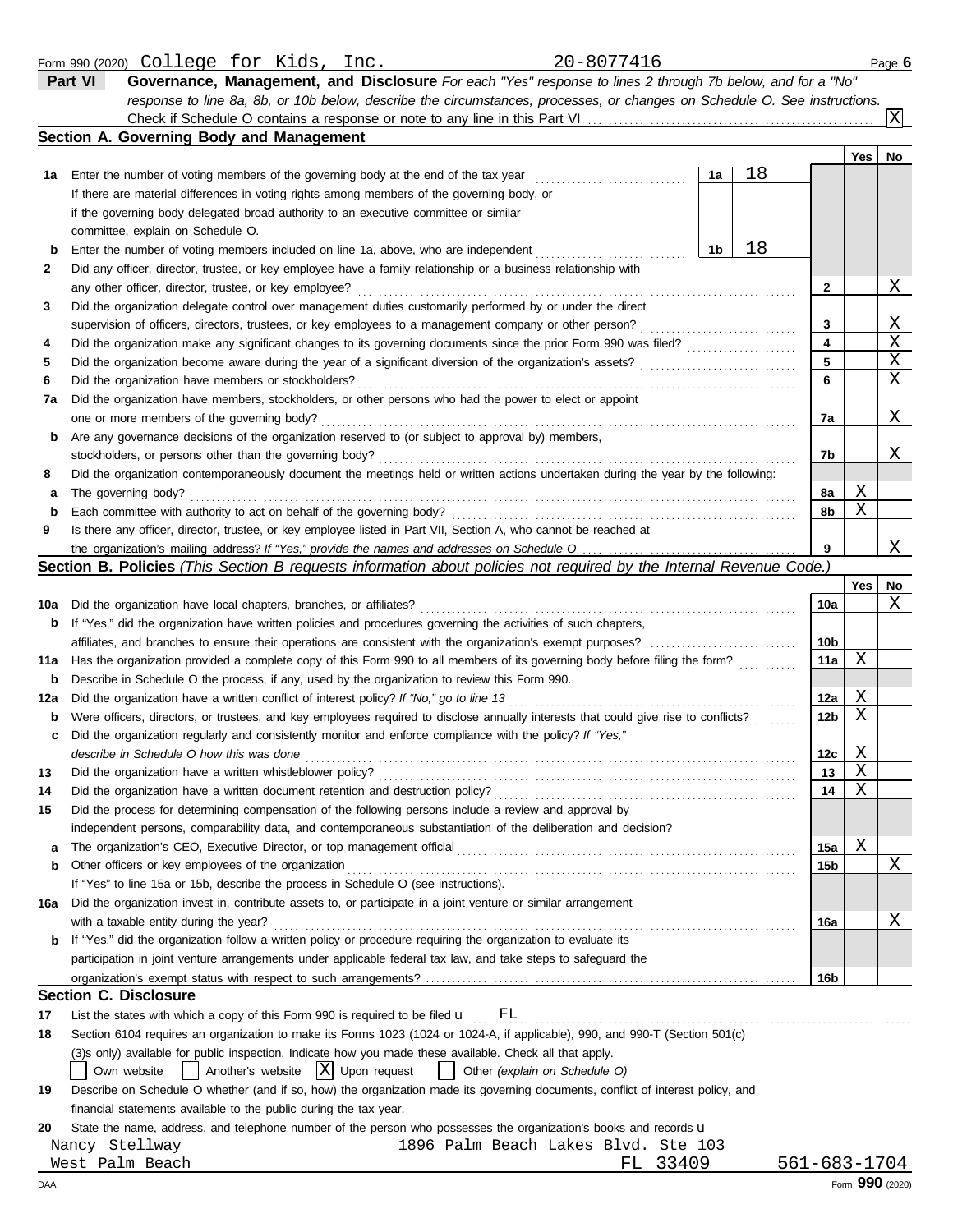| <b>Part VII</b>          | Compensation of Officers, Directors, Trustees, Key Employees, Highest Compensated Employees, and                                                                                                                                                                                                           |  |  |  |  |  |  |  |  |  |
|--------------------------|------------------------------------------------------------------------------------------------------------------------------------------------------------------------------------------------------------------------------------------------------------------------------------------------------------|--|--|--|--|--|--|--|--|--|
|                          | <b>Independent Contractors</b>                                                                                                                                                                                                                                                                             |  |  |  |  |  |  |  |  |  |
|                          | Check if Schedule O contains a response or note to any line in this Part VII                                                                                                                                                                                                                               |  |  |  |  |  |  |  |  |  |
| Section A.               | Officers, Directors, Trustees, Key Employees, and Highest Compensated Employees                                                                                                                                                                                                                            |  |  |  |  |  |  |  |  |  |
| organization's tax year. | 1a Complete this table for all persons required to be listed. Report compensation for the calendar year ending with or within the                                                                                                                                                                          |  |  |  |  |  |  |  |  |  |
|                          | • List all of the organization's <b>current</b> officers, directors, trustees (whether individuals or organizations), regardless of amount of<br>compensation. Enter -0- in columns $(D)$ , $(E)$ , and $(F)$ if no compensation was paid.                                                                 |  |  |  |  |  |  |  |  |  |
|                          | • List all of the organization's <b>current</b> key employees, if any. See instructions for definition of "key employee."                                                                                                                                                                                  |  |  |  |  |  |  |  |  |  |
|                          | • List the organization's five current highest compensated employees (other than an officer, director, trustee, or key employee)<br>who received reportable compensation (Box 5 of Form W-2 and/or Box 7 of Form 1099-MISC) of more than \$100,000 from the<br>organization and any related organizations. |  |  |  |  |  |  |  |  |  |
|                          | • List all of the organization's former officers, key employees, and highest compensated employees who received more than<br>\$100,000 of reportable compensation from the organization and any related organizations.                                                                                     |  |  |  |  |  |  |  |  |  |
|                          | List all of the organization's <b>former directors or trustees</b> that received, in the capacity as a former director or trustee of the<br>organization, more than \$10,000 of reportable compensation from the organization and any related organizations.                                               |  |  |  |  |  |  |  |  |  |

See instructions for the order in which to list the persons above.

Check this box if neither the organization nor any related organization compensated any current officer, director, or trustee.

| (A)<br>Name and title              | (B)<br>Average<br>hours<br>per week<br>(list any               |                                   |                       |             | (C)<br>Position | (do not check more than one<br>box, unless person is both an<br>officer and a director/trustee) |        | (D)<br>Reportable<br>compensation<br>from the<br>organization | (E)<br>Reportable<br>compensation<br>from related<br>organizations | (F)<br>Estimated amount<br>of other<br>compensation<br>from the |
|------------------------------------|----------------------------------------------------------------|-----------------------------------|-----------------------|-------------|-----------------|-------------------------------------------------------------------------------------------------|--------|---------------------------------------------------------------|--------------------------------------------------------------------|-----------------------------------------------------------------|
|                                    | hours for<br>related<br>organizations<br>below<br>dotted line) | Individual trustee<br>or director | Institutional trustee | Officer     | Key employee    | Highest compensated<br>employee                                                                 | Former | (W-2/1099-MISC)                                               | (W-2/1099-MISC)                                                    | organization and<br>related organizations                       |
| (1) Evan Bolinski,                 | <b>CFA</b>                                                     |                                   |                       |             |                 |                                                                                                 |        |                                                               |                                                                    |                                                                 |
| Chair                              | 1.00<br>0.00                                                   | X                                 |                       | X           |                 |                                                                                                 |        | 0                                                             | 0                                                                  | 0                                                               |
| (2) Mack Perry                     |                                                                |                                   |                       |             |                 |                                                                                                 |        |                                                               |                                                                    |                                                                 |
|                                    | 1.00                                                           |                                   |                       |             |                 |                                                                                                 |        |                                                               |                                                                    |                                                                 |
| Vice Chair                         | 0.00                                                           | Χ                                 |                       | $\mathbf X$ |                 |                                                                                                 |        | 0                                                             | 0                                                                  | $\mathbf 0$                                                     |
| (3) Rachel Rego                    | 1.00                                                           |                                   |                       |             |                 |                                                                                                 |        |                                                               |                                                                    |                                                                 |
| Secretary                          | 0.00                                                           | $\mathbf X$                       |                       | Χ           |                 |                                                                                                 |        | 0                                                             | 0                                                                  | 0                                                               |
| (4) CJ Janney                      |                                                                |                                   |                       |             |                 |                                                                                                 |        |                                                               |                                                                    |                                                                 |
|                                    | 1.00                                                           |                                   |                       |             |                 |                                                                                                 |        |                                                               |                                                                    |                                                                 |
| Treasurer<br>(5) Zachary Berg, CHP | 0.00                                                           | Χ                                 |                       | Χ           |                 |                                                                                                 |        | 0                                                             | 0                                                                  | $\overline{0}$                                                  |
|                                    | 1.00                                                           |                                   |                       |             |                 |                                                                                                 |        |                                                               |                                                                    |                                                                 |
| Immediate Past Chair               | 0.00                                                           | Χ                                 |                       | $\mathbf X$ |                 |                                                                                                 |        | 0                                                             | 0                                                                  | $\mathbf 0$                                                     |
| (6) Suzanne Boyd                   |                                                                |                                   |                       |             |                 |                                                                                                 |        |                                                               |                                                                    |                                                                 |
| At Large                           | 1.00<br>0.00                                                   | X                                 |                       | X           |                 |                                                                                                 |        | 0                                                             | 0                                                                  | $\mathbf 0$                                                     |
| (7) Shiva Ahrens                   |                                                                |                                   |                       |             |                 |                                                                                                 |        |                                                               |                                                                    |                                                                 |
|                                    | 1.00                                                           |                                   |                       |             |                 |                                                                                                 |        |                                                               |                                                                    |                                                                 |
| Director                           | 0.00                                                           | X                                 |                       |             |                 |                                                                                                 |        | 0                                                             | 0                                                                  | $\Omega$                                                        |
| (8) Marcia Andrews                 |                                                                |                                   |                       |             |                 |                                                                                                 |        |                                                               |                                                                    |                                                                 |
| Director                           | 1.00<br>0.00                                                   | X                                 |                       |             |                 |                                                                                                 |        | 0                                                             | 0                                                                  | $\mathbf 0$                                                     |
| $(9)$ Dr. Peter Barbatis           |                                                                |                                   |                       |             |                 |                                                                                                 |        |                                                               |                                                                    |                                                                 |
|                                    | 1.00                                                           |                                   |                       |             |                 |                                                                                                 |        |                                                               |                                                                    |                                                                 |
| Director                           | 0.00                                                           | Χ                                 |                       |             |                 |                                                                                                 |        | 0                                                             | 0                                                                  | 0                                                               |
| (10) Kyle Benko                    |                                                                |                                   |                       |             |                 |                                                                                                 |        |                                                               |                                                                    |                                                                 |
| Director                           | 1.00<br>0.00                                                   | $\mathbf X$                       |                       |             |                 |                                                                                                 |        | 0                                                             | 0                                                                  | 0                                                               |
| $(11)$ Dr. Andrea Guzman           |                                                                |                                   |                       |             |                 |                                                                                                 |        |                                                               |                                                                    |                                                                 |
|                                    | 1.00                                                           |                                   |                       |             |                 |                                                                                                 |        |                                                               |                                                                    |                                                                 |
| Director                           | 0.00                                                           | X                                 |                       |             |                 |                                                                                                 |        | 0                                                             | 0                                                                  | $\mathsf 0$                                                     |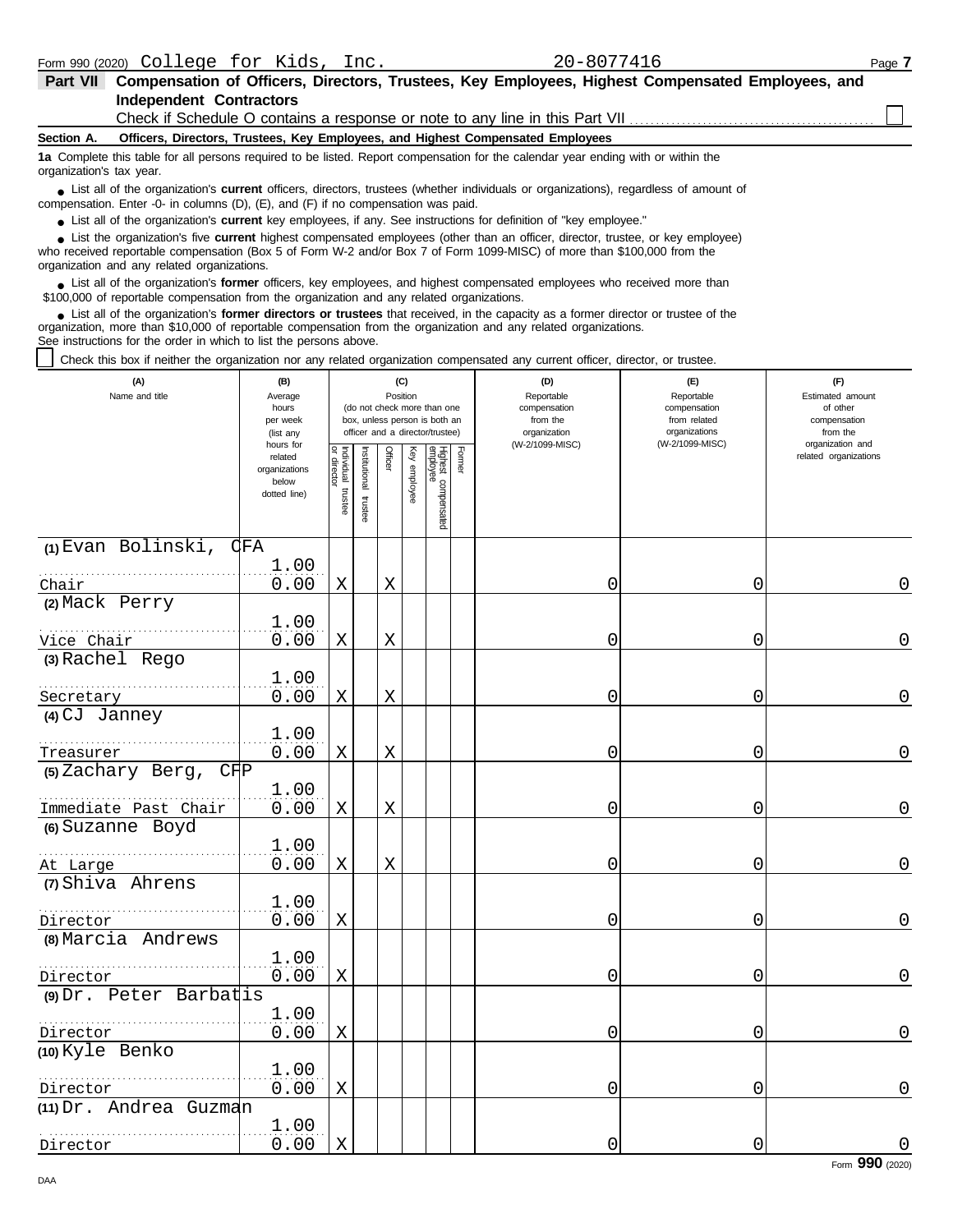| Form 990 (2020) College for Kids, Inc.                                                                                                                                                                                                                      |                                                                |                                   |                         |                 |          |                                                                                                 |                                                               | 20-8077416                                                                                             |                                                                    |   | Page 8                                                          |
|-------------------------------------------------------------------------------------------------------------------------------------------------------------------------------------------------------------------------------------------------------------|----------------------------------------------------------------|-----------------------------------|-------------------------|-----------------|----------|-------------------------------------------------------------------------------------------------|---------------------------------------------------------------|--------------------------------------------------------------------------------------------------------|--------------------------------------------------------------------|---|-----------------------------------------------------------------|
| Part VII                                                                                                                                                                                                                                                    |                                                                |                                   |                         |                 |          |                                                                                                 |                                                               | Section A. Officers, Directors, Trustees, Key Employees, and Highest Compensated Employees (continued) |                                                                    |   |                                                                 |
| (A)<br>Name and title                                                                                                                                                                                                                                       | (B)<br>Average<br>hours<br>per week<br>(list any               |                                   |                         | (C)<br>Position |          | (do not check more than one<br>box, unless person is both an<br>officer and a director/trustee) | (D)<br>Reportable<br>compensation<br>from the<br>organization |                                                                                                        | (E)<br>Reportable<br>compensation<br>from related<br>organizations |   | (F)<br>Estimated amount<br>of other<br>compensation<br>from the |
|                                                                                                                                                                                                                                                             | hours for<br>related<br>organizations<br>below<br>dotted line) | Individual trustee<br>or director | nstitutional<br>trustee | Officer         | employee | Highest compensated<br>employee                                                                 | Former                                                        | (W-2/1099-MISC)                                                                                        | (W-2/1099-MISC)                                                    |   | organization and<br>related organizations                       |
| (12)<br>Subi Katragadda                                                                                                                                                                                                                                     |                                                                |                                   |                         |                 |          |                                                                                                 |                                                               |                                                                                                        |                                                                    |   |                                                                 |
|                                                                                                                                                                                                                                                             | 1.00                                                           |                                   |                         |                 |          |                                                                                                 |                                                               |                                                                                                        |                                                                    |   |                                                                 |
| Director<br>Jeff Michaud<br>(13)                                                                                                                                                                                                                            | 0.00                                                           | X                                 |                         |                 |          |                                                                                                 |                                                               | 0                                                                                                      | 0                                                                  |   | 0                                                               |
|                                                                                                                                                                                                                                                             | 1.00                                                           |                                   |                         |                 |          |                                                                                                 |                                                               |                                                                                                        |                                                                    |   |                                                                 |
| Director                                                                                                                                                                                                                                                    | 0.00                                                           | X                                 |                         |                 |          |                                                                                                 |                                                               | 0                                                                                                      | 0                                                                  |   | 0                                                               |
| Keith Oswald<br>(14)                                                                                                                                                                                                                                        | 1.00                                                           |                                   |                         |                 |          |                                                                                                 |                                                               |                                                                                                        |                                                                    |   |                                                                 |
| Director                                                                                                                                                                                                                                                    | 0.00                                                           | X                                 |                         |                 |          |                                                                                                 |                                                               | 0                                                                                                      | 0                                                                  |   | 0                                                               |
| Eric Ray<br>(15)                                                                                                                                                                                                                                            | 1.00                                                           |                                   |                         |                 |          |                                                                                                 |                                                               |                                                                                                        |                                                                    |   |                                                                 |
| Director                                                                                                                                                                                                                                                    | 0.00                                                           | Χ                                 |                         |                 |          |                                                                                                 |                                                               | 0                                                                                                      | 0                                                                  |   | 0                                                               |
| Katia Saint-Preux<br>(16)                                                                                                                                                                                                                                   |                                                                |                                   |                         |                 |          |                                                                                                 |                                                               |                                                                                                        |                                                                    |   |                                                                 |
| Director                                                                                                                                                                                                                                                    | 1.00<br>0.00                                                   | Χ                                 |                         |                 |          |                                                                                                 |                                                               | 0                                                                                                      | 0                                                                  |   | 0                                                               |
| (17)<br>Jessica Shapiro                                                                                                                                                                                                                                     |                                                                |                                   |                         |                 |          |                                                                                                 |                                                               |                                                                                                        |                                                                    |   |                                                                 |
| Director                                                                                                                                                                                                                                                    | 1.00<br>0.00                                                   | Χ                                 |                         |                 |          |                                                                                                 |                                                               | 0                                                                                                      | 0                                                                  |   | 0                                                               |
| Rande Willisch<br>(18)                                                                                                                                                                                                                                      |                                                                |                                   |                         |                 |          |                                                                                                 |                                                               |                                                                                                        |                                                                    |   |                                                                 |
| .                                                                                                                                                                                                                                                           | 1.00                                                           |                                   |                         |                 |          |                                                                                                 |                                                               |                                                                                                        |                                                                    |   |                                                                 |
| Director                                                                                                                                                                                                                                                    | 0.00                                                           | Χ                                 |                         |                 |          |                                                                                                 |                                                               | 0                                                                                                      | 0                                                                  |   | 0                                                               |
| Nancy Stellway<br>(19)                                                                                                                                                                                                                                      | 40.00                                                          |                                   |                         |                 |          |                                                                                                 |                                                               |                                                                                                        |                                                                    |   |                                                                 |
| Executive Director                                                                                                                                                                                                                                          | 0.00                                                           |                                   |                         | Χ               |          |                                                                                                 |                                                               | 116,441                                                                                                | 0                                                                  |   | 3,219                                                           |
| 1b Subtotal                                                                                                                                                                                                                                                 |                                                                |                                   |                         |                 |          |                                                                                                 | u                                                             | 116,441                                                                                                |                                                                    |   | 3,219                                                           |
| c Total from continuation sheets to Part VII, Section A                                                                                                                                                                                                     |                                                                |                                   |                         |                 |          |                                                                                                 | u                                                             | 108,903<br>225,344                                                                                     |                                                                    |   | 2,875<br>6,094                                                  |
| Total number of individuals (including but not limited to those listed above) who received more than \$100,000 of<br>$\mathbf{2}$                                                                                                                           |                                                                |                                   |                         |                 |          |                                                                                                 |                                                               |                                                                                                        |                                                                    |   |                                                                 |
| reportable compensation from the organization $\mathbf{u}$ $2$                                                                                                                                                                                              |                                                                |                                   |                         |                 |          |                                                                                                 |                                                               |                                                                                                        |                                                                    |   |                                                                 |
| Did the organization list any former officer, director, trustee, key employee, or highest compensated<br>3                                                                                                                                                  |                                                                |                                   |                         |                 |          |                                                                                                 |                                                               |                                                                                                        |                                                                    |   | N <sub>o</sub><br>Yes                                           |
|                                                                                                                                                                                                                                                             |                                                                |                                   |                         |                 |          |                                                                                                 |                                                               |                                                                                                        |                                                                    | 3 | Χ                                                               |
| For any individual listed on line 1a, is the sum of reportable compensation and other compensation from the<br>4<br>organization and related organizations greater than \$150,000? If "Yes," complete Schedule J for such                                   |                                                                |                                   |                         |                 |          |                                                                                                 |                                                               |                                                                                                        |                                                                    |   |                                                                 |
|                                                                                                                                                                                                                                                             |                                                                |                                   |                         |                 |          |                                                                                                 |                                                               |                                                                                                        |                                                                    | 4 | Χ                                                               |
| Did any person listed on line 1a receive or accrue compensation from any unrelated organization or individual<br>5                                                                                                                                          |                                                                |                                   |                         |                 |          |                                                                                                 |                                                               |                                                                                                        |                                                                    | 5 | Χ                                                               |
| Section B. Independent Contractors                                                                                                                                                                                                                          |                                                                |                                   |                         |                 |          |                                                                                                 |                                                               |                                                                                                        |                                                                    |   |                                                                 |
| Complete this table for your five highest compensated independent contractors that received more than \$100,000 of<br>1<br>compensation from the organization. Report compensation for the calendar year ending with or within the organization's tax year. |                                                                |                                   |                         |                 |          |                                                                                                 |                                                               |                                                                                                        |                                                                    |   |                                                                 |
|                                                                                                                                                                                                                                                             | (A)<br>Name and business address                               |                                   |                         |                 |          |                                                                                                 |                                                               |                                                                                                        | (B)<br>Description of services                                     |   | (C)<br>Compensation                                             |
|                                                                                                                                                                                                                                                             |                                                                |                                   |                         |                 |          |                                                                                                 |                                                               |                                                                                                        |                                                                    |   |                                                                 |
|                                                                                                                                                                                                                                                             |                                                                |                                   |                         |                 |          |                                                                                                 |                                                               |                                                                                                        |                                                                    |   |                                                                 |
|                                                                                                                                                                                                                                                             |                                                                |                                   |                         |                 |          |                                                                                                 |                                                               |                                                                                                        |                                                                    |   |                                                                 |
|                                                                                                                                                                                                                                                             |                                                                |                                   |                         |                 |          |                                                                                                 |                                                               |                                                                                                        |                                                                    |   |                                                                 |
|                                                                                                                                                                                                                                                             |                                                                |                                   |                         |                 |          |                                                                                                 |                                                               |                                                                                                        |                                                                    |   |                                                                 |
|                                                                                                                                                                                                                                                             |                                                                |                                   |                         |                 |          |                                                                                                 |                                                               |                                                                                                        |                                                                    |   |                                                                 |
|                                                                                                                                                                                                                                                             |                                                                |                                   |                         |                 |          |                                                                                                 |                                                               |                                                                                                        |                                                                    |   |                                                                 |
|                                                                                                                                                                                                                                                             |                                                                |                                   |                         |                 |          |                                                                                                 |                                                               |                                                                                                        |                                                                    |   |                                                                 |
| Total number of independent contractors (including but not limited to those listed above) who<br>$\mathcal{P}$                                                                                                                                              |                                                                |                                   |                         |                 |          |                                                                                                 |                                                               |                                                                                                        |                                                                    |   |                                                                 |

**2** Total number of independent contractors (including but not limited to those listed above) who received more than \$100,000 of compensation from the organization  $\mathbf u$ 

0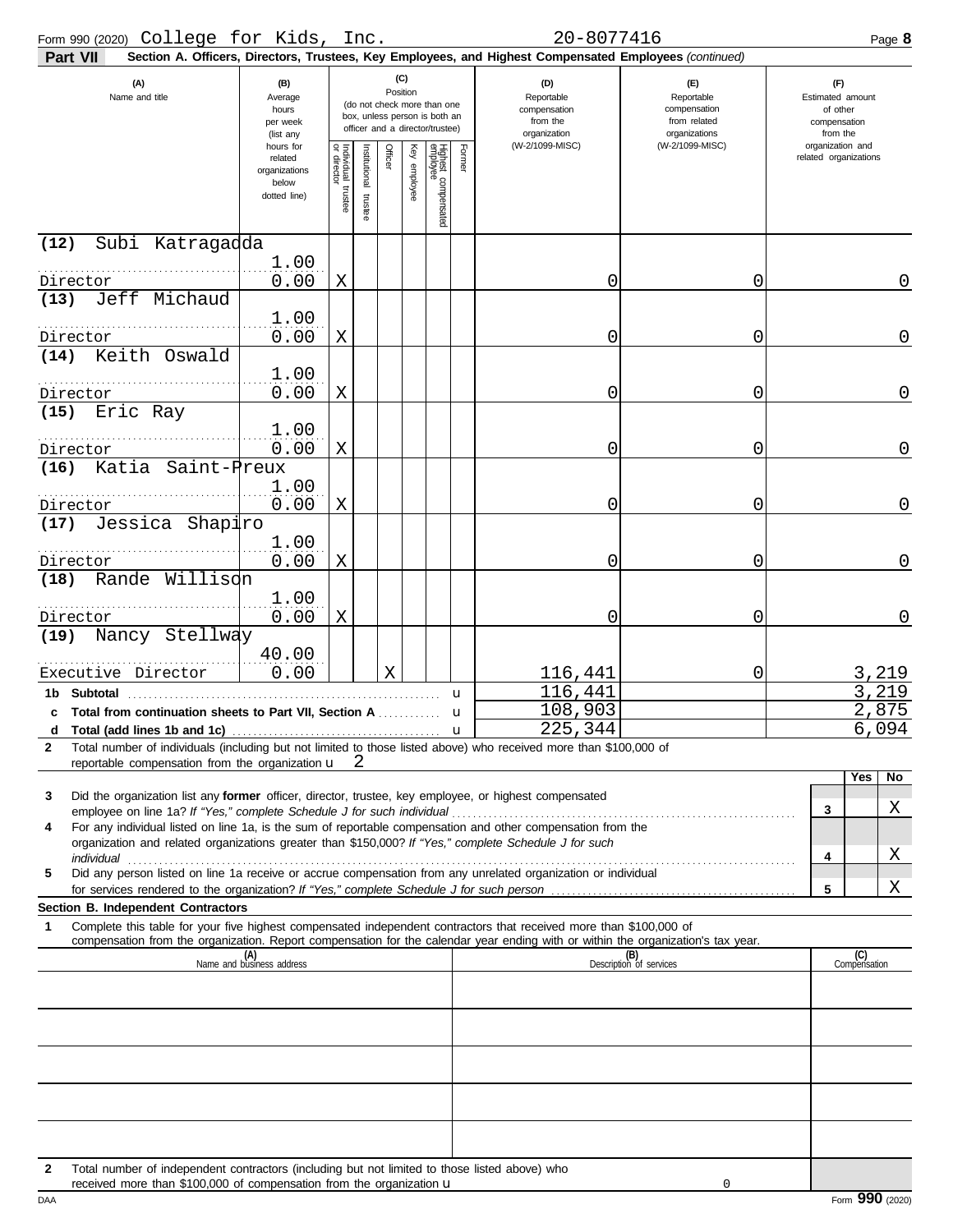|                  | Form $990(2020)$ $Colleqe$  | for | Kids | Inc. | 20-807741<br>2 U | Page: |
|------------------|-----------------------------|-----|------|------|------------------|-------|
| <b>Part VIII</b> | <b>Statement of Revenue</b> |     |      |      |                  |       |

Check if Schedule O contains a response or note to any line in this Part VIII . . . . . . . . . . . . . . . . . . . . . . . . . . . . . . . . . . . . . . . . . . . .

|                                                                  |                      |                                                                   |    |                |                 |       |                      | (A)<br>Total revenue | (B)<br>Related or exempt<br>function revenue | (C)<br>Unrelated<br>business revenue | (D)<br>Revenue excluded<br>from tax under |
|------------------------------------------------------------------|----------------------|-------------------------------------------------------------------|----|----------------|-----------------|-------|----------------------|----------------------|----------------------------------------------|--------------------------------------|-------------------------------------------|
|                                                                  |                      |                                                                   |    |                |                 |       |                      |                      |                                              |                                      | sections 512-514                          |
|                                                                  |                      | 1a Federated campaigns                                            |    |                | 1a              |       |                      |                      |                                              |                                      |                                           |
| <b>Contributions, Gifts, Grants</b><br>and Other Similar Amounts |                      | <b>b</b> Membership dues                                          |    |                | 1b              |       |                      |                      |                                              |                                      |                                           |
|                                                                  |                      |                                                                   |    |                | 1 <sub>c</sub>  |       | 151,651              |                      |                                              |                                      |                                           |
|                                                                  |                      | c Fundraising events<br>1 <sub>d</sub><br>d Related organizations |    |                |                 |       |                      |                      |                                              |                                      |                                           |
|                                                                  |                      | e Government grants (contributions)                               |    |                | 1e              |       | 490,864              |                      |                                              |                                      |                                           |
|                                                                  |                      | f All other contributions, gifts, grants,                         |    |                |                 |       |                      |                      |                                              |                                      |                                           |
|                                                                  |                      | and similar amounts not included above                            |    |                | 1f              |       | 1,185,286            |                      |                                              |                                      |                                           |
|                                                                  |                      | <b>g</b> Noncash contributions included in lines 1a-1f            |    |                | 1g $\sqrt{3}$   |       | 27,152               |                      |                                              |                                      |                                           |
|                                                                  |                      |                                                                   |    |                |                 |       | $\mathbf{u}$         | 1,827,801            |                                              |                                      |                                           |
|                                                                  |                      |                                                                   |    |                |                 |       | <b>Business Code</b> |                      |                                              |                                      |                                           |
| Program Service<br>Revenue                                       | 2a                   |                                                                   |    |                |                 |       |                      |                      |                                              |                                      |                                           |
|                                                                  | b                    |                                                                   |    |                |                 |       |                      |                      |                                              |                                      |                                           |
|                                                                  |                      |                                                                   |    |                |                 |       |                      |                      |                                              |                                      |                                           |
|                                                                  | d                    |                                                                   |    |                |                 |       |                      |                      |                                              |                                      |                                           |
|                                                                  |                      |                                                                   |    |                |                 |       |                      |                      |                                              |                                      |                                           |
|                                                                  |                      |                                                                   |    |                |                 |       |                      |                      |                                              |                                      |                                           |
|                                                                  | 3                    | Investment income (including dividends, interest, and             |    |                |                 |       | u                    |                      |                                              |                                      |                                           |
|                                                                  |                      |                                                                   |    |                |                 |       | u                    | 76,593               |                                              |                                      | 76,593                                    |
|                                                                  | 4                    | Income from investment of tax-exempt bond proceeds                |    |                |                 |       | u<br><u>.</u>        |                      |                                              |                                      |                                           |
|                                                                  | 5                    |                                                                   |    |                |                 |       | u                    |                      |                                              |                                      |                                           |
|                                                                  |                      |                                                                   |    | (i) Real       |                 |       | (ii) Personal        |                      |                                              |                                      |                                           |
|                                                                  |                      | 6a Gross rents                                                    | 6а |                |                 |       |                      |                      |                                              |                                      |                                           |
|                                                                  |                      | Less: rental expenses                                             | 6b |                |                 |       |                      |                      |                                              |                                      |                                           |
|                                                                  |                      | Rental inc. or (loss)                                             | 6с |                |                 |       |                      |                      |                                              |                                      |                                           |
|                                                                  | d                    | Net rental income or (loss)                                       |    |                |                 |       | u                    |                      |                                              |                                      |                                           |
|                                                                  |                      | <b>7a</b> Gross amount from<br>sales of assets                    |    | (i) Securities |                 |       | (ii) Other           |                      |                                              |                                      |                                           |
|                                                                  |                      | other than inventory                                              | 7а |                |                 |       |                      |                      |                                              |                                      |                                           |
|                                                                  |                      | <b>b</b> Less: cost or other                                      |    |                |                 |       |                      |                      |                                              |                                      |                                           |
| Revenue                                                          |                      | basis and sales exps.                                             | 7b |                |                 |       |                      |                      |                                              |                                      |                                           |
|                                                                  |                      | c Gain or (loss)                                                  | 7c |                |                 |       |                      |                      |                                              |                                      |                                           |
| Other                                                            |                      |                                                                   |    |                |                 |       | u                    |                      |                                              |                                      |                                           |
|                                                                  |                      | 8a Gross income from fundraising events                           |    |                |                 |       |                      |                      |                                              |                                      |                                           |
|                                                                  |                      | (not including $$$ 151,651                                        |    |                |                 |       |                      |                      |                                              |                                      |                                           |
|                                                                  |                      | of contributions reported on line 1c).<br>See Part IV, line 18    |    |                | 8а              |       | 44,856               |                      |                                              |                                      |                                           |
|                                                                  |                      | <b>b</b> Less: direct expenses <i>minimum</i>                     |    |                | 8b              |       | 44,856               |                      |                                              |                                      |                                           |
|                                                                  |                      | c Net income or (loss) from fundraising events                    |    |                |                 |       | u                    |                      |                                              |                                      |                                           |
|                                                                  |                      | 9a Gross income from gaming activities.                           |    |                |                 |       |                      |                      |                                              |                                      |                                           |
|                                                                  |                      | See Part IV, line 19                                              |    |                | 9а              |       |                      |                      |                                              |                                      |                                           |
|                                                                  |                      | <b>b</b> Less: direct expenses <i>minimum</i>                     |    |                | 9 <sub>b</sub>  |       |                      |                      |                                              |                                      |                                           |
|                                                                  |                      | c Net income or (loss) from gaming activities                     |    |                |                 |       | u                    |                      |                                              |                                      |                                           |
|                                                                  |                      | 10a Gross sales of inventory, less                                |    |                |                 |       |                      |                      |                                              |                                      |                                           |
|                                                                  |                      | returns and allowances                                            |    |                | 10a             |       |                      |                      |                                              |                                      |                                           |
|                                                                  |                      | <b>b</b> Less: cost of goods sold $\ldots$                        |    |                | 10 <sub>b</sub> |       |                      |                      |                                              |                                      |                                           |
|                                                                  |                      | c Net income or (loss) from sales of inventory                    |    |                |                 |       | $\mathbf u$          |                      |                                              |                                      |                                           |
|                                                                  |                      |                                                                   |    |                |                 |       | <b>Business Code</b> |                      |                                              |                                      |                                           |
|                                                                  | Miscellaneous<br>11a |                                                                   |    |                | 900099          | 2,832 | 2,832                |                      |                                              |                                      |                                           |
| Miscellaneous<br>Revenue                                         | b                    |                                                                   |    |                |                 |       |                      |                      |                                              |                                      |                                           |
|                                                                  |                      |                                                                   |    |                |                 |       |                      |                      |                                              |                                      |                                           |
|                                                                  |                      |                                                                   |    |                |                 |       |                      | 2,832                |                                              |                                      |                                           |
|                                                                  |                      |                                                                   |    |                |                 |       | $\mathbf{u}$         | 1,907,226            | 2,832                                        | 0                                    | 76,593                                    |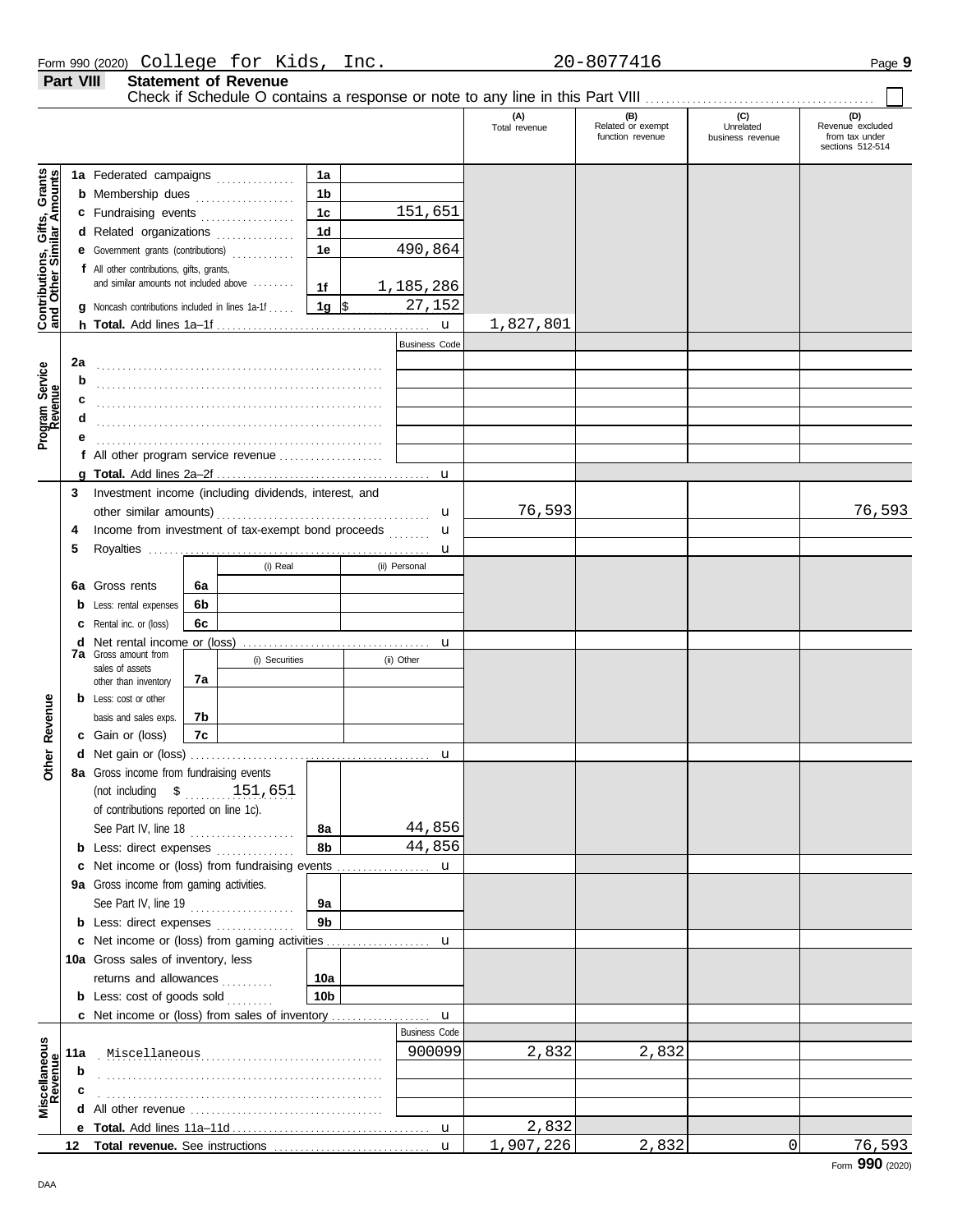|              | Section 501(c)(3) and 501(c)(4) organizations must complete all columns. All other organizations must complete column (A).<br>Check if Schedule O contains a response or note to any line in this Part IX                                                 |                  |                             |                                    |                         |
|--------------|-----------------------------------------------------------------------------------------------------------------------------------------------------------------------------------------------------------------------------------------------------------|------------------|-----------------------------|------------------------------------|-------------------------|
|              | Do not include amounts reported on lines 6b,                                                                                                                                                                                                              | (A)              | (B)                         | (C)                                | (D)                     |
|              | 7b, 8b, 9b, and 10b of Part VIII.                                                                                                                                                                                                                         | Total expenses   | Program service<br>expenses | Management and<br>general expenses | Fundraising<br>expenses |
| $\mathbf{1}$ | Grants and other assistance to domestic organizations                                                                                                                                                                                                     |                  |                             |                                    |                         |
|              | and domestic governments. See Part IV, line 21                                                                                                                                                                                                            |                  |                             |                                    |                         |
| 2            | Grants and other assistance to domestic                                                                                                                                                                                                                   |                  |                             |                                    |                         |
|              | individuals. See Part IV, line 22                                                                                                                                                                                                                         | 477,838          | 477,838                     |                                    |                         |
| 3            | Grants and other assistance to foreign                                                                                                                                                                                                                    |                  |                             |                                    |                         |
|              | organizations, foreign governments, and foreign                                                                                                                                                                                                           |                  |                             |                                    |                         |
|              | individuals. See Part IV, lines 15 and 16                                                                                                                                                                                                                 |                  |                             |                                    |                         |
| 4            | Benefits paid to or for members                                                                                                                                                                                                                           |                  |                             |                                    |                         |
| 5            | Compensation of current officers, directors,                                                                                                                                                                                                              |                  |                             |                                    |                         |
|              | trustees, and key employees                                                                                                                                                                                                                               | 125,786          | 88,050                      | 25, 157                            | <u>12,579</u>           |
| 6            | Compensation not included above to disqualified                                                                                                                                                                                                           |                  |                             |                                    |                         |
|              | persons (as defined under section 4958(f)(1)) and                                                                                                                                                                                                         |                  |                             |                                    |                         |
|              | persons described in section 4958(c)(3)(B)                                                                                                                                                                                                                |                  |                             |                                    |                         |
| 7            | Other salaries and wages<br>.                                                                                                                                                                                                                             | 468,079          | 298,794                     | 69,861                             | 99,424                  |
| 8            | Pension plan accruals and contributions (include                                                                                                                                                                                                          |                  |                             |                                    |                         |
|              | section 401(k) and 403(b) employer contributions)                                                                                                                                                                                                         | 16,197<br>64,534 | 10,550                      | <u>2,592</u><br>10,326             | $\frac{3,055}{12,171}$  |
| 9            | Other employee benefits                                                                                                                                                                                                                                   | 46,057           | 42,037<br>30,002            | 7,369                              | 8,686                   |
| 10           |                                                                                                                                                                                                                                                           |                  |                             |                                    |                         |
| 11           | Fees for services (nonemployees):                                                                                                                                                                                                                         |                  |                             |                                    |                         |
| a            | Management                                                                                                                                                                                                                                                |                  |                             |                                    |                         |
| b<br>c       |                                                                                                                                                                                                                                                           | 12,500           |                             | 12,500                             |                         |
| d            |                                                                                                                                                                                                                                                           |                  |                             |                                    |                         |
| е            | Professional fundraising services. See Part IV, line 17                                                                                                                                                                                                   |                  |                             |                                    |                         |
| f            | Investment management fees                                                                                                                                                                                                                                |                  |                             |                                    |                         |
| g            | Other. (If line 11g amount exceeds 10% of line 25, column                                                                                                                                                                                                 |                  |                             |                                    |                         |
|              |                                                                                                                                                                                                                                                           | 4,374            | 2,730                       | <u>1,482</u>                       | 162                     |
| 12           | Advertising and promotion                                                                                                                                                                                                                                 |                  |                             |                                    |                         |
| 13           |                                                                                                                                                                                                                                                           | 9,606            | 2,647                       | 6,413                              | 546                     |
| 14           | Information technology                                                                                                                                                                                                                                    |                  |                             |                                    |                         |
| 15           |                                                                                                                                                                                                                                                           |                  |                             |                                    |                         |
| 16           |                                                                                                                                                                                                                                                           | 34,545           | 25,909                      | 6,909                              | 1,727                   |
| 17           |                                                                                                                                                                                                                                                           | 2,213            | 1,325                       | 640                                | 248                     |
| 18           | Payments of travel or entertainment expenses                                                                                                                                                                                                              |                  |                             |                                    |                         |
|              | for any federal, state, or local public officials                                                                                                                                                                                                         |                  |                             |                                    |                         |
| 19           | Conferences, conventions, and meetings                                                                                                                                                                                                                    |                  |                             |                                    |                         |
| 20           | $\textbf{Interest} \hspace{0.05in} \ldots \hspace{0.05in} \ldots \hspace{0.05in} \ldots \hspace{0.05in} \ldots \hspace{0.05in} \ldots \hspace{0.05in} \ldots \hspace{0.05in} \ldots \hspace{0.05in} \ldots \hspace{0.05in} \ldots \hspace{0.05in} \ldots$ |                  |                             |                                    |                         |
| 21           |                                                                                                                                                                                                                                                           |                  |                             |                                    |                         |
| 22           | Depreciation, depletion, and amortization                                                                                                                                                                                                                 | 1,541            | 1,156                       | 308                                | 77                      |
| 23           |                                                                                                                                                                                                                                                           | 11,505           | 8,496                       | 2,755                              | 254                     |
| 24           | Other expenses. Itemize expenses not covered                                                                                                                                                                                                              |                  |                             |                                    |                         |
|              | above (List miscellaneous expenses on line 24e. If                                                                                                                                                                                                        |                  |                             |                                    |                         |
|              | line 24e amount exceeds 10% of line 25, column<br>(A) amount, list line 24e expenses on Schedule O.)                                                                                                                                                      |                  |                             |                                    |                         |
|              | Student Advocacy                                                                                                                                                                                                                                          | 66,199           | 66,199                      |                                    |                         |
| a<br>b       | Mentor Management                                                                                                                                                                                                                                         | 46,337           | 46,337                      |                                    |                         |
| c            | Telephone                                                                                                                                                                                                                                                 | 23,856           | 15,540                      | 3,817                              | 4,499                   |
| d            | Student Supplies                                                                                                                                                                                                                                          | 13,982           | 13,982                      |                                    |                         |
| е            |                                                                                                                                                                                                                                                           | 18,616           | 7,830                       | 10,098                             | 688                     |
| 25           | Total functional expenses. Add lines 1 through 24e                                                                                                                                                                                                        | 1,443,765        | 1,139,422                   | 160,227                            | 144,116                 |
| 26           | Joint costs. Complete this line only if the                                                                                                                                                                                                               |                  |                             |                                    |                         |
|              | organization reported in column (B) joint costs                                                                                                                                                                                                           |                  |                             |                                    |                         |
|              | from a combined educational campaign and<br>fundraising solicitation. Check here u<br>$\overline{\phantom{a}}$ if                                                                                                                                         |                  |                             |                                    |                         |
|              | following SOP 98-2 (ASC 958-720)                                                                                                                                                                                                                          |                  |                             |                                    |                         |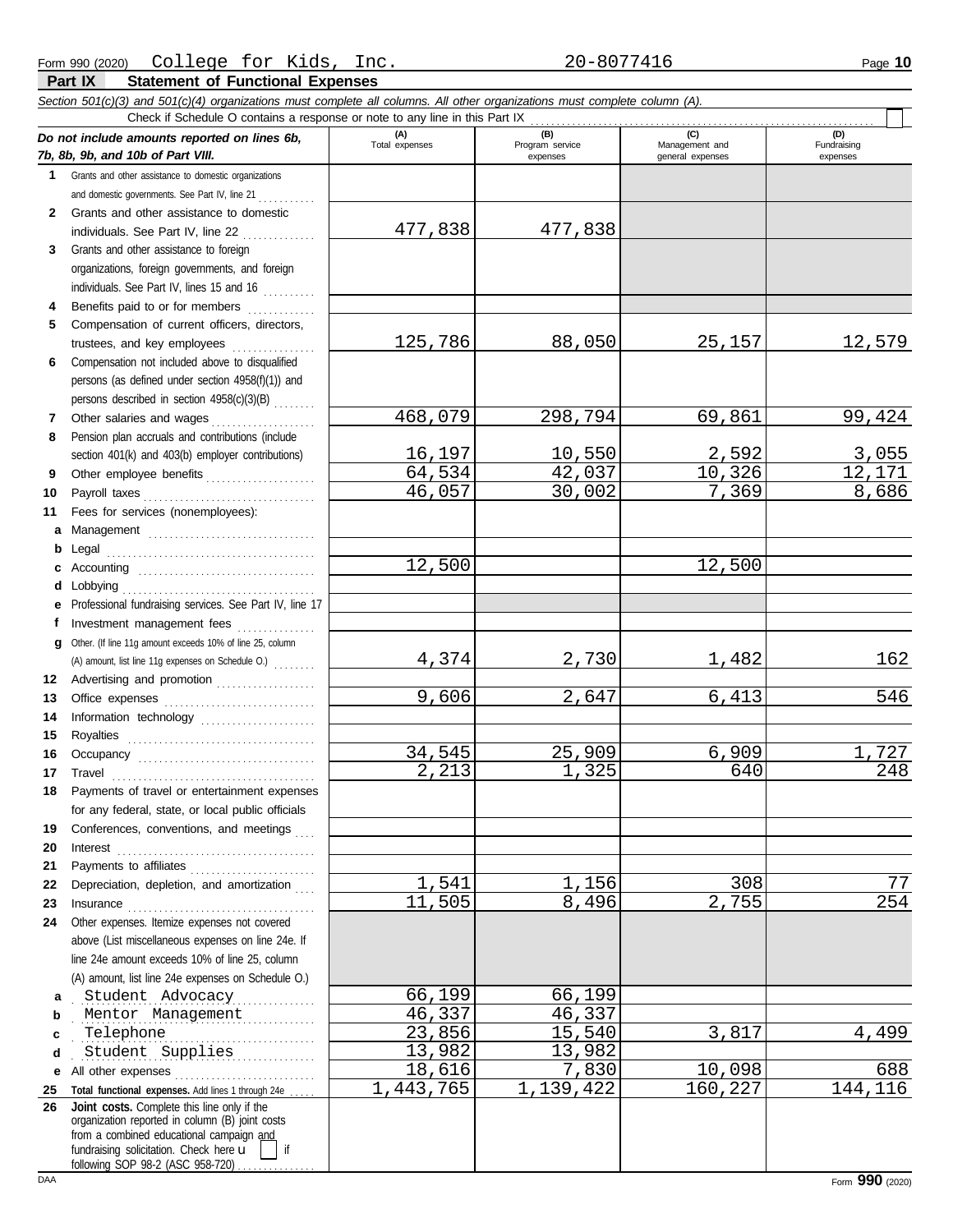| Form 990 (2020) | College              | $+\cap r$<br>⊥∪⊥ | ---<br>inc.<br>Kıds | $20 - 8077$ 411 | . .<br>Page |
|-----------------|----------------------|------------------|---------------------|-----------------|-------------|
| Part X          | <b>Balance Sheet</b> |                  |                     |                 |             |

 $\Box$ 

|                 |     |                                                                                                                                             |                 |        | (A)<br>Beginning of year |                | (B)<br>End of year       |
|-----------------|-----|---------------------------------------------------------------------------------------------------------------------------------------------|-----------------|--------|--------------------------|----------------|--------------------------|
|                 | 1   | Cash-non-interest-bearing                                                                                                                   |                 |        | 114,336                  | 1              | 53,879                   |
|                 | 2   |                                                                                                                                             |                 |        | 1,291,746                | $\mathbf{2}$   | 1,572,362                |
|                 | 3   |                                                                                                                                             |                 |        | 146,262                  | 3              | 178,959                  |
|                 | 4   |                                                                                                                                             |                 |        |                          | 4              |                          |
|                 | 5   | Loans and other receivables from any current or former officer, director,                                                                   |                 |        |                          |                |                          |
|                 |     | trustee, key employee, creator or founder, substantial contributor, or 35%                                                                  |                 |        |                          |                |                          |
|                 |     |                                                                                                                                             |                 |        |                          | 5              |                          |
|                 | 6   | Loans and other receivables from other disqualified persons (as defined                                                                     |                 |        |                          |                |                          |
|                 |     | under section 4958(f)(1)), and persons described in section 4958(c)(3)(B)                                                                   |                 |        |                          | 6              |                          |
| Assets          | 7   |                                                                                                                                             |                 |        |                          | $\overline{7}$ |                          |
|                 | 8   | Inventories for sale or use <i>communication</i> and <i>members</i> for sale or use <i>communication</i> and <i>members</i> for sale or use |                 |        |                          | 8              |                          |
|                 | 9   |                                                                                                                                             |                 |        | 22,462                   | 9              | 11,216                   |
|                 | 10a | Land, buildings, and equipment: cost or other                                                                                               |                 |        |                          |                |                          |
|                 |     |                                                                                                                                             |                 | 28,713 |                          |                |                          |
|                 |     |                                                                                                                                             | 10 <sub>b</sub> | 20,538 | $9,716$ 10c              |                | 8,175                    |
|                 | 11  |                                                                                                                                             |                 |        | 280,802                  | 11             | 354,987                  |
|                 | 12  |                                                                                                                                             |                 |        |                          | 12             |                          |
|                 | 13  |                                                                                                                                             |                 |        |                          | 13             |                          |
|                 | 14  | Intangible assets                                                                                                                           |                 |        |                          | 14             |                          |
|                 | 15  |                                                                                                                                             |                 |        | 4,165,489                | 15             | 4,309,828                |
|                 | 16  |                                                                                                                                             |                 |        | 6,030,813                | 16             | 6,489,406                |
|                 | 17  |                                                                                                                                             |                 |        | 15,915                   | 17             | 19,901                   |
|                 | 18  |                                                                                                                                             |                 |        |                          | 18             |                          |
|                 | 19  |                                                                                                                                             |                 | 19     |                          |                |                          |
|                 | 20  |                                                                                                                                             |                 |        | 20                       |                |                          |
|                 | 21  |                                                                                                                                             |                 |        |                          | 21             |                          |
|                 | 22  | Loans and other payables to any current or former officer, director,                                                                        |                 |        |                          |                |                          |
| Liabilities     |     | trustee, key employee, creator or founder, substantial contributor, or 35%                                                                  |                 |        |                          |                |                          |
|                 |     |                                                                                                                                             |                 |        |                          | 22             |                          |
|                 | 23  |                                                                                                                                             |                 |        |                          | 23             |                          |
|                 | 24  |                                                                                                                                             |                 |        |                          | 24             |                          |
|                 | 25  | Other liabilities (including federal income tax, payables to related third                                                                  |                 |        |                          |                |                          |
|                 |     | parties, and other liabilities not included on lines 17-24). Complete Part X                                                                |                 |        |                          |                |                          |
|                 |     |                                                                                                                                             |                 |        | 42,921                   | 25             | 34,067                   |
|                 | 26  | <b>Total liabilities.</b> Add lines 17 through 25                                                                                           |                 |        | 58,836                   | 26             | $\overline{53}$ ,<br>968 |
|                 |     | Organizations that follow FASB ASC 958, check here $\mathbf{u}$  X                                                                          |                 |        |                          |                |                          |
|                 |     | and complete lines 27, 28, 32, and 33.                                                                                                      |                 |        |                          |                |                          |
| <b>Balances</b> | 27  | Net assets without donor restrictions                                                                                                       |                 |        | 5,456,328                | 27             | 5,951,040                |
|                 | 28  | Net assets with donor restrictions                                                                                                          |                 |        | 515,649                  | 28             | 484,398                  |
| Fund            |     | Organizations that do not follow FASB ASC 958, check here u                                                                                 |                 |        |                          |                |                          |
|                 |     | and complete lines 29 through 33.                                                                                                           |                 |        |                          |                |                          |
| ŏ               | 29  | Capital stock or trust principal, or current funds                                                                                          |                 |        |                          | 29             |                          |
| Assets          | 30  |                                                                                                                                             |                 |        |                          | 30             |                          |
|                 | 31  | Retained earnings, endowment, accumulated income, or other funds                                                                            |                 |        |                          | 31             |                          |
| ğ               | 32  | Total net assets or fund balances                                                                                                           |                 |        | 5,971,977                | 32             | 6,435,438                |
|                 | 33  |                                                                                                                                             |                 |        | 6,030,813                | 33             | 6,489,406                |

Form **990** (2020)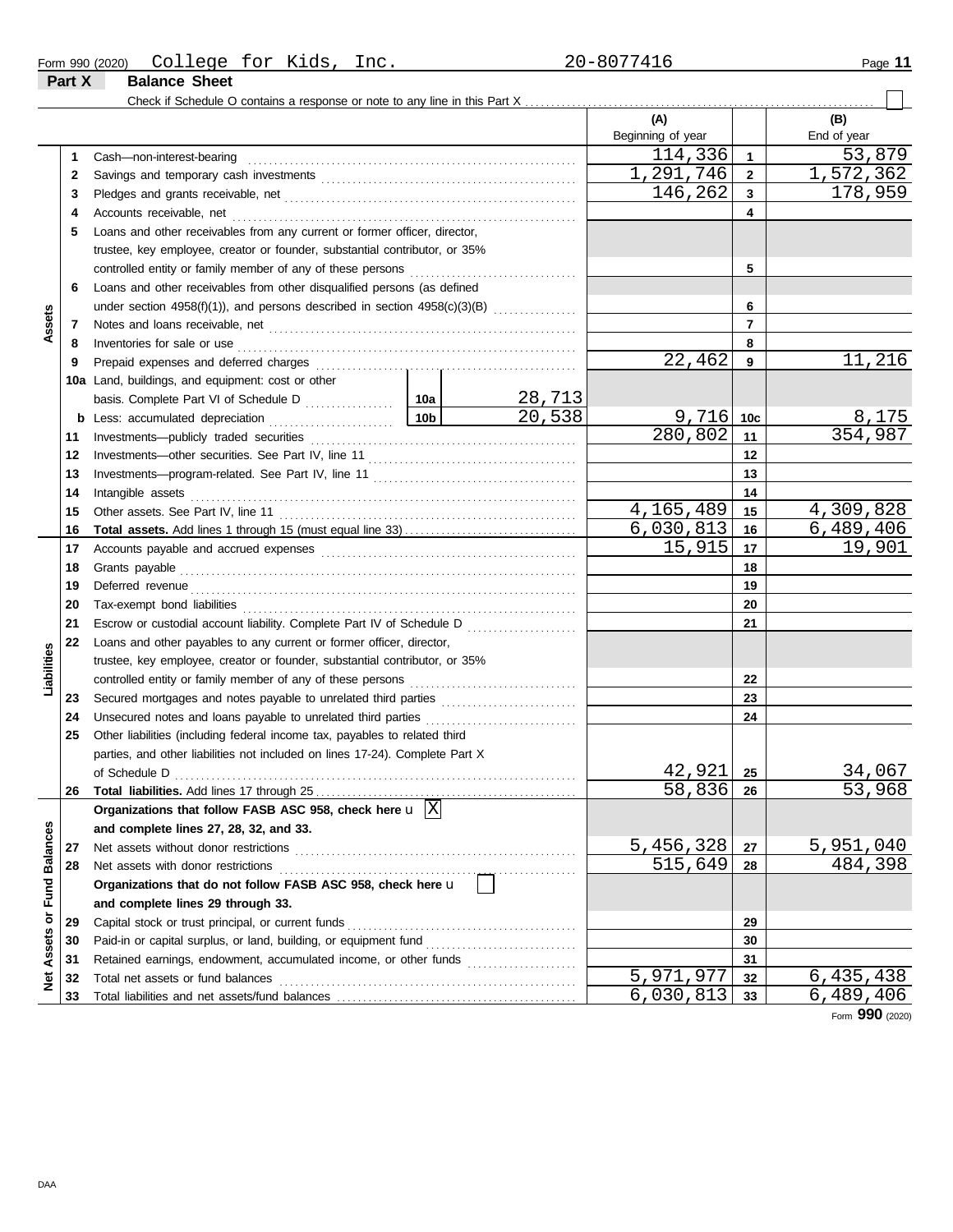|    | 20-8077416<br>Form 990 (2020) College for Kids, Inc.                                                                          |                |                        |         | Page 12   |
|----|-------------------------------------------------------------------------------------------------------------------------------|----------------|------------------------|---------|-----------|
|    | Part XI<br><b>Reconciliation of Net Assets</b>                                                                                |                |                        |         |           |
|    |                                                                                                                               |                |                        |         |           |
| 1  |                                                                                                                               |                | $1,907,2\overline{26}$ |         |           |
| 2  |                                                                                                                               | $\mathbf{2}$   | 1,443,765              |         |           |
| 3  |                                                                                                                               | $\mathbf{3}$   |                        | 463,461 |           |
| 4  |                                                                                                                               | 4              | 5,971,977              |         |           |
| 5  |                                                                                                                               | 5              |                        |         |           |
| 6  | Donated services and use of facilities <b>constructs</b> and the service of the service of the services and use of facilities | 6              |                        |         |           |
| 7  | Investment expenses                                                                                                           | $\overline{7}$ |                        |         |           |
| 8  | Prior period adjustments                                                                                                      | 8              |                        |         |           |
| 9  | Other changes in net assets or fund balances (explain on Schedule O)                                                          | 9              |                        |         |           |
| 10 | Net assets or fund balances at end of year. Combine lines 3 through 9 (must equal Part X, line                                |                |                        |         |           |
|    |                                                                                                                               | 10             | 6,435,438              |         |           |
|    | <b>Financial Statements and Reporting</b><br>Part XII                                                                         |                |                        |         |           |
|    |                                                                                                                               |                |                        |         |           |
|    |                                                                                                                               |                |                        | Yes     | <b>No</b> |
| 1  | X<br>Other<br>Accounting method used to prepare the Form 990:<br>Cash<br>Accrual                                              |                |                        |         |           |
|    | If the organization changed its method of accounting from a prior year or checked "Other," explain in                         |                |                        |         |           |
|    | Schedule O.                                                                                                                   |                |                        |         |           |
|    | 2a Were the organization's financial statements compiled or reviewed by an independent accountant?                            |                | 2a                     |         | Χ         |
|    | If "Yes," check a box below to indicate whether the financial statements for the year were compiled or                        |                |                        |         |           |
|    | reviewed on a separate basis, consolidated basis, or both:                                                                    |                |                        |         |           |
|    | Separate basis<br>Consolidated basis<br>Both consolidated and separate basis<br>$\perp$                                       |                |                        |         |           |
|    | <b>b</b> Were the organization's financial statements audited by an independent accountant?                                   |                | 2b                     | Χ       |           |
|    | If "Yes," check a box below to indicate whether the financial statements for the year were audited on a                       |                |                        |         |           |
|    | separate basis, consolidated basis, or both:                                                                                  |                |                        |         |           |
|    | ΙXΙ<br>Separate basis<br>Consolidated basis<br>  Both consolidated and separate basis                                         |                |                        |         |           |
|    | c If "Yes" to line 2a or 2b, does the organization have a committee that assumes responsibility for oversight of              |                |                        |         |           |
|    | the audit, review, or compilation of its financial statements and selection of an independent accountant?                     |                | 2c                     | Χ       |           |
|    | If the organization changed either its oversight process or selection process during the tax year, explain on                 |                |                        |         |           |
|    | Schedule O.                                                                                                                   |                |                        |         |           |
|    | 3a As a result of a federal award, was the organization required to undergo an audit or audits as set forth in the            |                |                        |         |           |
|    | Single Audit Act and OMB Circular A-133?                                                                                      |                | За                     |         | X         |
|    | <b>b</b> If "Yes," did the organization undergo the required audit or audits? If the organization did not undergo the         |                |                        |         |           |
|    | required audit or audits, explain why on Schedule O and describe any steps taken to undergo such audits                       |                | 3 <sub>b</sub>         |         |           |

Form **990** (2020)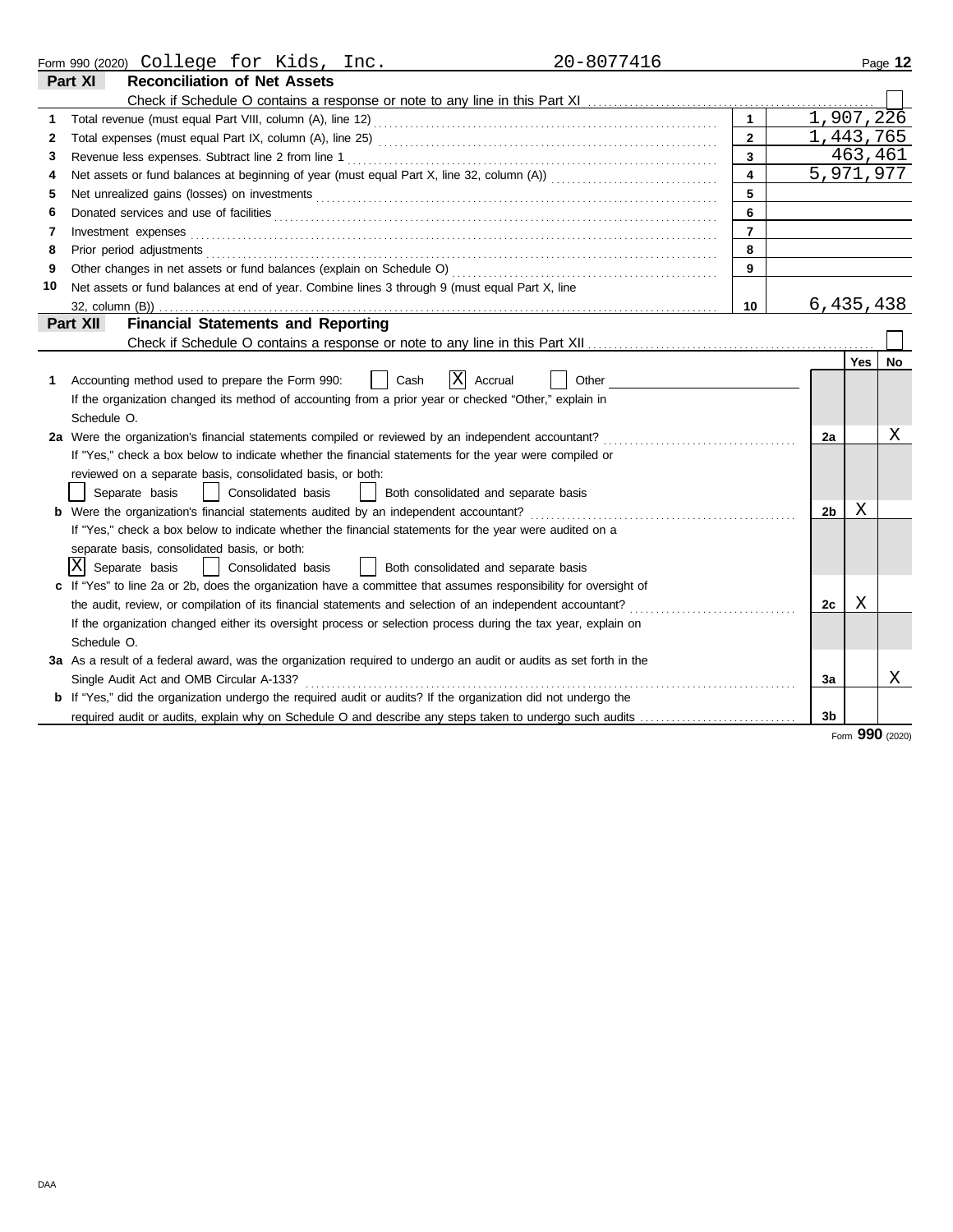|                   | Form 990 (2020) College for Kids, Inc.                                                                                                                                                                                                                 |                                                                |                                                                                                                    |                         |         |              |                                 |        | 20-8077416                                                                                             |                                                                    | Page 8                                                          |
|-------------------|--------------------------------------------------------------------------------------------------------------------------------------------------------------------------------------------------------------------------------------------------------|----------------------------------------------------------------|--------------------------------------------------------------------------------------------------------------------|-------------------------|---------|--------------|---------------------------------|--------|--------------------------------------------------------------------------------------------------------|--------------------------------------------------------------------|-----------------------------------------------------------------|
|                   | <b>Part VII</b>                                                                                                                                                                                                                                        |                                                                |                                                                                                                    |                         |         |              |                                 |        | Section A. Officers, Directors, Trustees, Key Employees, and Highest Compensated Employees (continued) |                                                                    |                                                                 |
|                   | (A)<br>Name and title                                                                                                                                                                                                                                  | (B)<br>Average<br>hours<br>per week<br>(list any               | (C)<br>Position<br>(do not check more than one<br>box, unless person is both an<br>officer and a director/trustee) |                         |         |              |                                 |        | (D)<br>Reportable<br>compensation<br>from the<br>organization                                          | (E)<br>Reportable<br>compensation<br>from related<br>organizations | (F)<br>Estimated amount<br>of other<br>compensation<br>from the |
|                   |                                                                                                                                                                                                                                                        | hours for<br>related<br>organizations<br>below<br>dotted line) | Individual 1<br>or director<br>trustee                                                                             | nstitutional<br>trustee | Officer | Key employee | Highest compensated<br>employee | Former | (W-2/1099-MISC)                                                                                        | (W-2/1099-MISC)                                                    | organization and<br>related organizations                       |
| (20)              | Lidia Vargas                                                                                                                                                                                                                                           |                                                                |                                                                                                                    |                         |         |              |                                 |        |                                                                                                        |                                                                    |                                                                 |
| Dir.              | of Development                                                                                                                                                                                                                                         | 40.00<br>0.00                                                  |                                                                                                                    |                         |         |              | Χ                               |        | 108,903                                                                                                | 0                                                                  | 2,875                                                           |
|                   |                                                                                                                                                                                                                                                        |                                                                |                                                                                                                    |                         |         |              |                                 |        |                                                                                                        |                                                                    |                                                                 |
|                   |                                                                                                                                                                                                                                                        |                                                                |                                                                                                                    |                         |         |              |                                 |        |                                                                                                        |                                                                    |                                                                 |
|                   |                                                                                                                                                                                                                                                        |                                                                |                                                                                                                    |                         |         |              |                                 |        |                                                                                                        |                                                                    |                                                                 |
|                   |                                                                                                                                                                                                                                                        |                                                                |                                                                                                                    |                         |         |              |                                 |        |                                                                                                        |                                                                    |                                                                 |
|                   |                                                                                                                                                                                                                                                        |                                                                |                                                                                                                    |                         |         |              |                                 |        |                                                                                                        |                                                                    |                                                                 |
|                   |                                                                                                                                                                                                                                                        |                                                                |                                                                                                                    |                         |         |              |                                 |        |                                                                                                        |                                                                    |                                                                 |
|                   |                                                                                                                                                                                                                                                        |                                                                |                                                                                                                    |                         |         |              |                                 |        |                                                                                                        |                                                                    |                                                                 |
|                   |                                                                                                                                                                                                                                                        |                                                                |                                                                                                                    |                         |         |              |                                 | u      | 108,903                                                                                                |                                                                    | 2,875                                                           |
|                   | Total from continuation sheets to Part VII, Section A                                                                                                                                                                                                  |                                                                |                                                                                                                    |                         |         |              |                                 | u      |                                                                                                        |                                                                    |                                                                 |
| d<br>$\mathbf{2}$ | Total number of individuals (including but not limited to those listed above) who received more than \$100,000 of                                                                                                                                      |                                                                |                                                                                                                    |                         |         |              |                                 |        |                                                                                                        |                                                                    |                                                                 |
|                   | reportable compensation from the organization u                                                                                                                                                                                                        |                                                                |                                                                                                                    |                         |         |              |                                 |        |                                                                                                        |                                                                    |                                                                 |
| 3                 | Did the organization list any former officer, director, trustee, key employee, or highest compensated                                                                                                                                                  |                                                                |                                                                                                                    |                         |         |              |                                 |        |                                                                                                        |                                                                    | Yes<br>No<br>3                                                  |
| 4                 | For any individual listed on line 1a, is the sum of reportable compensation and other compensation from the<br>organization and related organizations greater than \$150,000? If "Yes," complete Schedule J for such                                   |                                                                |                                                                                                                    |                         |         |              |                                 |        |                                                                                                        |                                                                    | 4                                                               |
| 5                 | Did any person listed on line 1a receive or accrue compensation from any unrelated organization or individual                                                                                                                                          |                                                                |                                                                                                                    |                         |         |              |                                 |        |                                                                                                        |                                                                    | 5                                                               |
|                   | Section B. Independent Contractors                                                                                                                                                                                                                     |                                                                |                                                                                                                    |                         |         |              |                                 |        |                                                                                                        |                                                                    |                                                                 |
| 1                 | Complete this table for your five highest compensated independent contractors that received more than \$100,000 of<br>compensation from the organization. Report compensation for the calendar year ending with or within the organization's tax year. |                                                                |                                                                                                                    |                         |         |              |                                 |        |                                                                                                        |                                                                    |                                                                 |
|                   |                                                                                                                                                                                                                                                        | (A)<br>Name and business address                               |                                                                                                                    |                         |         |              |                                 |        |                                                                                                        | (B)<br>Description of services                                     | (C)<br>Compensation                                             |
|                   |                                                                                                                                                                                                                                                        |                                                                |                                                                                                                    |                         |         |              |                                 |        |                                                                                                        |                                                                    |                                                                 |
|                   |                                                                                                                                                                                                                                                        |                                                                |                                                                                                                    |                         |         |              |                                 |        |                                                                                                        |                                                                    |                                                                 |
|                   |                                                                                                                                                                                                                                                        |                                                                |                                                                                                                    |                         |         |              |                                 |        |                                                                                                        |                                                                    |                                                                 |
|                   |                                                                                                                                                                                                                                                        |                                                                |                                                                                                                    |                         |         |              |                                 |        |                                                                                                        |                                                                    |                                                                 |
| 2                 | Total number of independent contractors (including but not limited to those listed above) who                                                                                                                                                          |                                                                |                                                                                                                    |                         |         |              |                                 |        |                                                                                                        |                                                                    |                                                                 |

received more than \$100,000 of compensation from the organization  $\mathbf u$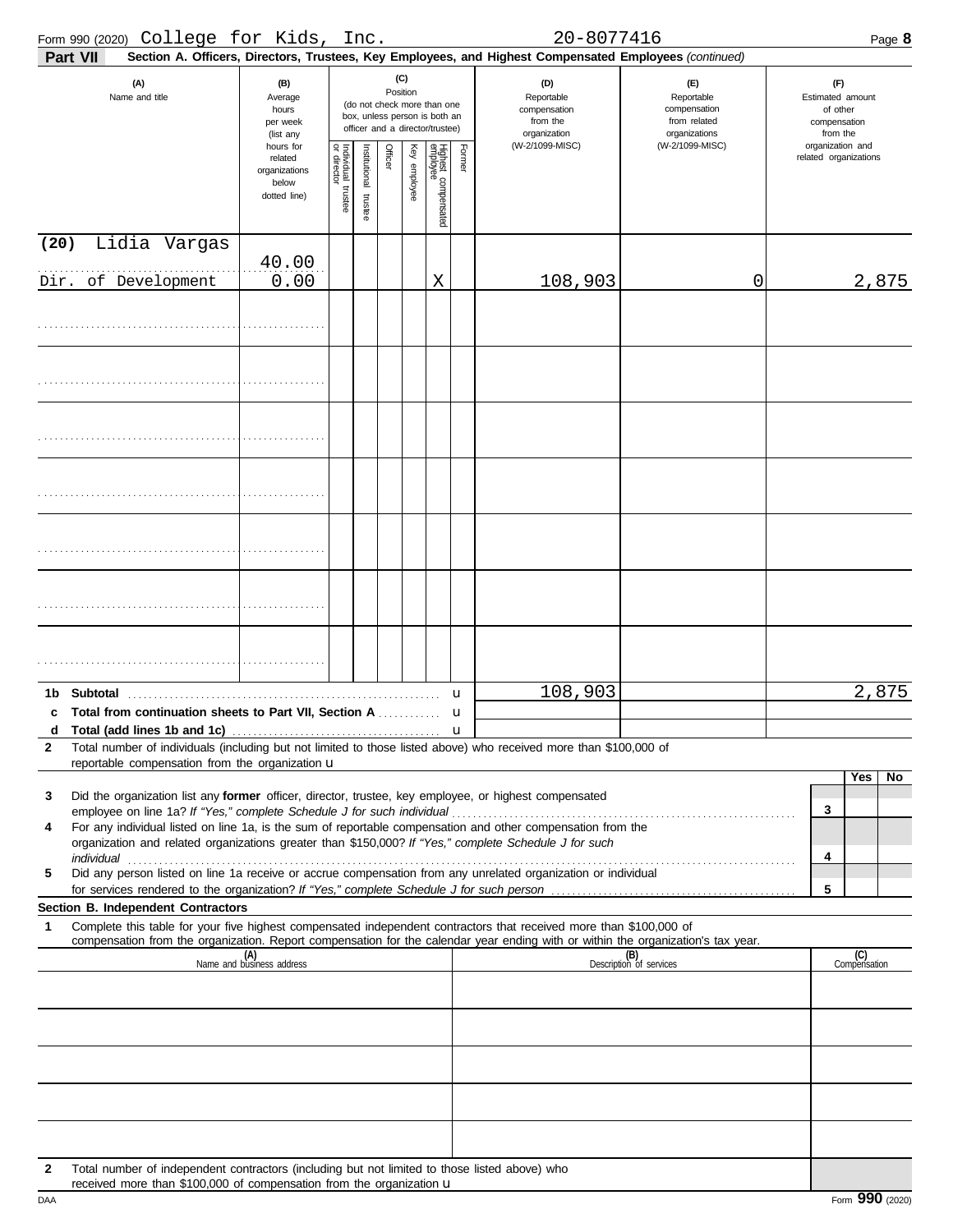| <b>SCHEDULE A</b>          |                                                            | <b>Public Charity Status and Public Support</b><br>OMB No. 1545-0047                                                                                                                                                                                |                                       |                               |                                              |                                      |  |  |  |
|----------------------------|------------------------------------------------------------|-----------------------------------------------------------------------------------------------------------------------------------------------------------------------------------------------------------------------------------------------------|---------------------------------------|-------------------------------|----------------------------------------------|--------------------------------------|--|--|--|
| (Form 990 or 990-EZ)       |                                                            | Complete if the organization is a section $501(c)(3)$ organization or a section $4947(a)(1)$ nonexempt charitable trust.                                                                                                                            |                                       |                               |                                              |                                      |  |  |  |
| Department of the Treasury |                                                            | La Attach to Form 990 or Form 990-EZ.                                                                                                                                                                                                               |                                       |                               |                                              |                                      |  |  |  |
| Internal Revenue Service   |                                                            | <b>u Go to www.irs.gov/Form990 for instructions and the latest information.</b>                                                                                                                                                                     |                                       |                               |                                              | Open to Public<br><b>Inspection</b>  |  |  |  |
| Name of the organization   | College for Kids, Inc.                                     |                                                                                                                                                                                                                                                     |                                       |                               | Employer identification number<br>20-8077416 |                                      |  |  |  |
| Part I                     |                                                            | Reason for Public Charity Status. (All organizations must complete this part.) See instructions.                                                                                                                                                    |                                       |                               |                                              |                                      |  |  |  |
|                            |                                                            | The organization is not a private foundation because it is: (For lines 1 through 12, check only one box.)                                                                                                                                           |                                       |                               |                                              |                                      |  |  |  |
| 1                          |                                                            | A church, convention of churches, or association of churches described in section 170(b)(1)(A)(i).                                                                                                                                                  |                                       |                               |                                              |                                      |  |  |  |
| 2                          |                                                            | A school described in <b>section 170(b)(1)(A)(ii).</b> (Attach Schedule E (Form 990 or 990-EZ).)                                                                                                                                                    |                                       |                               |                                              |                                      |  |  |  |
| 3                          |                                                            | A hospital or a cooperative hospital service organization described in section 170(b)(1)(A)(iii).                                                                                                                                                   |                                       |                               |                                              |                                      |  |  |  |
| 4                          |                                                            | A medical research organization operated in conjunction with a hospital described in section 170(b)(1)(A)(iii). Enter the hospital's name,                                                                                                          |                                       |                               |                                              |                                      |  |  |  |
|                            |                                                            | city, and state: <b>contract and state</b> contract and state of the state of the state of the state of the state of the state of the state of the state of the state of the state of the state of the state of the state of the st                 |                                       |                               |                                              |                                      |  |  |  |
| 5                          |                                                            | An organization operated for the benefit of a college or university owned or operated by a governmental unit described in                                                                                                                           |                                       |                               |                                              |                                      |  |  |  |
|                            | section 170(b)(1)(A)(iv). (Complete Part II.)              |                                                                                                                                                                                                                                                     |                                       |                               |                                              |                                      |  |  |  |
| 6                          |                                                            | A federal, state, or local government or governmental unit described in section 170(b)(1)(A)(v).                                                                                                                                                    |                                       |                               |                                              |                                      |  |  |  |
| X<br>7                     | described in section 170(b)(1)(A)(vi). (Complete Part II.) | An organization that normally receives a substantial part of its support from a governmental unit or from the general public                                                                                                                        |                                       |                               |                                              |                                      |  |  |  |
| 8                          |                                                            | A community trust described in section 170(b)(1)(A)(vi). (Complete Part II.)                                                                                                                                                                        |                                       |                               |                                              |                                      |  |  |  |
| 9                          |                                                            | An agricultural research organization described in section 170(b)(1)(A)(ix) operated in conjunction with a land-grant college                                                                                                                       |                                       |                               |                                              |                                      |  |  |  |
| university:                |                                                            | or university or a non-land-grant college of agriculture (see instructions). Enter the name, city, and state of the college or                                                                                                                      |                                       |                               |                                              |                                      |  |  |  |
| 10                         |                                                            | An organization that normally receives: (1) more than 33 1/3% of its support from contributions, membership fees, and gross                                                                                                                         |                                       |                               |                                              |                                      |  |  |  |
|                            |                                                            | receipts from activities related to its exempt functions, subject to certain exceptions; and (2) no more than 331/3% of its                                                                                                                         |                                       |                               |                                              |                                      |  |  |  |
|                            |                                                            | support from gross investment income and unrelated business taxable income (less section 511 tax) from businesses<br>acquired by the organization after June 30, 1975. See section $509(a)(2)$ . (Complete Part III.)                               |                                       |                               |                                              |                                      |  |  |  |
| 11                         |                                                            | An organization organized and operated exclusively to test for public safety. See section 509(a)(4).                                                                                                                                                |                                       |                               |                                              |                                      |  |  |  |
| 12                         |                                                            | An organization organized and operated exclusively for the benefit of, to perform the functions of, or to carry out the purposes                                                                                                                    |                                       |                               |                                              |                                      |  |  |  |
|                            |                                                            | of one or more publicly supported organizations described in section $509(a)(1)$ or section $509(a)(2)$ . See section $509(a)(3)$ .                                                                                                                 |                                       |                               |                                              |                                      |  |  |  |
|                            |                                                            | Check the box in lines 12a through 12d that describes the type of supporting organization and complete lines 12e, 12f, and 12g.                                                                                                                     |                                       |                               |                                              |                                      |  |  |  |
| a                          |                                                            | Type I. A supporting organization operated, supervised, or controlled by its supported organization(s), typically by giving<br>the supported organization(s) the power to regularly appoint or elect a majority of the directors or trustees of the |                                       |                               |                                              |                                      |  |  |  |
|                            |                                                            | supporting organization. You must complete Part IV, Sections A and B.                                                                                                                                                                               |                                       |                               |                                              |                                      |  |  |  |
| b                          |                                                            | Type II. A supporting organization supervised or controlled in connection with its supported organization(s), by having                                                                                                                             |                                       |                               |                                              |                                      |  |  |  |
|                            |                                                            | control or management of the supporting organization vested in the same persons that control or manage the supported                                                                                                                                |                                       |                               |                                              |                                      |  |  |  |
|                            |                                                            | organization(s). You must complete Part IV, Sections A and C.                                                                                                                                                                                       |                                       |                               |                                              |                                      |  |  |  |
| C                          |                                                            | Type III functionally integrated. A supporting organization operated in connection with, and functionally integrated with,<br>its supported organization(s) (see instructions). You must complete Part IV, Sections A, D, and E.                    |                                       |                               |                                              |                                      |  |  |  |
| d                          |                                                            | Type III non-functionally integrated. A supporting organization operated in connection with its supported organization(s)                                                                                                                           |                                       |                               |                                              |                                      |  |  |  |
|                            |                                                            | that is not functionally integrated. The organization generally must satisfy a distribution requirement and an attentiveness                                                                                                                        |                                       |                               |                                              |                                      |  |  |  |
|                            |                                                            | requirement (see instructions). You must complete Part IV, Sections A and D, and Part V.                                                                                                                                                            |                                       |                               |                                              |                                      |  |  |  |
| е                          |                                                            | Check this box if the organization received a written determination from the IRS that it is a Type I, Type II, Type III<br>functionally integrated, or Type III non-functionally integrated supporting organization.                                |                                       |                               |                                              |                                      |  |  |  |
| f                          | Enter the number of supported organizations                |                                                                                                                                                                                                                                                     |                                       |                               |                                              |                                      |  |  |  |
| g                          |                                                            | Provide the following information about the supported organization(s).                                                                                                                                                                              |                                       |                               |                                              |                                      |  |  |  |
| (i) Name of supported      | (ii) EIN                                                   | (iii) Type of organization                                                                                                                                                                                                                          | (iv) Is the organization              | (v) Amount of monetary        |                                              | (vi) Amount of                       |  |  |  |
| organization               |                                                            | (described on lines 1-10<br>above (see instructions))                                                                                                                                                                                               | listed in your governing<br>document? | support (see<br>instructions) |                                              | other support (see<br>instructions)  |  |  |  |
|                            |                                                            |                                                                                                                                                                                                                                                     | Yes<br>No                             |                               |                                              |                                      |  |  |  |
| (A)                        |                                                            |                                                                                                                                                                                                                                                     |                                       |                               |                                              |                                      |  |  |  |
| (B)                        |                                                            |                                                                                                                                                                                                                                                     |                                       |                               |                                              |                                      |  |  |  |
|                            |                                                            |                                                                                                                                                                                                                                                     |                                       |                               |                                              |                                      |  |  |  |
| (C)                        |                                                            |                                                                                                                                                                                                                                                     |                                       |                               |                                              |                                      |  |  |  |
| (D)                        |                                                            |                                                                                                                                                                                                                                                     |                                       |                               |                                              |                                      |  |  |  |
|                            |                                                            |                                                                                                                                                                                                                                                     |                                       |                               |                                              |                                      |  |  |  |
| (E)                        |                                                            |                                                                                                                                                                                                                                                     |                                       |                               |                                              |                                      |  |  |  |
| Total                      |                                                            |                                                                                                                                                                                                                                                     |                                       |                               |                                              |                                      |  |  |  |
|                            |                                                            | For Paperwork Reduction Act Notice, see the Instructions for Form 990 or 990-EZ.                                                                                                                                                                    |                                       |                               |                                              | Schedule A (Form 990 or 990-EZ) 2020 |  |  |  |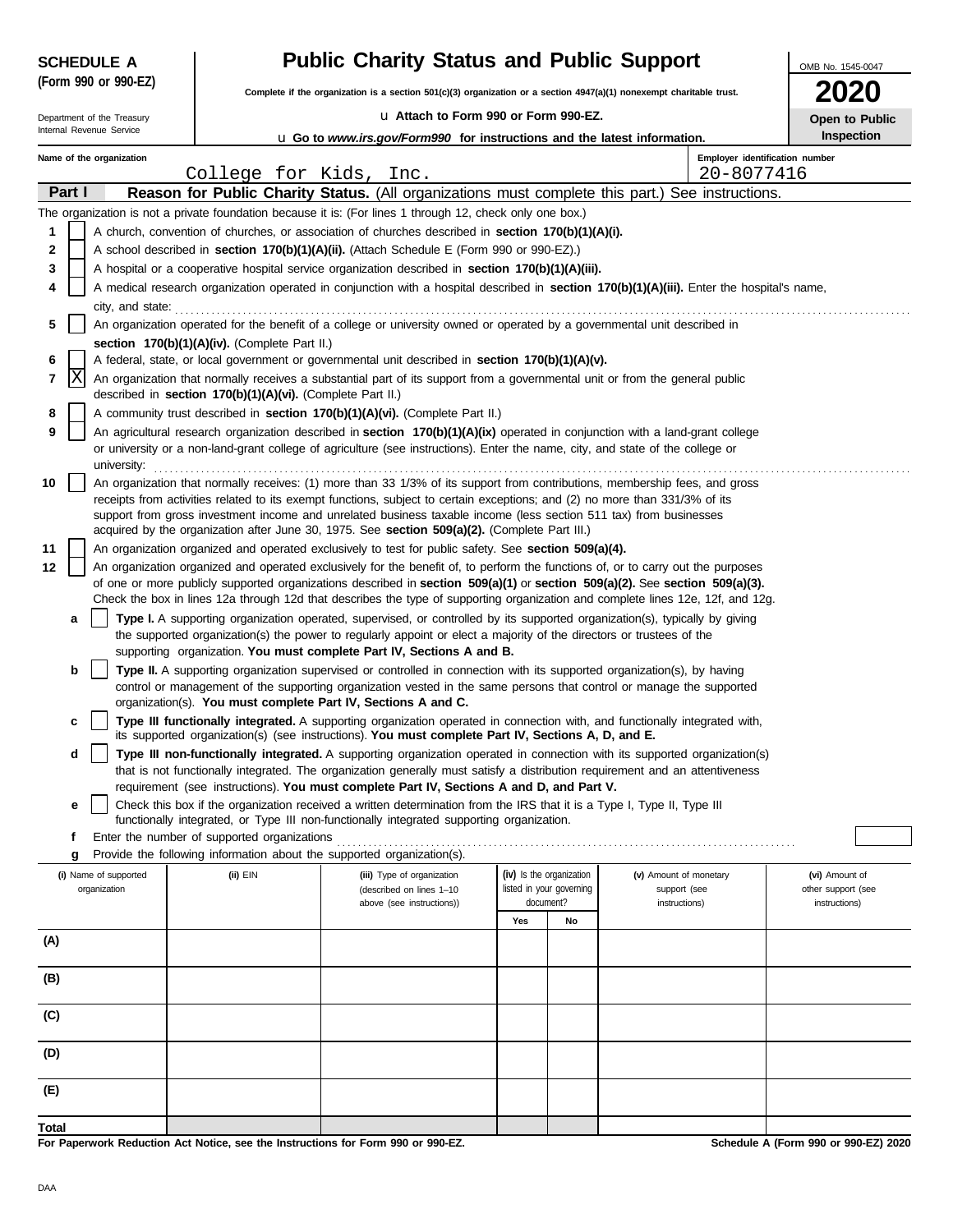(Complete only if you checked the box on line 5, 7, or 8 of Part I or if the organization failed to qualify under Part II Support Schedule for Organizations Described in Sections 170(b)(1)(A)(iv) and 170(b)(1)(A)(vi) Part III. If the organization fails to qualify under the tests listed below, please complete Part III.)

|              | <b>Section A. Public Support</b>                                                                                                                                                                                                          |           |           |            |            |           |                         |
|--------------|-------------------------------------------------------------------------------------------------------------------------------------------------------------------------------------------------------------------------------------------|-----------|-----------|------------|------------|-----------|-------------------------|
|              | Calendar year (or fiscal year beginning in)<br>$\mathbf{u}$                                                                                                                                                                               | (a) 2016  | (b) 2017  | $(c)$ 2018 | $(d)$ 2019 | (e) 2020  | (f) Total               |
| 1.           | Gifts, grants, contributions, and<br>membership fees received. (Do not<br>include any "unusual grants.")                                                                                                                                  | 1,742,970 | 1,434,959 | 1,628,628  | 2,012,998  | 1,827,801 | 8,647,356               |
| $\mathbf{2}$ | Tax revenues levied for the<br>organization's benefit and either paid<br>to or expended on its behalf<br>                                                                                                                                 |           |           |            |            |           |                         |
| 3            | The value of services or facilities<br>furnished by a governmental unit to the<br>organization without charge                                                                                                                             |           |           |            |            |           |                         |
| 4<br>5       | <b>Total.</b> Add lines 1 through 3<br>The portion of total contributions by<br>each person (other than a<br>governmental unit or publicly<br>supported organization) included on<br>line 1 that exceeds 2% of the amount                 | 1,742,970 | 1,434,959 | 1,628,628  | 2,012,998  | 1,827,801 | 8,647,356               |
|              | shown on line 11, column (f) $\ldots$                                                                                                                                                                                                     |           |           |            |            |           | 1,320,000               |
| 6            | Public support. Subtract line 5 from line 4.                                                                                                                                                                                              |           |           |            |            |           | 7,327,356               |
|              | <b>Section B. Total Support</b>                                                                                                                                                                                                           |           |           |            |            |           |                         |
|              | Calendar year (or fiscal year beginning in)<br>$\mathbf{u}$                                                                                                                                                                               | (a) 2016  | (b) 2017  | $(c)$ 2018 | $(d)$ 2019 | (e) 2020  | (f) Total               |
| 7            | Amounts from line 4<br>.                                                                                                                                                                                                                  | 1,742,970 | 1,434,959 | 1,628,628  | 2,012,998  | 1,827,801 | 8,647,356               |
| 8            | Gross income from interest, dividends,<br>payments received on securities loans,<br>rents, royalties, and income from<br>similar sources                                                                                                  |           | 5,610     | 8,335      | 12,123     | 76,593    | 102,661                 |
| 9            | Net income from unrelated business<br>activities, whether or not the business<br>is regularly carried on                                                                                                                                  |           |           |            |            |           |                         |
| 10           | Other income. Do not include gain or<br>loss from the sale of capital assets                                                                                                                                                              |           |           |            |            |           |                         |
| 11           | Total support. Add lines 7 through 10                                                                                                                                                                                                     |           |           |            |            |           | 8,750,017               |
| 12           |                                                                                                                                                                                                                                           |           |           |            |            | 12        | 11,596                  |
| 13           | First 5 years. If the Form 990 is for the organization's first, second, third, fourth, or fifth tax year as a section 501(c)(3)                                                                                                           |           |           |            |            |           |                         |
|              | organization, check this box and stop here                                                                                                                                                                                                |           |           |            |            |           |                         |
|              | Section C. Computation of Public Support Percentage                                                                                                                                                                                       |           |           |            |            |           |                         |
| 14           |                                                                                                                                                                                                                                           |           |           |            |            | 14        | 83.74%                  |
| 15           |                                                                                                                                                                                                                                           |           |           |            |            | 15        | 80.59%                  |
| 16a          | 33 1/3% support test-2020. If the organization did not check the box on line 13, and line 14 is 33 1/3% or more, check this                                                                                                               |           |           |            |            |           |                         |
|              | box and stop here. The organization qualifies as a publicly supported organization                                                                                                                                                        |           |           |            |            |           | $\overline{\mathbf{X}}$ |
| b            | 33 1/3% support test-2019. If the organization did not check a box on line 13 or 16a, and line 15 is 33 1/3% or more, check                                                                                                               |           |           |            |            |           |                         |
|              |                                                                                                                                                                                                                                           |           |           |            |            |           |                         |
| 17a          | 10%-facts-and-circumstances test-2020. If the organization did not check a box on line 13, 16a, or 16b, and line 14 is                                                                                                                    |           |           |            |            |           |                         |
|              | 10% or more, and if the organization meets the "facts-and-circumstances" test, check this box and stop here. Explain in                                                                                                                   |           |           |            |            |           |                         |
|              | Part VI how the organization meets the "facts-and-circumstances" test. The organization qualifies as a publicly supported                                                                                                                 |           |           |            |            |           |                         |
|              | organization<br>10%-facts-and-circumstances test-2019. If the organization did not check a box on line 13, 16a, 16b, or 17a, and line                                                                                                     |           |           |            |            |           |                         |
| b            |                                                                                                                                                                                                                                           |           |           |            |            |           |                         |
|              | 15 is 10% or more, and if the organization meets the "facts-and-circumstances" test, check this box and stop here. Explain                                                                                                                |           |           |            |            |           |                         |
|              | in Part VI how the organization meets the "facts-and-circumstances" test. The organization qualifies as a publicly supported                                                                                                              |           |           |            |            |           |                         |
| 18           | organization www.commutation.com/www.commutation.com/www.commutation.com/www.commutation.com/www.commutation.com<br>Private foundation. If the organization did not check a box on line 13, 16a, 16b, 17a, or 17b, check this box and see |           |           |            |            |           |                         |
|              |                                                                                                                                                                                                                                           |           |           |            |            |           |                         |
|              | instructions                                                                                                                                                                                                                              |           |           |            |            |           |                         |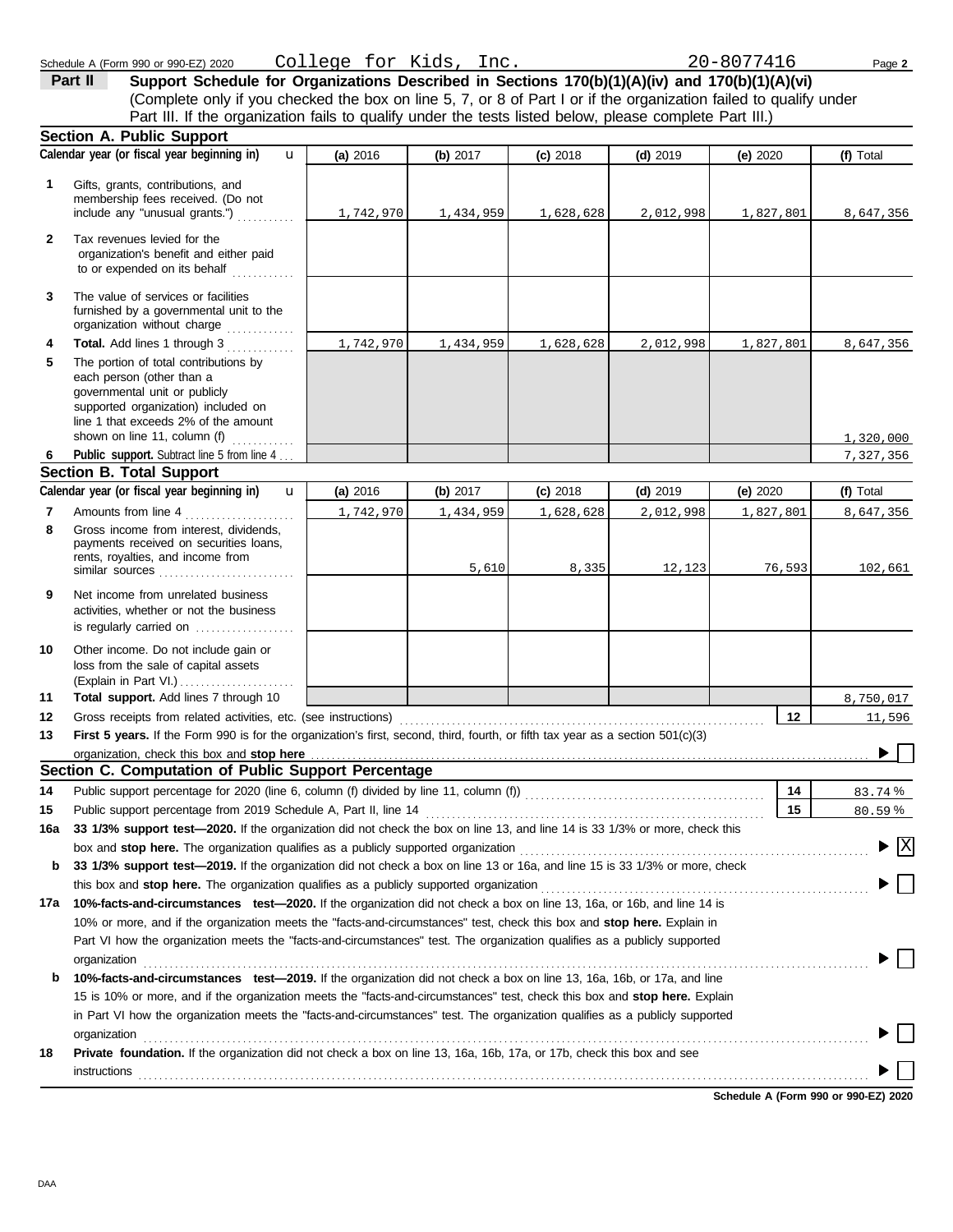| Schedule A (Form 990 or 990-EZ) 2020 | Kıds<br>$\sim$ $\sim$<br>aae.<br>◡ | 117<br>⊤ ∩ د .<br>20.<br>Inc.<br>nu. | Page 3 |
|--------------------------------------|------------------------------------|--------------------------------------|--------|
|                                      |                                    |                                      |        |

**Part III Support Schedule for Organizations Described in Section 509(a)(2)** (Complete only if you checked the box on line 10 of Part I or if the organization failed to qualify under Part II. If the organization fails to qualify under the tests listed below, please complete Part II.)

|     | <b>Section A. Public Support</b>                                                                                                                                                  |          |          |            |            |            |           |
|-----|-----------------------------------------------------------------------------------------------------------------------------------------------------------------------------------|----------|----------|------------|------------|------------|-----------|
|     | Calendar year (or fiscal year beginning in)<br>u                                                                                                                                  | (a) 2016 | (b) 2017 | $(c)$ 2018 | $(d)$ 2019 | (e) $2020$ | (f) Total |
| 1   | Gifts, grants, contributions, and membership fees<br>received. (Do not include any "unusual grants.")<br>.                                                                        |          |          |            |            |            |           |
| 2   | Gross receipts from admissions, merchandise<br>sold or services performed, or facilities<br>furnished in any activity that is related to the<br>organization's tax-exempt purpose |          |          |            |            |            |           |
| 3   | Gross receipts from activities that are not an<br>unrelated trade or business under section 513                                                                                   |          |          |            |            |            |           |
| 4   | Tax revenues levied for the<br>organization's benefit and either paid<br>to or expended on its behalf                                                                             |          |          |            |            |            |           |
| 5   | The value of services or facilities<br>furnished by a governmental unit to the<br>organization without charge                                                                     |          |          |            |            |            |           |
| 6   | Total. Add lines 1 through 5                                                                                                                                                      |          |          |            |            |            |           |
| 7a  | Amounts included on lines 1, 2, and 3<br>received from disqualified persons                                                                                                       |          |          |            |            |            |           |
| b   | Amounts included on lines 2 and 3<br>received from other than disqualified<br>persons that exceed the greater of \$5,000<br>or 1% of the amount on line 13 for the year $\ldots$  |          |          |            |            |            |           |
| c   | Add lines 7a and 7b                                                                                                                                                               |          |          |            |            |            |           |
| 8   | Public support. (Subtract line 7c from                                                                                                                                            |          |          |            |            |            |           |
|     | line $6.$ )                                                                                                                                                                       |          |          |            |            |            |           |
|     | <b>Section B. Total Support</b>                                                                                                                                                   |          |          |            |            |            |           |
|     | Calendar year (or fiscal year beginning in)<br>$\mathbf{u}$                                                                                                                       | (a) 2016 | (b) 2017 | $(c)$ 2018 | $(d)$ 2019 | (e) $2020$ | (f) Total |
| 9   | Amounts from line 6                                                                                                                                                               |          |          |            |            |            |           |
| 10a | Gross income from interest, dividends,<br>payments received on securities loans, rents,<br>royalties, and income from similar sources                                             |          |          |            |            |            |           |
| b   | Unrelated business taxable income (less<br>section 511 taxes) from businesses<br>acquired after June 30, 1975                                                                     |          |          |            |            |            |           |
| c   | Add lines 10a and 10b                                                                                                                                                             |          |          |            |            |            |           |
| 11  | Net income from unrelated business<br>activities not included in line 10b, whether<br>or not the business is regularly carried on                                                 |          |          |            |            |            |           |
| 12  | Other income. Do not include gain or<br>loss from the sale of capital assets<br>(Explain in Part VI.)                                                                             |          |          |            |            |            |           |
| 13  | Total support. (Add lines 9, 10c, 11,                                                                                                                                             |          |          |            |            |            |           |
| 14  | and 12.) $\ldots$<br>First 5 years. If the Form 990 is for the organization's first, second, third, fourth, or fifth tax year as a section 501(c)(3)                              |          |          |            |            |            |           |
|     | organization, check this box and stop here                                                                                                                                        |          |          |            |            |            |           |
|     | Section C. Computation of Public Support Percentage                                                                                                                               |          |          |            |            |            |           |
| 15  | Public support percentage for 2020 (line 8, column (f), divided by line 13, column (f)) [[[[[[[[[[[[[[[[[[[[[                                                                     |          |          |            |            | 15         | %         |
| 16  |                                                                                                                                                                                   |          |          |            |            | 16         | %         |
|     | Section D. Computation of Investment Income Percentage                                                                                                                            |          |          |            |            |            |           |
| 17  |                                                                                                                                                                                   |          |          |            |            | 17         | %         |
| 18  | Investment income percentage from 2019 Schedule A, Part III, line 17                                                                                                              |          |          |            |            | 18         | %         |
| 19a | 33 1/3% support tests—2020. If the organization did not check the box on line 14, and line 15 is more than 33 1/3%, and line                                                      |          |          |            |            |            |           |
|     |                                                                                                                                                                                   |          |          |            |            |            |           |
| b   | 33 1/3% support tests—2019. If the organization did not check a box on line 14 or line 19a, and line 16 is more than 33 1/3%, and                                                 |          |          |            |            |            |           |
|     | line 18 is not more than 33 1/3%, check this box and stop here. The organization qualifies as a publicly supported organization $\ldots$                                          |          |          |            |            |            |           |
| 20  |                                                                                                                                                                                   |          |          |            |            |            |           |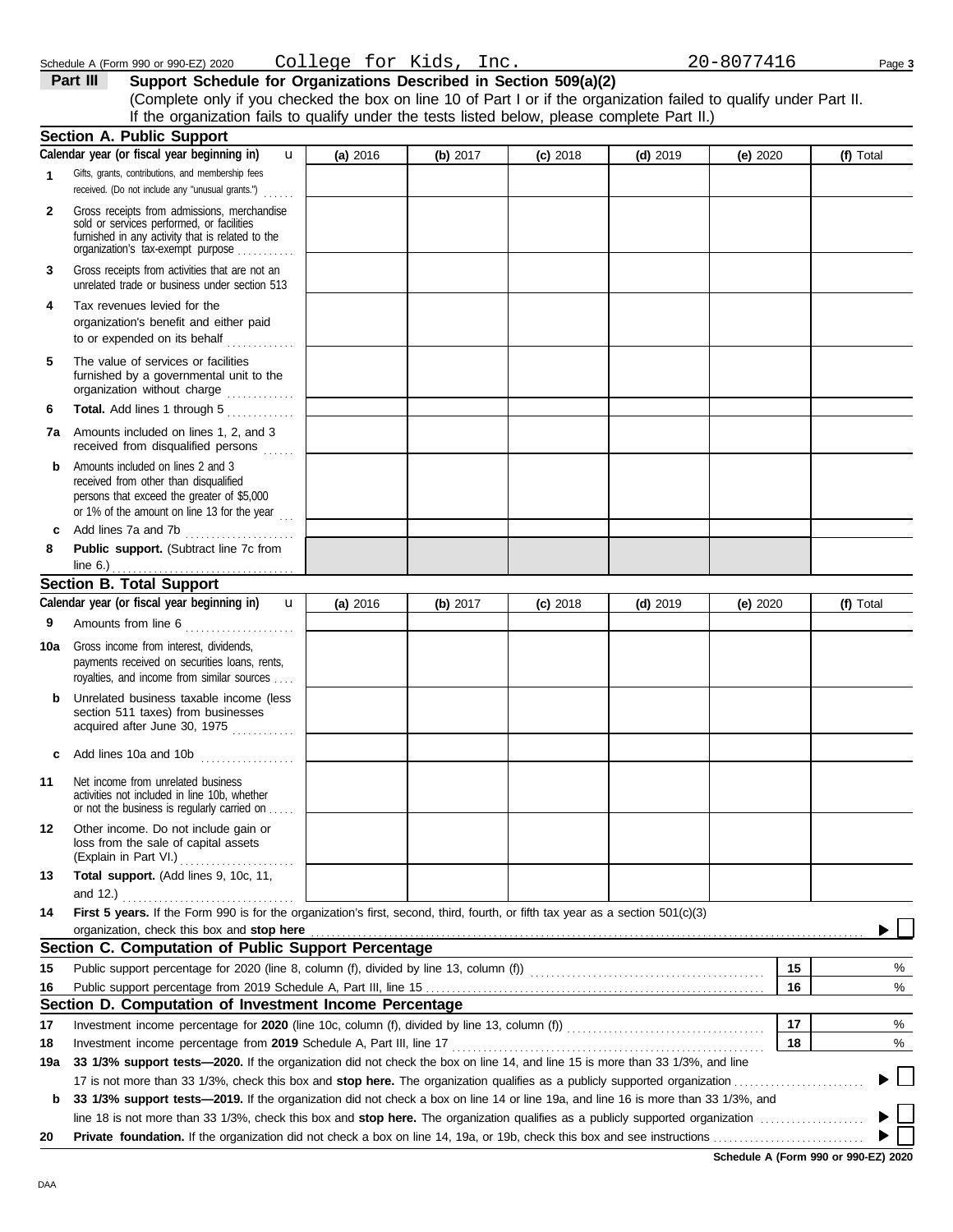|     | College for Kids, Inc.<br>Schedule A (Form 990 or 990-EZ) 2020                                                      | 20-8077416      | Page 4 |
|-----|---------------------------------------------------------------------------------------------------------------------|-----------------|--------|
|     | Part IV<br><b>Supporting Organizations</b>                                                                          |                 |        |
|     | (Complete only if you checked a box in line 12 on Part I. If you checked box 12a, Part I, complete Sections A       |                 |        |
|     | and B. If you checked box 12b, Part I, complete Sections A and C. If you checked box 12c, Part I, complete          |                 |        |
|     |                                                                                                                     |                 |        |
|     | Sections A, D, and E. If you checked box 12d, Part I, complete Sections A and D, and complete Part V.)              |                 |        |
|     | Section A. All Supporting Organizations                                                                             |                 |        |
|     |                                                                                                                     | Yes             | No     |
| 1   | Are all of the organization's supported organizations listed by name in the organization's governing                |                 |        |
|     | documents? If "No," describe in Part VI how the supported organizations are designated. If designated by            |                 |        |
|     | class or purpose, describe the designation. If historic and continuing relationship, explain.                       | 1               |        |
| 2   | Did the organization have any supported organization that does not have an IRS determination of status              |                 |        |
|     | under section 509(a)(1) or (2)? If "Yes," explain in Part VI how the organization determined that the supported     |                 |        |
|     | organization was described in section 509(a)(1) or (2).                                                             | 2               |        |
| За  | Did the organization have a supported organization described in section $501(c)(4)$ , (5), or (6)? If "Yes," answer |                 |        |
|     | lines 3b and 3c below.                                                                                              | 3a              |        |
| b   | Did the organization confirm that each supported organization qualified under section $501(c)(4)$ , (5), or (6) and |                 |        |
|     | satisfied the public support tests under section $509(a)(2)?$ If "Yes," describe in Part VI when and how the        |                 |        |
|     | organization made the determination.                                                                                | 3b              |        |
|     |                                                                                                                     |                 |        |
| c   | Did the organization ensure that all support to such organizations was used exclusively for section $170(c)(2)(B)$  |                 |        |
|     | purposes? If "Yes," explain in Part VI what controls the organization put in place to ensure such use.              | 3c              |        |
| 4a  | Was any supported organization not organized in the United States ("foreign supported organization")? If            |                 |        |
|     | "Yes," and if you checked 12a or 12b in Part I, answer (b) and (c) below.                                           | 4a              |        |
| b   | Did the organization have ultimate control and discretion in deciding whether to make grants to the foreign         |                 |        |
|     | supported organization? If "Yes," describe in Part VI how the organization had such control and discretion          |                 |        |
|     | despite being controlled or supervised by or in connection with its supported organizations.                        | 4b              |        |
| c   | Did the organization support any foreign supported organization that does not have an IRS determination             |                 |        |
|     | under sections $501(c)(3)$ and $509(a)(1)$ or (2)? If "Yes," explain in Part VI what controls the organization used |                 |        |
|     | to ensure that all support to the foreign supported organization was used exclusively for section $170(c)(2)(B)$    |                 |        |
|     | purposes.                                                                                                           | 4c              |        |
| 5a  | Did the organization add, substitute, or remove any supported organizations during the tax year? If "Yes,"          |                 |        |
|     | answer lines 5b and 5c below (if applicable). Also, provide detail in Part VI, including (i) the names and EIN      |                 |        |
|     | numbers of the supported organizations added, substituted, or removed; (ii) the reasons for each such action;       |                 |        |
|     | (iii) the authority under the organization's organizing document authorizing such action; and (iv) how the action   |                 |        |
|     | was accomplished (such as by amendment to the organizing document).                                                 | 5a              |        |
|     |                                                                                                                     |                 |        |
| b   | Type I or Type II only. Was any added or substituted supported organization part of a class already                 |                 |        |
|     | designated in the organization's organizing document?                                                               | 5b              |        |
| c   | Substitutions only. Was the substitution the result of an event beyond the organization's control?                  | 5c              |        |
| 6   | Did the organization provide support (whether in the form of grants or the provision of services or facilities) to  |                 |        |
|     | anyone other than (i) its supported organizations, (ii) individuals that are part of the charitable class benefited |                 |        |
|     | by one or more of its supported organizations, or (iii) other supporting organizations that also support or         |                 |        |
|     | benefit one or more of the filing organization's supported organizations? If "Yes," provide detail in Part VI.      | 6               |        |
| 7   | Did the organization provide a grant, loan, compensation, or other similar payment to a substantial contributor     |                 |        |
|     | (as defined in section $4958(c)(3)(C)$ ), a family member of a substantial contributor, or a 35% controlled entity  |                 |        |
|     | with regard to a substantial contributor? If "Yes," complete Part I of Schedule L (Form 990 or 990-EZ).             | 7               |        |
| 8   | Did the organization make a loan to a disqualified person (as defined in section 4958) not described in line 7?     |                 |        |
|     | If "Yes," complete Part I of Schedule L (Form 990 or 990-EZ).                                                       | 8               |        |
| 9а  | Was the organization controlled directly or indirectly at any time during the tax year by one or more               |                 |        |
|     | disqualified persons, as defined in section 4946 (other than foundation managers and organizations                  |                 |        |
|     | described in section 509(a)(1) or (2))? If "Yes," provide detail in Part VI.                                        | 9a              |        |
| b   | Did one or more disqualified persons (as defined in line 9a) hold a controlling interest in any entity in which     |                 |        |
|     | the supporting organization had an interest? If "Yes," provide detail in Part VI.                                   | 9b              |        |
|     | Did a disqualified person (as defined in line 9a) have an ownership interest in, or derive any personal benefit     |                 |        |
| c   |                                                                                                                     |                 |        |
|     | from, assets in which the supporting organization also had an interest? If "Yes," provide detail in Part VI.        | 9c              |        |
| 10a | Was the organization subject to the excess business holdings rules of section 4943 because of section               |                 |        |
|     | 4943(f) (regarding certain Type II supporting organizations, and all Type III non-functionally integrated           |                 |        |
|     | supporting organizations)? If "Yes," answer line 10b below.                                                         | 10a             |        |
| b   | Did the organization have any excess business holdings in the tax year? (Use Schedule C, Form 4720, to              |                 |        |
|     | determine whether the organization had excess business holdings.)                                                   | 10 <sub>b</sub> |        |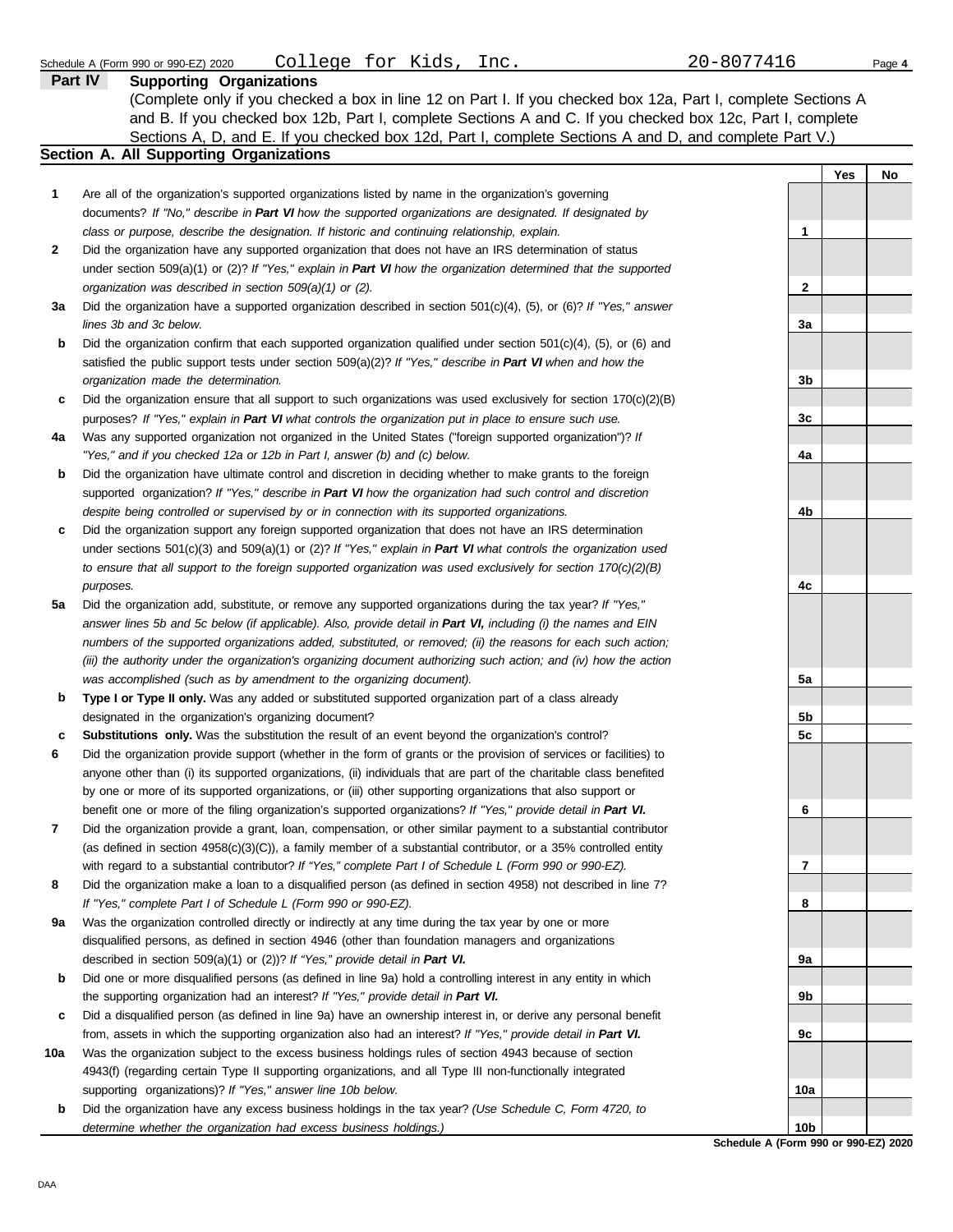|                                            | Part IV<br>Supporting Organizations (continued)                                                                    |                 |     |           |  |  |
|--------------------------------------------|--------------------------------------------------------------------------------------------------------------------|-----------------|-----|-----------|--|--|
|                                            |                                                                                                                    |                 | Yes | No        |  |  |
| 11                                         | Has the organization accepted a gift or contribution from any of the following persons?                            |                 |     |           |  |  |
| a                                          | A person who directly or indirectly controls, either alone or together with persons described in lines 11b and     |                 |     |           |  |  |
|                                            | 11c below, the governing body of a supported organization?                                                         | 11a             |     |           |  |  |
| b                                          | A family member of a person described in line 11a above?                                                           | 11 <sub>b</sub> |     |           |  |  |
| c                                          | A 35% controlled entity of a person described in line 11a or 11b above? If "Yes" to line 11a, 11b, or 11c, provide |                 |     |           |  |  |
|                                            | detail in Part VI.                                                                                                 | 11c             |     |           |  |  |
| Section B. Type I Supporting Organizations |                                                                                                                    |                 |     |           |  |  |
|                                            |                                                                                                                    |                 | Yes | <b>No</b> |  |  |
|                                            |                                                                                                                    |                 |     |           |  |  |

| $\mathbf{1}$   | Did the governing body, members of the governing body, officers acting in their official capacity, or membership of one or     |
|----------------|--------------------------------------------------------------------------------------------------------------------------------|
|                | more supported organizations have the power to regularly appoint or elect at least a majority of the organization's officers,  |
|                | directors, or trustees at all times during the tax year? If "No," describe in Part VI how the supported organization(s)        |
|                | effectively operated, supervised, or controlled the organization's activities. If the organization had more than one supported |
|                | organization, describe how the powers to appoint and/or remove officers, directors, or trustees were allocated among the       |
|                | supported organizations and what conditions or restrictions, if any, applied to such powers during the tax year.               |
| $\overline{2}$ | Did the organization operate for the benefit of any supported organization other than the supported                            |

| <u>Providence and and the computer of the context of any adoptation and context and copported</u>               |  |  |  |  |  |
|-----------------------------------------------------------------------------------------------------------------|--|--|--|--|--|
| organization(s) that operated, supervised, or controlled the supporting organization? If "Yes," explain in Part |  |  |  |  |  |
| VI how providing such benefit carried out the purposes of the supported organization(s) that operated,          |  |  |  |  |  |
| supervised, or controlled the supporting organization.                                                          |  |  |  |  |  |
| <b>Section C. Type II Supporting Organizations</b>                                                              |  |  |  |  |  |

|  | Were a majority of the organization's directors or trustees during the tax year also a majority of the directors |  |  |  |  |  |  |  |
|--|------------------------------------------------------------------------------------------------------------------|--|--|--|--|--|--|--|
|  | or trustees of each of the organization's supported organization(s)? If "No," describe in Part VI how control    |  |  |  |  |  |  |  |
|  | or management of the supporting organization was vested in the same persons that controlled or managed           |  |  |  |  |  |  |  |
|  | the supported organization(s).                                                                                   |  |  |  |  |  |  |  |

## **Section D. All Type III Supporting Organizations**

|              |                                                                                                                        |   | Yes | No |
|--------------|------------------------------------------------------------------------------------------------------------------------|---|-----|----|
| 1            | Did the organization provide to each of its supported organizations, by the last day of the fifth month of the         |   |     |    |
|              | organization's tax year, (i) a written notice describing the type and amount of support provided during the prior tax  |   |     |    |
|              | year, (ii) a copy of the Form 990 that was most recently filed as of the date of notification, and (iii) copies of the |   |     |    |
|              | organization's governing documents in effect on the date of notification, to the extent not previously provided?       |   |     |    |
| $\mathbf{2}$ | Were any of the organization's officers, directors, or trustees either (i) appointed or elected by the supported       |   |     |    |
|              | organization(s) or (ii) serving on the governing body of a supported organization? If "No," explain in Part VI how     |   |     |    |
|              | the organization maintained a close and continuous working relationship with the supported organization(s).            | 2 |     |    |
| $\mathbf{3}$ | By reason of the relationship described in line 2, above, did the organization's supported organizations have          |   |     |    |
|              | a significant voice in the organization's investment policies and in directing the use of the organization's           |   |     |    |
|              | income or assets at all times during the tax year? If "Yes," describe in Part VI the role the organization's           |   |     |    |
|              | supported organizations played in this regard.                                                                         | 3 |     |    |

#### **Section E. Type III Functionally-Integrated Supporting Organizations**

| Check the box next to the method that the organization used to satisfy the Integral Part Test during the year (see instructions). |  |  |
|-----------------------------------------------------------------------------------------------------------------------------------|--|--|
|                                                                                                                                   |  |  |

The organization satisfied the Activities Test. *Complete line 2 below.* **a**

The organization is the parent of each of its supported organizations. *Complete line 3 below.* **b**

The organization supported a governmental entity. *Describe in Part VI how you supported a governmental entity (see instructions).* **c**

- **2** Activities Test. *Answer lines 2a and 2b below.*
- **a** Did substantially all of the organization's activities during the tax year directly further the exempt purposes of the supported organization(s) to which the organization was responsive? *If "Yes," then in Part VI identify those supported organizations and explain how these activities directly furthered their exempt purposes,*  how the organization was responsive to those supported organizations, and how the organization determined *that these activities constituted substantially all of its activities.*
- **b** Did the activities described in line 2a, above, constitute activities that, but for the organization's involvement, one or more of the organization's supported organization(s) would have been engaged in? If "Yes," explain in *Part VI the reasons for the organization's position that its supported organization(s) would have engaged in these activities but for the organization's involvement.*
- **3** Parent of Supported Organizations. *Answer lines 3a and 3b below.*
- **a** Did the organization have the power to regularly appoint or elect a majority of the officers, directors, or trustees of each of the supported organizations? *If "Yes" or "No," provide details in Part VI.*
- **b** Did the organization exercise a substantial degree of direction over the policies, programs, and activities of each of its supported organizations? *If "Yes," describe in Part VI the role played by the organization in this regard.*

**Yes No 2a 2b 3a 3b**

**2**

**1**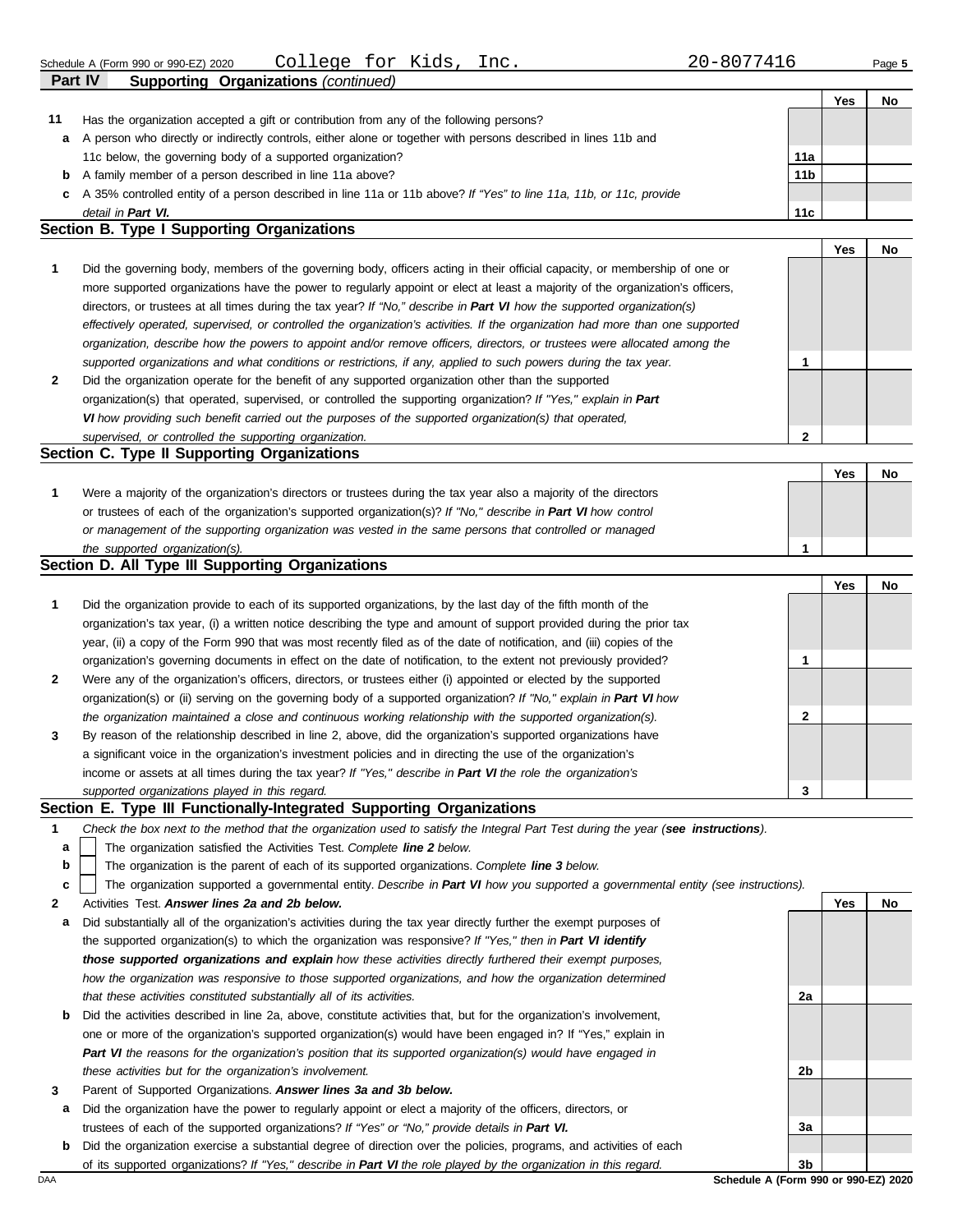DAA

| Section A - Adjusted Net Income |                                                                                |                | (A) Prior Year | (B) Current Year<br>(optional) |
|---------------------------------|--------------------------------------------------------------------------------|----------------|----------------|--------------------------------|
| 1.                              | Net short-term capital gain                                                    | $\mathbf{1}$   |                |                                |
| $\mathbf{2}$                    | Recoveries of prior-year distributions                                         | $\mathbf{2}$   |                |                                |
| 3                               | Other gross income (see instructions)                                          | 3              |                |                                |
| 4                               | Add lines 1 through 3.                                                         | 4              |                |                                |
| 5                               | Depreciation and depletion                                                     | 5              |                |                                |
| 6                               | Portion of operating expenses paid or incurred for production or collection of |                |                |                                |
|                                 | gross income or for management, conservation, or maintenance of property       |                |                |                                |
|                                 | held for production of income (see instructions)                               | 6              |                |                                |
| $\overline{7}$                  | Other expenses (see instructions)                                              | $\overline{7}$ |                |                                |
| 8                               | Adjusted Net Income (subtract lines 5, 6, and 7 from line 4)                   | 8              |                |                                |
|                                 | Section B - Minimum Asset Amount                                               |                | (A) Prior Year | (B) Current Year<br>(optional) |
| 1                               | Aggregate fair market value of all non-exempt-use assets (see                  |                |                |                                |
|                                 | instructions for short tax year or assets held for part of year):              |                |                |                                |
|                                 | a Average monthly value of securities                                          | 1a             |                |                                |
|                                 | <b>b</b> Average monthly cash balances                                         | 1b             |                |                                |
|                                 | c Fair market value of other non-exempt-use assets                             | 1c             |                |                                |
|                                 | <b>d Total</b> (add lines 1a, 1b, and 1c)                                      | 1d             |                |                                |
|                                 | e Discount claimed for blockage or other factors                               |                |                |                                |
|                                 | (explain in detail in Part VI):                                                |                |                |                                |
| $\mathbf{2}$                    | Acquisition indebtedness applicable to non-exempt-use assets                   | $\mathbf{2}$   |                |                                |
| 3                               | Subtract line 2 from line 1d.                                                  | 3              |                |                                |
| 4                               | Cash deemed held for exempt use. Enter 0.015 of line 3 (for greater amount,    |                |                |                                |
|                                 | see instructions).                                                             | 4              |                |                                |
| 5                               | Net value of non-exempt-use assets (subtract line 4 from line 3)               | 5              |                |                                |
| 6                               | Multiply line 5 by 0.035.                                                      | 6              |                |                                |
| 7                               | Recoveries of prior-year distributions                                         | $\overline{7}$ |                |                                |
| 8                               | Minimum Asset Amount (add line 7 to line 6)                                    | 8              |                |                                |
|                                 | Section C - Distributable Amount                                               |                |                | <b>Current Year</b>            |
| 1                               | Adjusted net income for prior year (from Section A, line 8, column A)          | 1              |                |                                |
| $\mathbf{2}$                    | Enter 0.85 of line 1.                                                          | $\mathbf{2}$   |                |                                |
| 3                               | Minimum asset amount for prior year (from Section B, line 8, column A)         | 3              |                |                                |
| 4                               | Enter greater of line 2 or line 3.                                             | 4              |                |                                |
| 5                               | Income tax imposed in prior year                                               | 5              |                |                                |
| 6                               | <b>Distributable Amount.</b> Subtract line 5 from line 4, unless subject to    |                |                |                                |
|                                 | emergency temporary reduction (see instructions).                              | 6              |                |                                |

**7** (see instructions). Check here if the current year is the organization's first as a non-functionally integrated Type III supporting organization

**Schedule A (Form 990 or 990-EZ) 2020**

**Part V Type III Non-Functionally Integrated 509(a)(3) Supporting Organizations 1** Check here if the organization satisfied the Integral Part Test as a qualifying trust on Nov. 20, 1970 (*explain in Part VI*). **See instructions.** All other Type III non-functionally integrated supporting organizations must complete Sections A through E.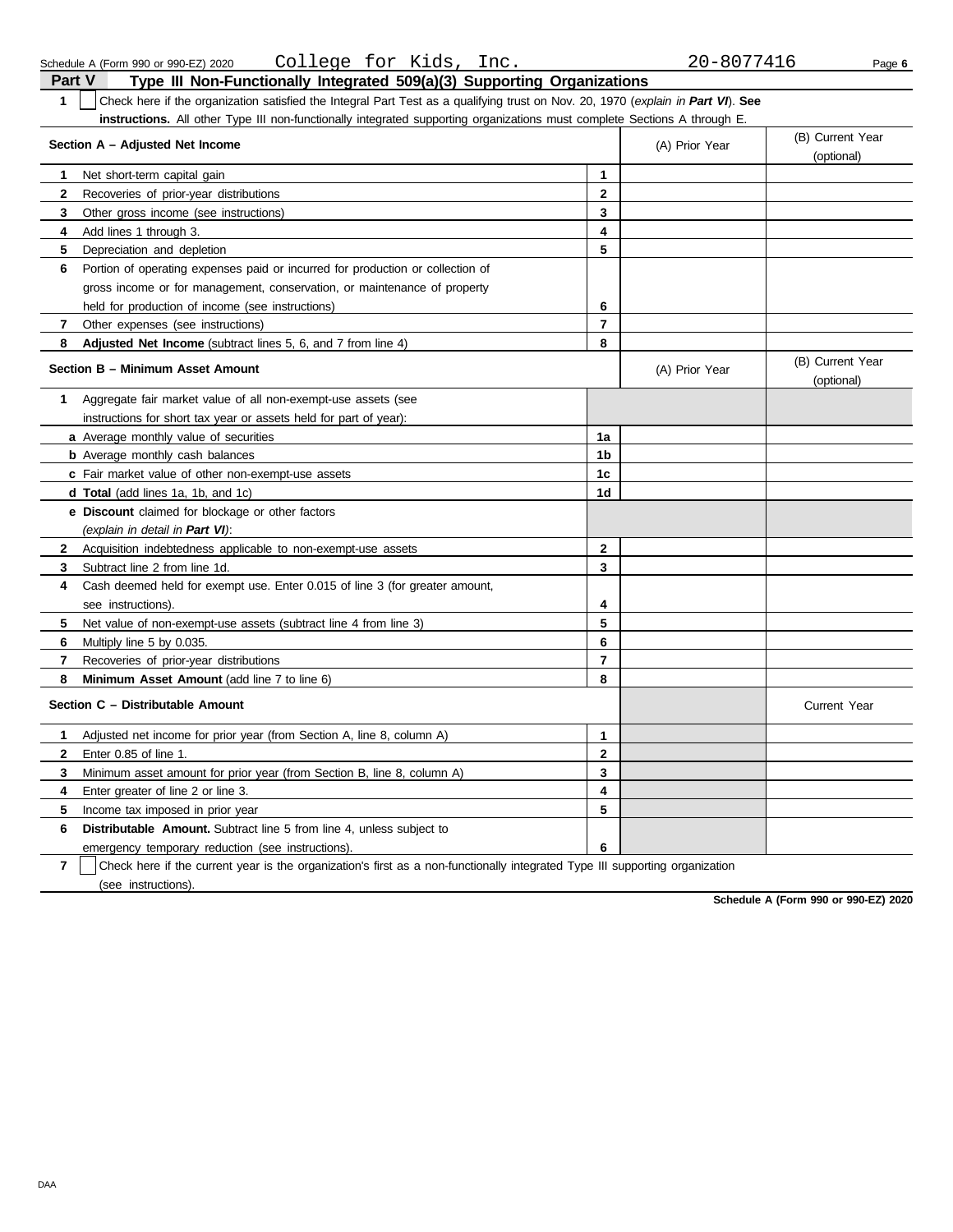| Part V       | Type III Non-Functionally Integrated 509(a)(3) Supporting Organizations (continued)                                         |                             |                                       |                                         |  |  |
|--------------|-----------------------------------------------------------------------------------------------------------------------------|-----------------------------|---------------------------------------|-----------------------------------------|--|--|
|              | Section D - Distributions                                                                                                   |                             |                                       | <b>Current Year</b>                     |  |  |
| 1            | Amounts paid to supported organizations to accomplish exempt purposes                                                       |                             |                                       |                                         |  |  |
| $\mathbf{2}$ | Amounts paid to perform activity that directly furthers exempt purposes of supported                                        |                             |                                       |                                         |  |  |
|              | organizations, in excess of income from activity                                                                            |                             |                                       |                                         |  |  |
| 3            | Administrative expenses paid to accomplish exempt purposes of supported organizations                                       |                             |                                       |                                         |  |  |
| 4            | Amounts paid to acquire exempt-use assets                                                                                   |                             |                                       |                                         |  |  |
| 5            | Qualified set-aside amounts (prior IRS approval required— <i>provide details in Part VI</i> )                               |                             |                                       |                                         |  |  |
| 6            | Other distributions ( <i>describe in Part VI</i> ). See instructions.                                                       |                             |                                       |                                         |  |  |
| 7            | <b>Total annual distributions.</b> Add lines 1 through 6.                                                                   |                             |                                       |                                         |  |  |
| 8            | Distributions to attentive supported organizations to which the organization is responsive                                  |                             |                                       |                                         |  |  |
|              | (provide details in Part VI). See instructions.                                                                             |                             |                                       |                                         |  |  |
| 9            | Distributable amount for 2020 from Section C, line 6                                                                        |                             |                                       |                                         |  |  |
| 10           | Line 8 amount divided by line 9 amount                                                                                      |                             |                                       |                                         |  |  |
|              |                                                                                                                             | (i)                         | (ii)                                  | (iii)                                   |  |  |
|              | <b>Section E - Distribution Allocations (see instructions)</b>                                                              | <b>Excess Distributions</b> | <b>Underdistributions</b><br>Pre-2020 | <b>Distributable</b><br>Amount for 2020 |  |  |
| 1            | Distributable amount for 2020 from Section C, line 6                                                                        |                             |                                       |                                         |  |  |
| 2            | Underdistributions, if any, for years prior to 2020<br>(reasonable cause required-explain in Part VI). See<br>instructions. |                             |                                       |                                         |  |  |
| 3.           | Excess distributions carryover, if any, to 2020                                                                             |                             |                                       |                                         |  |  |
|              | <b>a</b> From 2015                                                                                                          |                             |                                       |                                         |  |  |
|              | $b$ From 2016                                                                                                               |                             |                                       |                                         |  |  |
|              |                                                                                                                             |                             |                                       |                                         |  |  |
|              | $d$ From 2018                                                                                                               |                             |                                       |                                         |  |  |
|              | <b>e</b> From 2019                                                                                                          |                             |                                       |                                         |  |  |
|              | f Total of lines 3a through 3e                                                                                              |                             |                                       |                                         |  |  |
|              | <b>g</b> Applied to underdistributions of prior years                                                                       |                             |                                       |                                         |  |  |
|              | h Applied to 2020 distributable amount                                                                                      |                             |                                       |                                         |  |  |
|              | <i>i</i> Carryover from 2015 not applied (see instructions)                                                                 |                             |                                       |                                         |  |  |
|              | Remainder. Subtract lines 3g, 3h, and 3i from line 3f.                                                                      |                             |                                       |                                         |  |  |
| 4            | Distributions for 2020 from                                                                                                 |                             |                                       |                                         |  |  |
|              | \$<br>Section D, line 7:                                                                                                    |                             |                                       |                                         |  |  |
|              | <b>a</b> Applied to underdistributions of prior years                                                                       |                             |                                       |                                         |  |  |
|              | <b>b</b> Applied to 2020 distributable amount                                                                               |                             |                                       |                                         |  |  |
|              | <b>c</b> Remainder. Subtract lines 4a and 4b from line 4.                                                                   |                             |                                       |                                         |  |  |
| 5            | Remaining underdistributions for years prior to 2020, if                                                                    |                             |                                       |                                         |  |  |
|              | any. Subtract lines 3q and 4a from line 2. For result                                                                       |                             |                                       |                                         |  |  |
|              | greater than zero, explain in Part VI. See instructions.                                                                    |                             |                                       |                                         |  |  |
| 6            | Remaining underdistributions for 2020 Subtract lines 3h                                                                     |                             |                                       |                                         |  |  |
|              | and 4b from line 1. For result greater than zero, explain in                                                                |                             |                                       |                                         |  |  |
|              | Part VI. See instructions.                                                                                                  |                             |                                       |                                         |  |  |
| 7            | Excess distributions carryover to 2021. Add lines 3j                                                                        |                             |                                       |                                         |  |  |
| 8            | and 4c.<br>Breakdown of line 7:                                                                                             |                             |                                       |                                         |  |  |
|              |                                                                                                                             |                             |                                       |                                         |  |  |
|              | <b>a</b> Excess from 2016                                                                                                   |                             |                                       |                                         |  |  |
|              | <b>b</b> Excess from 2017                                                                                                   |                             |                                       |                                         |  |  |
|              |                                                                                                                             |                             |                                       |                                         |  |  |
|              |                                                                                                                             |                             |                                       |                                         |  |  |
|              | e Excess from 2020                                                                                                          |                             |                                       |                                         |  |  |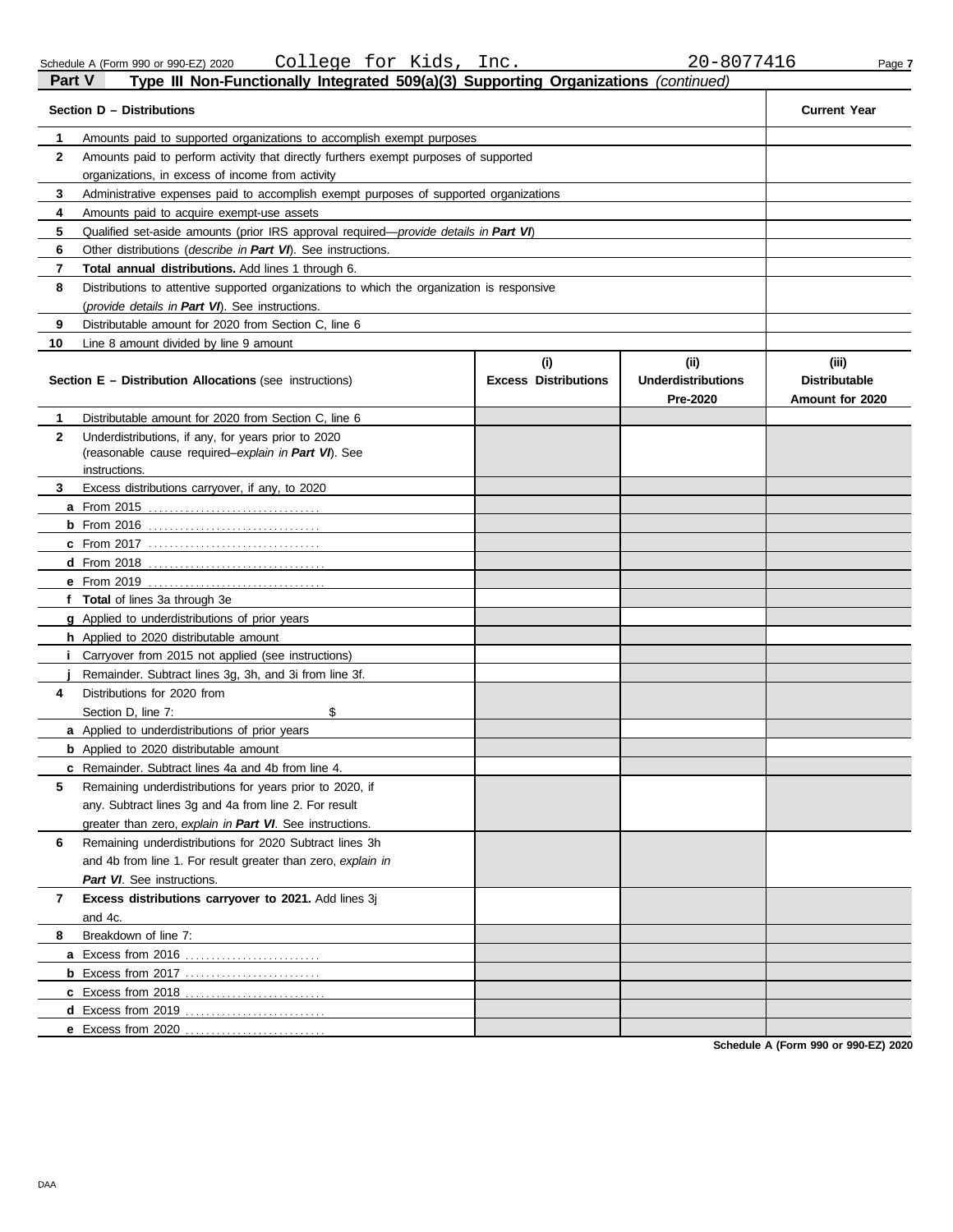|         | Schedule A (Form 990 or 990-EZ) 2020                                                                                                                                                                                                                                                                                                                                                                                                                                                                                                                                                        | College for Kids, Inc. |  | 20-8077416 | Page 8 |
|---------|---------------------------------------------------------------------------------------------------------------------------------------------------------------------------------------------------------------------------------------------------------------------------------------------------------------------------------------------------------------------------------------------------------------------------------------------------------------------------------------------------------------------------------------------------------------------------------------------|------------------------|--|------------|--------|
| Part VI | Supplemental Information. Provide the explanations required by Part II, line 10; Part II, line 17a or 17b; Part<br>III, line 12; Part IV, Section A, lines 1, 2, 3b, 3c, 4b, 4c, 5a, 6, 9a, 9b, 9c, 11a, 11b, and 11c; Part IV, Section<br>B, lines 1 and 2; Part IV, Section C, line 1; Part IV, Section D, lines 2 and 3; Part IV, Section E, lines 1c, 2a, 2b,<br>3a, and 3b; Part V, line 1; Part V, Section B, line 1e; Part V, Section D, lines 5, 6, and 8; and Part V, Section E,<br>lines 2, 5, and 6. Also complete this part for any additional information. (See instructions.) |                        |  |            |        |
|         |                                                                                                                                                                                                                                                                                                                                                                                                                                                                                                                                                                                             |                        |  |            |        |
|         |                                                                                                                                                                                                                                                                                                                                                                                                                                                                                                                                                                                             |                        |  |            |        |
|         |                                                                                                                                                                                                                                                                                                                                                                                                                                                                                                                                                                                             |                        |  |            |        |
|         |                                                                                                                                                                                                                                                                                                                                                                                                                                                                                                                                                                                             |                        |  |            |        |
|         |                                                                                                                                                                                                                                                                                                                                                                                                                                                                                                                                                                                             |                        |  |            |        |
|         |                                                                                                                                                                                                                                                                                                                                                                                                                                                                                                                                                                                             |                        |  |            |        |
|         |                                                                                                                                                                                                                                                                                                                                                                                                                                                                                                                                                                                             |                        |  |            |        |
|         |                                                                                                                                                                                                                                                                                                                                                                                                                                                                                                                                                                                             |                        |  |            |        |
|         |                                                                                                                                                                                                                                                                                                                                                                                                                                                                                                                                                                                             |                        |  |            |        |
|         |                                                                                                                                                                                                                                                                                                                                                                                                                                                                                                                                                                                             |                        |  |            |        |
|         |                                                                                                                                                                                                                                                                                                                                                                                                                                                                                                                                                                                             |                        |  |            |        |
|         |                                                                                                                                                                                                                                                                                                                                                                                                                                                                                                                                                                                             |                        |  |            |        |
|         |                                                                                                                                                                                                                                                                                                                                                                                                                                                                                                                                                                                             |                        |  |            |        |
|         |                                                                                                                                                                                                                                                                                                                                                                                                                                                                                                                                                                                             |                        |  |            |        |
|         |                                                                                                                                                                                                                                                                                                                                                                                                                                                                                                                                                                                             |                        |  |            |        |
|         |                                                                                                                                                                                                                                                                                                                                                                                                                                                                                                                                                                                             |                        |  |            |        |
|         |                                                                                                                                                                                                                                                                                                                                                                                                                                                                                                                                                                                             |                        |  |            |        |
|         |                                                                                                                                                                                                                                                                                                                                                                                                                                                                                                                                                                                             |                        |  |            |        |
|         |                                                                                                                                                                                                                                                                                                                                                                                                                                                                                                                                                                                             |                        |  |            |        |
|         |                                                                                                                                                                                                                                                                                                                                                                                                                                                                                                                                                                                             |                        |  |            |        |
|         |                                                                                                                                                                                                                                                                                                                                                                                                                                                                                                                                                                                             |                        |  |            |        |
|         |                                                                                                                                                                                                                                                                                                                                                                                                                                                                                                                                                                                             |                        |  |            |        |
|         |                                                                                                                                                                                                                                                                                                                                                                                                                                                                                                                                                                                             |                        |  |            |        |
|         |                                                                                                                                                                                                                                                                                                                                                                                                                                                                                                                                                                                             |                        |  |            |        |
|         |                                                                                                                                                                                                                                                                                                                                                                                                                                                                                                                                                                                             |                        |  |            |        |
|         |                                                                                                                                                                                                                                                                                                                                                                                                                                                                                                                                                                                             |                        |  |            |        |
|         |                                                                                                                                                                                                                                                                                                                                                                                                                                                                                                                                                                                             |                        |  |            |        |
|         |                                                                                                                                                                                                                                                                                                                                                                                                                                                                                                                                                                                             |                        |  |            |        |
|         |                                                                                                                                                                                                                                                                                                                                                                                                                                                                                                                                                                                             |                        |  |            |        |
|         |                                                                                                                                                                                                                                                                                                                                                                                                                                                                                                                                                                                             |                        |  |            |        |
|         |                                                                                                                                                                                                                                                                                                                                                                                                                                                                                                                                                                                             |                        |  |            |        |
|         |                                                                                                                                                                                                                                                                                                                                                                                                                                                                                                                                                                                             |                        |  |            |        |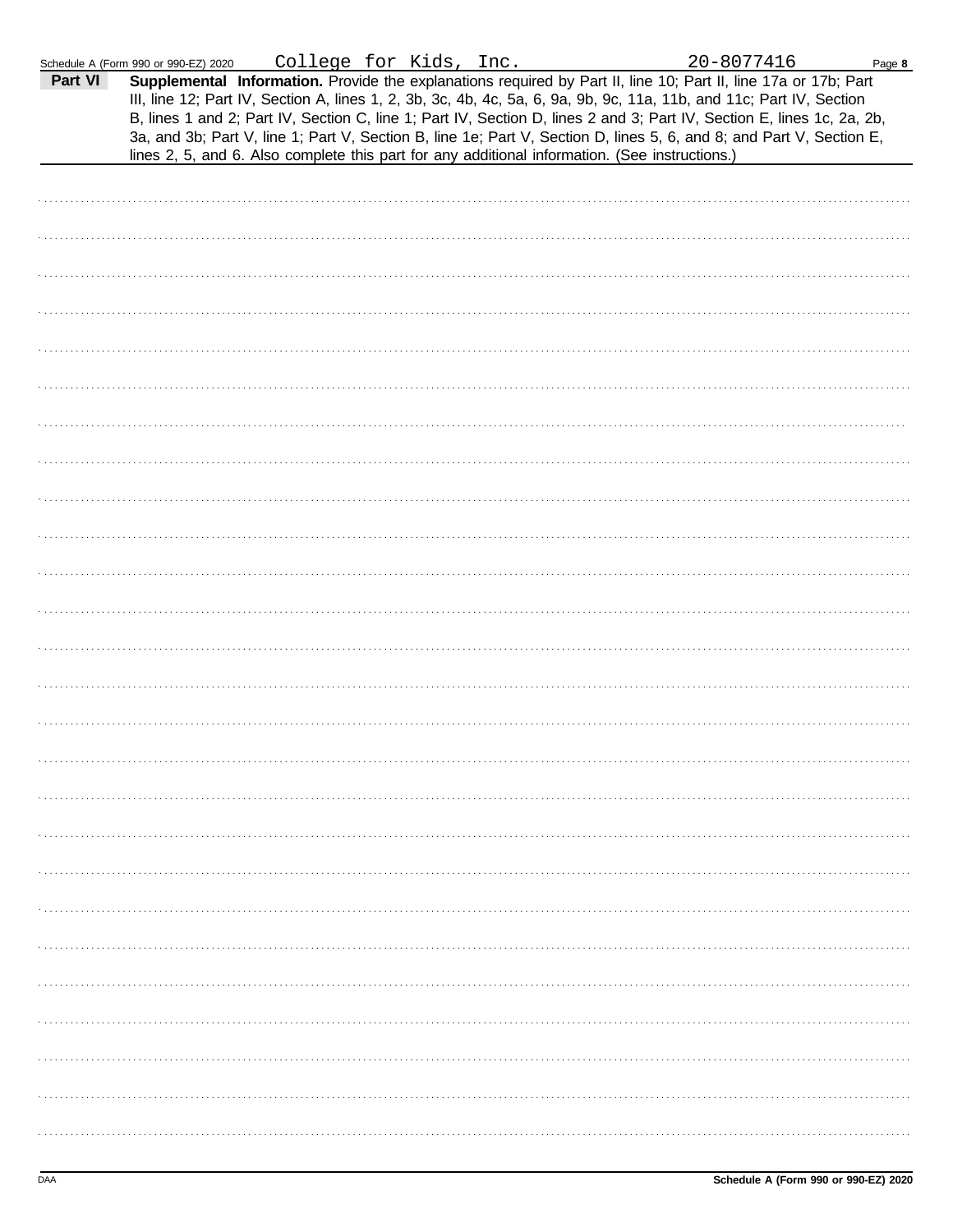DAA

Department of the Treasury Internal Revenue Service **(Form 990, 990-EZ,**

Name of the organization

# **Schedule of Contributors Schedule B**

**or 990-PF)** u **Attach to Form 990, Form 990-EZ, or Form 990-PF.** u **Go to** *www.irs.gov/Form990* **for the latest information.**

**Employer identification number**

 $Inc.$  20-8077416

|  | College for Kids |
|--|------------------|

**Organization type** (check one):

| Filers of:         | Section:                                                                    |
|--------------------|-----------------------------------------------------------------------------|
| Form 990 or 990-EZ | $ X $ 501(c)( $3$ ) (enter number) organization                             |
|                    | $4947(a)(1)$ nonexempt charitable trust not treated as a private foundation |
|                    | 527 political organization                                                  |
| Form 990-PF        | 501(c)(3) exempt private foundation                                         |
|                    | 4947(a)(1) nonexempt charitable trust treated as a private foundation       |
|                    | $501(c)(3)$ taxable private foundation                                      |

Check if your organization is covered by the **General Rule** or a **Special Rule. Note:** Only a section 501(c)(7), (8), or (10) organization can check boxes for both the General Rule and a Special Rule. See instructions.

## **General Rule**

For an organization filing Form 990, 990-EZ, or 990-PF that received, during the year, contributions totaling \$5,000 or more (in money or property) from any one contributor. Complete Parts I and II. See instructions for determining a contributor's total contributions.

### **Special Rules**

| $X$ For an organization described in section 501(c)(3) filing Form 990 or 990-EZ that met the 33 <sup>1</sup> /3% support test of the |  |
|---------------------------------------------------------------------------------------------------------------------------------------|--|
| regulations under sections 509(a)(1) and 170(b)(1)(A)(vi), that checked Schedule A (Form 990 or 990-EZ), Part II, line                |  |
| 13, 16a, or 16b, and that received from any one contributor, during the year, total contributions of the greater of (1)               |  |
| \$5,000; or (2) 2% of the amount on (i) Form 990, Part VIII, line 1h; or (ii) Form 990-EZ, line 1. Complete Parts I and II.           |  |

literary, or educational purposes, or for the prevention of cruelty to children or animals. Complete Parts I (entering For an organization described in section 501(c)(7), (8), or (10) filing Form 990 or 990-EZ that received from any one contributor, during the year, total contributions of more than \$1,000 *exclusively* for religious, charitable, scientific, "N/A" in column (b) instead of the contributor name and address), II, and III.

For an organization described in section 501(c)(7), (8), or (10) filing Form 990 or 990-EZ that received from any one contributor, during the year, contributions *exclusively* for religious, charitable, etc., purposes, but no such contributions totaled more than \$1,000. If this box is checked, enter here the total contributions that were received during the year for an *exclusively* religious, charitable, etc., purpose. Don't complete any of the parts unless the **General Rule** applies to this organization because it received *nonexclusively* religious, charitable, etc., contributions totaling \$5,000 or more during the year . . . . . . . . . . . . . . . . . . . . . . . . . . . . . . . . . . . . . . . . . . . . . . . . . . . . . . . . . . . . . . . . . . . . . . . . . . . . . . . . .

990-EZ, or 990-PF), but it **must** answer "No" on Part IV, line 2, of its Form 990; or check the box on line H of its Form 990-EZ or on its Form 990-PF, Part I, line 2, to certify that it doesn't meet the filing requirements of Schedule B (Form 990, 990-EZ, or 990-PF). **Caution:** An organization that isn't covered by the General Rule and/or the Special Rules doesn't file Schedule B (Form 990,

**For Paperwork Reduction Act Notice, see the instructions for Form 990, 990-EZ, or 990-PF.**

 $\blacktriangleright$   $\$\,$ 



OMB No. 1545-0047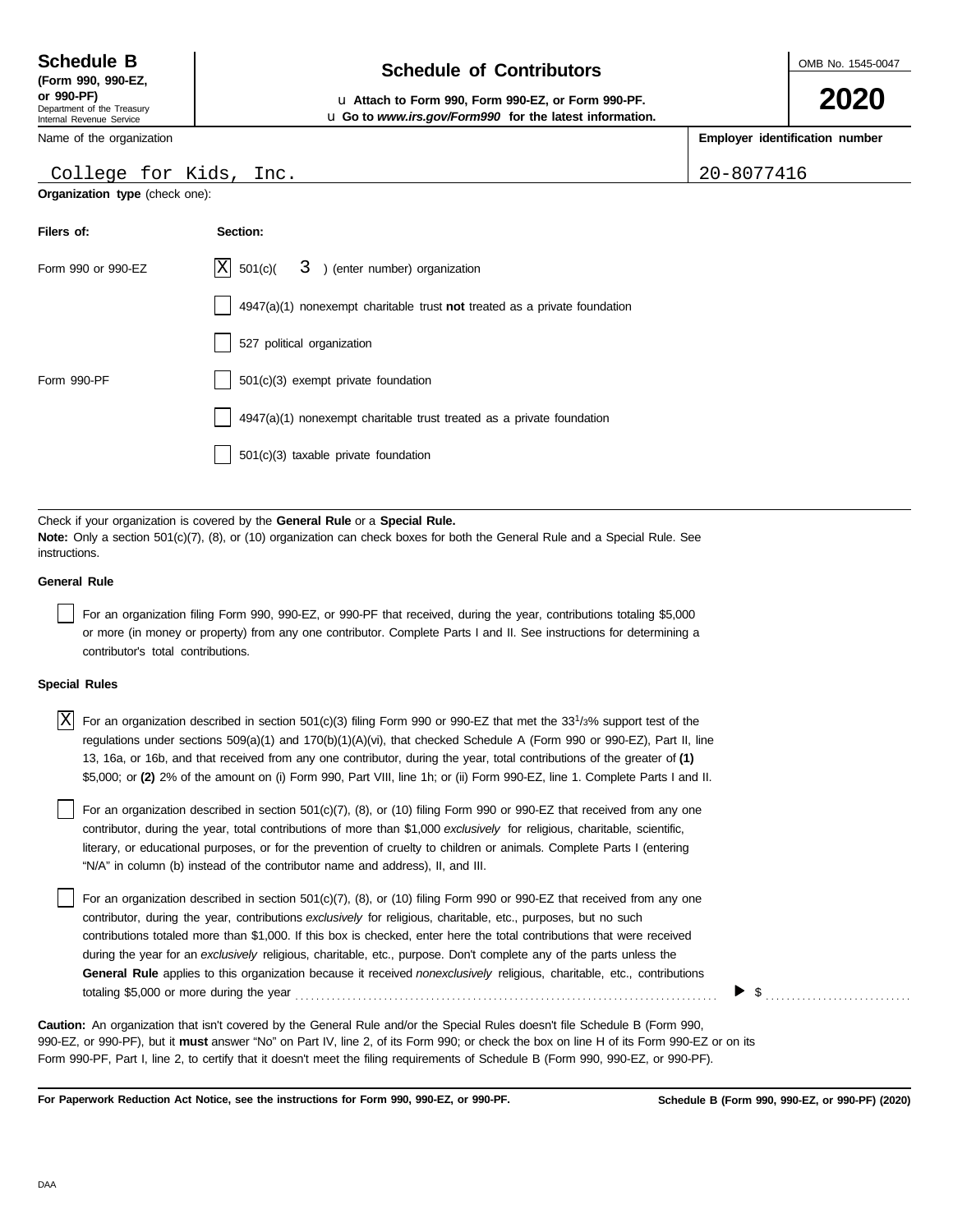| Schedule B (Form 990, 990-EZ, or 990-PF) (2020) |                                   | Page. |
|-------------------------------------------------|-----------------------------------|-------|
| Name of organization                            | identification number<br>Emplover |       |

Name of organization<br>College for Kids, Inc.

20-8077416

| Part I            | <b>Contributors</b> (see instructions). Use duplicate copies of Part I if additional space is needed.                                          |                                                |                                                                                                                      |
|-------------------|------------------------------------------------------------------------------------------------------------------------------------------------|------------------------------------------------|----------------------------------------------------------------------------------------------------------------------|
| (a)<br>No.        | (b)<br>Name, address, and ZIP + 4                                                                                                              | (c)<br><b>Total contributions</b>              | (d)<br>Type of contribution                                                                                          |
| 1                 | Department of Education LEGIS<br>3000 NE 30th Place, Suite 409<br>Fort Lauderdale FL 33306                                                     | \$255,038                                      | Person<br>Payroll<br><b>Noncash</b><br>(Complete Part II for<br>noncash contributions.)                              |
| (a)               | (b)                                                                                                                                            | (c)                                            | (d)                                                                                                                  |
| No.               | Name, address, and ZIP + 4                                                                                                                     | <b>Total contributions</b>                     | Type of contribution                                                                                                 |
| 2                 | Town of Palm Beach United Way<br>44 Cocoanut Row M201<br>FL 33480<br>Palm Beach                                                                | 66,000<br>$\sim$                               | Person<br>Payroll<br><b>Noncash</b><br>(Complete Part II for<br>noncash contributions.)                              |
| (a)               | (b)                                                                                                                                            | (c)                                            | (d)                                                                                                                  |
| No.               | Name, address, and ZIP + 4                                                                                                                     | <b>Total contributions</b>                     | Type of contribution                                                                                                 |
| $\frac{3}{2}$     | United Way of Palm Beach County<br>477 S. Rosemary Avenue, Suite 230<br>West Palm Beach FL 33401                                               | \$151,702                                      | Person<br>Payroll<br><b>Noncash</b><br>(Complete Part II for<br>noncash contributions.)                              |
| (a)<br>No.        | (b)<br>Name, address, and ZIP + 4                                                                                                              | (c)<br><b>Total contributions</b>              | (d)<br>Type of contribution                                                                                          |
| $\frac{4}{2}$     | Florida Crystals Corporation<br>One North Clematis Street, Suite 200<br>West Palm Beach FL 33401                                               | 95,000<br>$\mathsf{\$}$                        | Χ<br>Person<br>Payroll<br><b>Noncash</b><br>(Complete Part II for<br>noncash contributions.)                         |
| (a)<br>No.        | (b)<br>Name, address, and ZIP + 4                                                                                                              | (c)<br><b>Total contributions</b>              | (d)<br>Type of contribution                                                                                          |
| .5.               | Johnson Scholarship Foundation<br>505 South Flagler Drive, Suite 810<br>FL 33401<br>West Palm Beach                                            | 150,000<br>$\sim$                              | Χ<br>Person<br>Payroll<br><b>Noncash</b><br>(Complete Part II for<br>noncash contributions.)                         |
| (a)               | (b)                                                                                                                                            | (c)                                            | (d)                                                                                                                  |
| No.<br>$\sqrt{6}$ | Name, address, and ZIP + 4<br>Palm Beach County Youth Services<br>Department<br>50 S. Military Trail, Suite 203<br>FL 33415<br>West Palm Beach | <b>Total contributions</b><br>93,300<br>$\sim$ | Type of contribution<br>Χ<br>Person<br>Payroll<br><b>Noncash</b><br>(Complete Part II for<br>noncash contributions.) |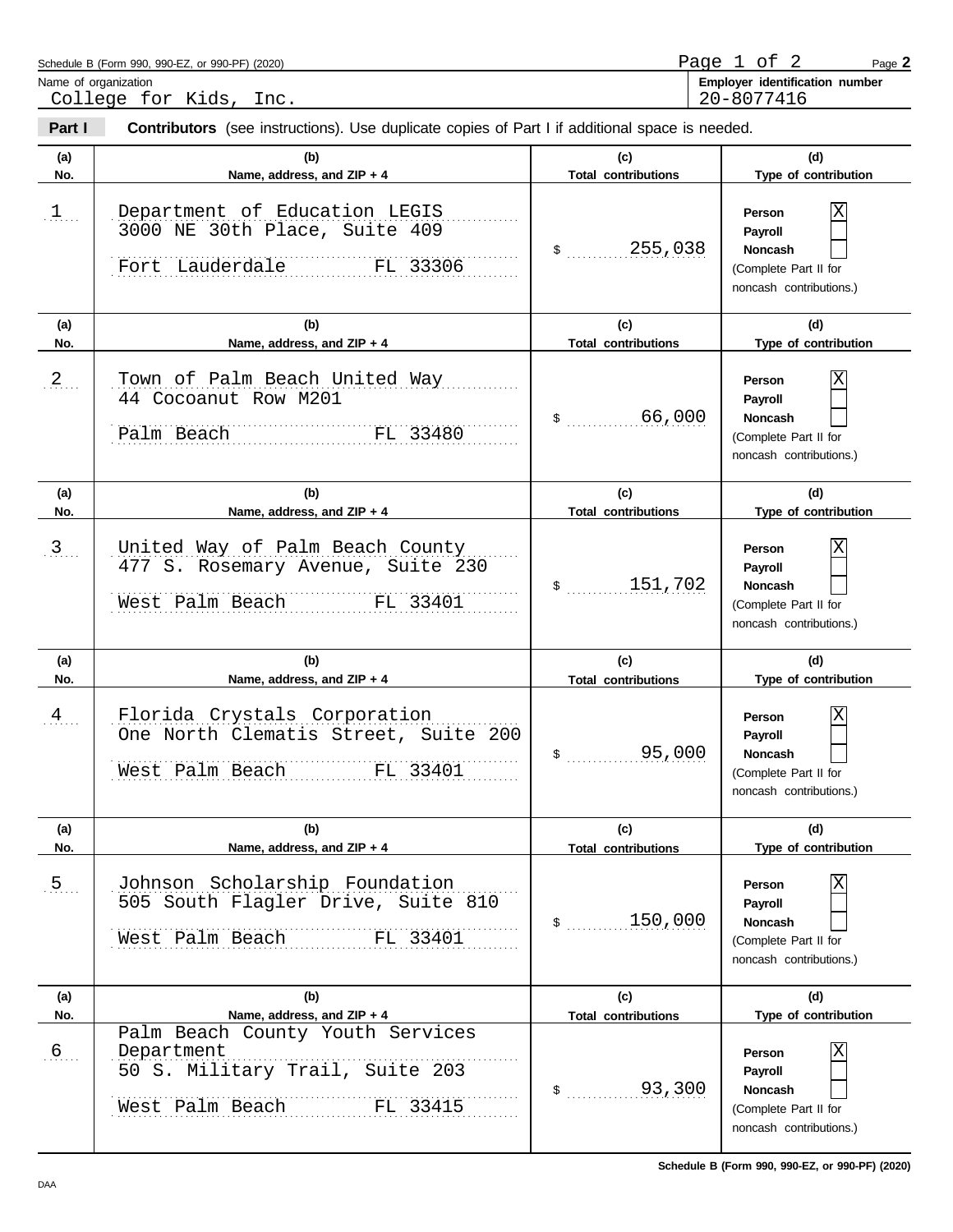| Schedule B (Form 990, 990-EZ, or 990-PF) (2020) | Page |  |                                | Page |
|-------------------------------------------------|------|--|--------------------------------|------|
| Name of organization                            |      |  | Employer identification number |      |

College for Kids, Inc.

20-8077416

| Part I         | <b>Contributors</b> (see instructions). Use duplicate copies of Part I if additional space is needed.                    |                                   |                                                                                              |
|----------------|--------------------------------------------------------------------------------------------------------------------------|-----------------------------------|----------------------------------------------------------------------------------------------|
| (a)<br>No.     | (b)<br>Name, address, and ZIP + 4                                                                                        | (c)<br><b>Total contributions</b> | (d)<br>Type of contribution                                                                  |
| 7              | US Small Business Administration<br>409 3rd Street SW<br>DC 20416<br>Washington                                          | \$142,526                         | Person<br>Payroll<br><b>Noncash</b><br>(Complete Part II for<br>noncash contributions.)      |
| (a)            | (b)                                                                                                                      | (c)                               | (d)                                                                                          |
| No.            | Name, address, and ZIP + 4                                                                                               | <b>Total contributions</b>        | Type of contribution                                                                         |
| 8 <sub>1</sub> | Community Foundation of Palm Beach<br>and Martin Counties<br>700 S. Dixie Highway, Suite 200<br>West Palm Beach FL 33401 | 40,000<br>$\sim$                  | Person<br>Payroll<br><b>Noncash</b><br>(Complete Part II for<br>noncash contributions.)      |
| (a)            | (b)                                                                                                                      | (c)                               | (d)                                                                                          |
| No.            | Name, address, and ZIP + 4                                                                                               | <b>Total contributions</b>        | Type of contribution                                                                         |
| $9_{\ldots}$   | Frederick A. DeLuca Foundation<br>500 E. Broward Blvd., Suite 2300<br>Fort Lauderdale<br>FL 33394                        | \$175,000                         | Person<br>Payroll<br><b>Noncash</b><br>(Complete Part II for<br>noncash contributions.)      |
| (a)<br>No.     | (b)<br>Name, address, and ZIP + 4                                                                                        | (c)<br><b>Total contributions</b> | (d)<br>Type of contribution                                                                  |
| 10             | The Jim Moran Foundation<br>100 Jim Moran Blvd.<br>Deerfield Beach FL 33442                                              | 60,000<br>$\frac{1}{2}$           | Χ<br>Person<br>Payroll<br><b>Noncash</b><br>(Complete Part II for<br>noncash contributions.) |
| (a)<br>No.     | (b)<br>Name, address, and ZIP + 4                                                                                        | (c)<br><b>Total contributions</b> | (d)<br>Type of contribution                                                                  |
| 11             | Lattner Family Foundation<br>770 E. Atlantic Avenue #201<br>FL 33483<br>Delray Beach                                     | 50,000<br>$\sim$                  | Χ<br>Person<br>Payroll<br>Noncash<br>(Complete Part II for<br>noncash contributions.)        |
| (a)            | (b)                                                                                                                      | (c)                               | (d)                                                                                          |
| No.            | Name, address, and ZIP + 4<br>Season to Share                                                                            | <b>Total contributions</b>        | Type of contribution                                                                         |
| 12             | c/o Palm Beach Post<br>2751 S. Dixie Highway<br>West Palm Beach<br>FL 33405                                              | 54,000<br>$\sim$                  | Χ<br>Person<br>Payroll<br>Noncash<br>(Complete Part II for<br>noncash contributions.)        |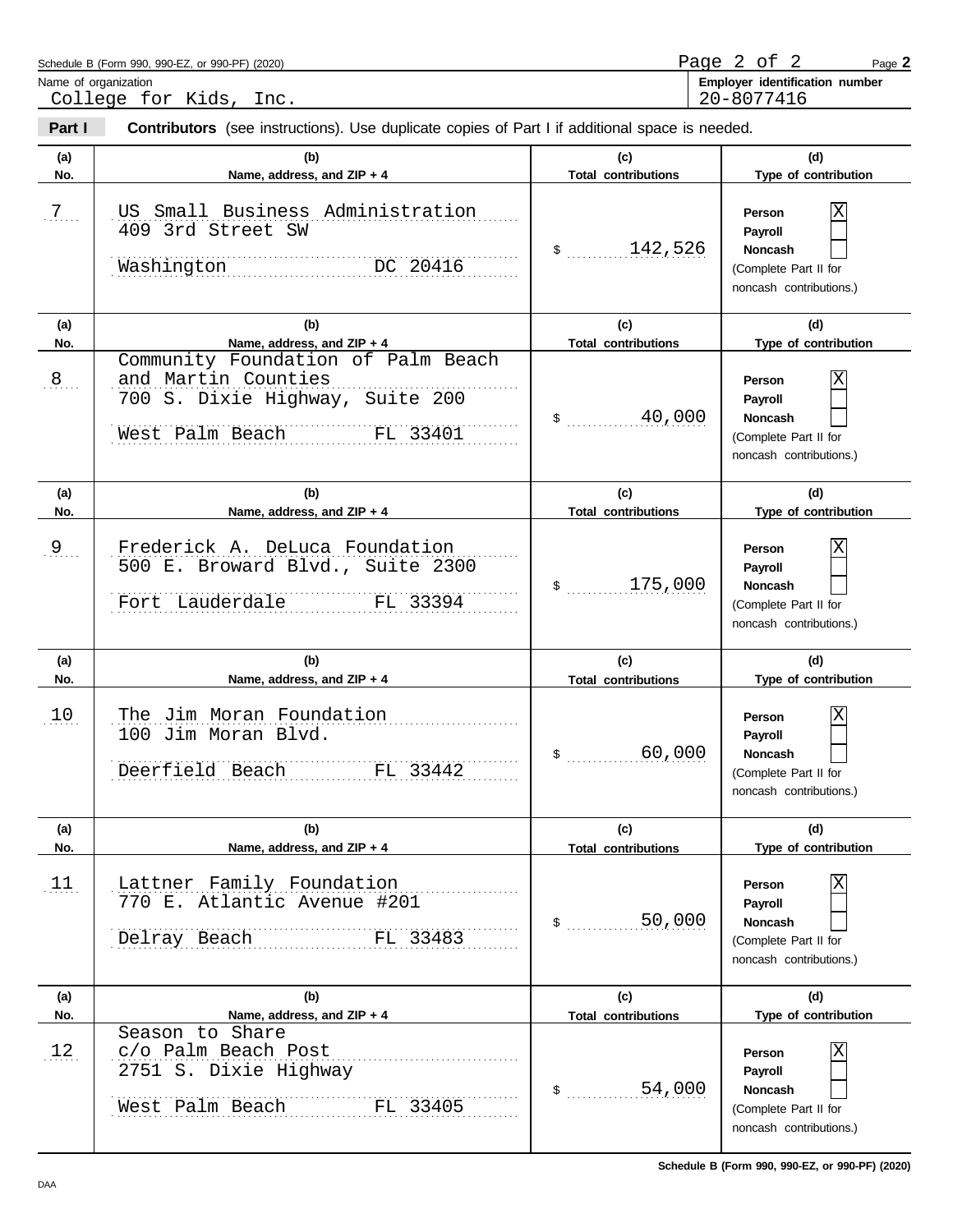Department of the Treasury Internal Revenue Service

# **SCHEDULE D Supplemental Financial Statements**

**Part IV, line 6, 7, 8, 9, 10, 11a, 11b, 11c, 11d, 11e, 11f, 12a, or 12b.** u **Complete if the organization answered "Yes" on Form 990,**

u **Attach to Form 990.** 

| <b>u</b> Go to <i>www.irs.gov/Form990</i> for instructions and the latest information. |  |  |  |
|----------------------------------------------------------------------------------------|--|--|--|
|                                                                                        |  |  |  |

**2020** OMB No. 1545-0047 **Open to Public Inspection**

|   | Name of the organization                                                                                                                                                              |                                                             |    | Employer identification number  |
|---|---------------------------------------------------------------------------------------------------------------------------------------------------------------------------------------|-------------------------------------------------------------|----|---------------------------------|
|   | College for Kids, Inc.                                                                                                                                                                |                                                             |    | 20-8077416                      |
|   | Organizations Maintaining Donor Advised Funds or Other Similar Funds or Accounts.<br>Part I                                                                                           |                                                             |    |                                 |
|   | Complete if the organization answered "Yes" on Form 990, Part IV, line 6.                                                                                                             |                                                             |    |                                 |
|   |                                                                                                                                                                                       | (a) Donor advised funds                                     |    | (b) Funds and other accounts    |
| 1 |                                                                                                                                                                                       |                                                             |    |                                 |
| 2 |                                                                                                                                                                                       | the control of the control of the control of the control of |    |                                 |
| 3 | Aggregate value of grants from (during year)                                                                                                                                          |                                                             |    |                                 |
| 4 | Aggregate value at end of year                                                                                                                                                        |                                                             |    |                                 |
| 5 | Did the organization inform all donors and donor advisors in writing that the assets held in donor advised                                                                            |                                                             |    |                                 |
|   |                                                                                                                                                                                       |                                                             |    | Yes<br>No                       |
| 6 | Did the organization inform all grantees, donors, and donor advisors in writing that grant funds can be used                                                                          |                                                             |    |                                 |
|   | only for charitable purposes and not for the benefit of the donor or donor advisor, or for any other purpose                                                                          |                                                             |    |                                 |
|   | conferring impermissible private benefit?                                                                                                                                             |                                                             |    | <b>Yes</b><br>No                |
|   | Part II<br><b>Conservation Easements.</b><br>Complete if the organization answered "Yes" on Form 990, Part IV, line 7.                                                                |                                                             |    |                                 |
|   | Purpose(s) of conservation easements held by the organization (check all that apply).                                                                                                 |                                                             |    |                                 |
|   | Preservation of land for public use (for example, recreation or education)                                                                                                            | Preservation of a historically important land area          |    |                                 |
|   | Protection of natural habitat                                                                                                                                                         | Preservation of a certified historic structure              |    |                                 |
|   | Preservation of open space                                                                                                                                                            |                                                             |    |                                 |
| 2 | Complete lines 2a through 2d if the organization held a qualified conservation contribution in the form of a conservation                                                             |                                                             |    |                                 |
|   | easement on the last day of the tax year.                                                                                                                                             |                                                             |    | Held at the End of the Tax Year |
| а |                                                                                                                                                                                       |                                                             | 2a |                                 |
| b |                                                                                                                                                                                       |                                                             | 2b |                                 |
| с | Number of conservation easements on a certified historic structure included in (a) [11] Number of conservation easements on a certified historic structure included in (a)            |                                                             | 2c |                                 |
| d | Number of conservation easements included in (c) acquired after 7/25/06, and not on a                                                                                                 |                                                             |    |                                 |
|   | historic structure listed in the National Register                                                                                                                                    |                                                             | 2d |                                 |
| 3 | Number of conservation easements modified, transferred, released, extinguished, or terminated by the organization during the                                                          |                                                             |    |                                 |
|   | tax year <b>u</b>                                                                                                                                                                     |                                                             |    |                                 |
|   | Number of states where property subject to conservation easement is located $\mathbf{u}$                                                                                              |                                                             |    |                                 |
| 5 | Does the organization have a written policy regarding the periodic monitoring, inspection, handling of                                                                                |                                                             |    |                                 |
|   |                                                                                                                                                                                       |                                                             |    | Yes<br>No                       |
| 6 | Staff and volunteer hours devoted to monitoring, inspecting, handling of violations, and enforcing conservation easements during the year                                             |                                                             |    |                                 |
|   | .                                                                                                                                                                                     |                                                             |    |                                 |
|   | Amount of expenses incurred in monitoring, inspecting, handling of violations, and enforcing conservation easements during the year                                                   |                                                             |    |                                 |
|   | $\mathbf{u}$ \$                                                                                                                                                                       |                                                             |    |                                 |
|   | Does each conservation easement reported on line 2(d) above satisfy the requirements of section 170(h)(4)(B)(i)                                                                       |                                                             |    |                                 |
|   | and section $170(h)(4)(B)(ii)?$                                                                                                                                                       |                                                             |    | Yes<br>No                       |
| 9 | In Part XIII, describe how the organization reports conservation easements in its revenue and expense statement and                                                                   |                                                             |    |                                 |
|   | balance sheet, and include, if applicable, the text of the footnote to the organization's financial statements that describes the                                                     |                                                             |    |                                 |
|   | organization's accounting for conservation easements.                                                                                                                                 |                                                             |    |                                 |
|   | Organizations Maintaining Collections of Art, Historical Treasures, or Other Similar Assets.<br>Part III<br>Complete if the organization answered "Yes" on Form 990, Part IV, line 8. |                                                             |    |                                 |
|   | 1a If the organization elected, as permitted under FASB ASC 958, not to report in its revenue statement and balance sheet works                                                       |                                                             |    |                                 |
|   | of art, historical treasures, or other similar assets held for public exhibition, education, or research in furtherance of public                                                     |                                                             |    |                                 |
|   | service, provide in Part XIII the text of the footnote to its financial statements that describes these items.                                                                        |                                                             |    |                                 |
| b | If the organization elected, as permitted under FASB ASC 958, to report in its revenue statement and balance sheet works of                                                           |                                                             |    |                                 |
|   | art, historical treasures, or other similar assets held for public exhibition, education, or research in furtherance of public service,                                               |                                                             |    |                                 |
|   | provide the following amounts relating to these items:                                                                                                                                |                                                             |    |                                 |
|   |                                                                                                                                                                                       |                                                             |    |                                 |
|   | (ii) Assets included in Form 990, Part X                                                                                                                                              |                                                             |    |                                 |
| 2 | If the organization received or held works of art, historical treasures, or other similar assets for financial gain, provide the                                                      |                                                             |    |                                 |
|   | following amounts required to be reported under FASB ASC 958 relating to these items:                                                                                                 |                                                             |    |                                 |

Revenue included on Form 990, Part VIII, line 1 . . . . . . . . . . . . . . . . . . . . . . . . . . . . . . . . . . . . . . . . . . . . . . . . . . . . . . . . . . . . . . . . . . . . . . . . . . **a**

\$ . . . . . . . . . . . . . . . . . . . . . . . . . . . . u

<u>u \$</u>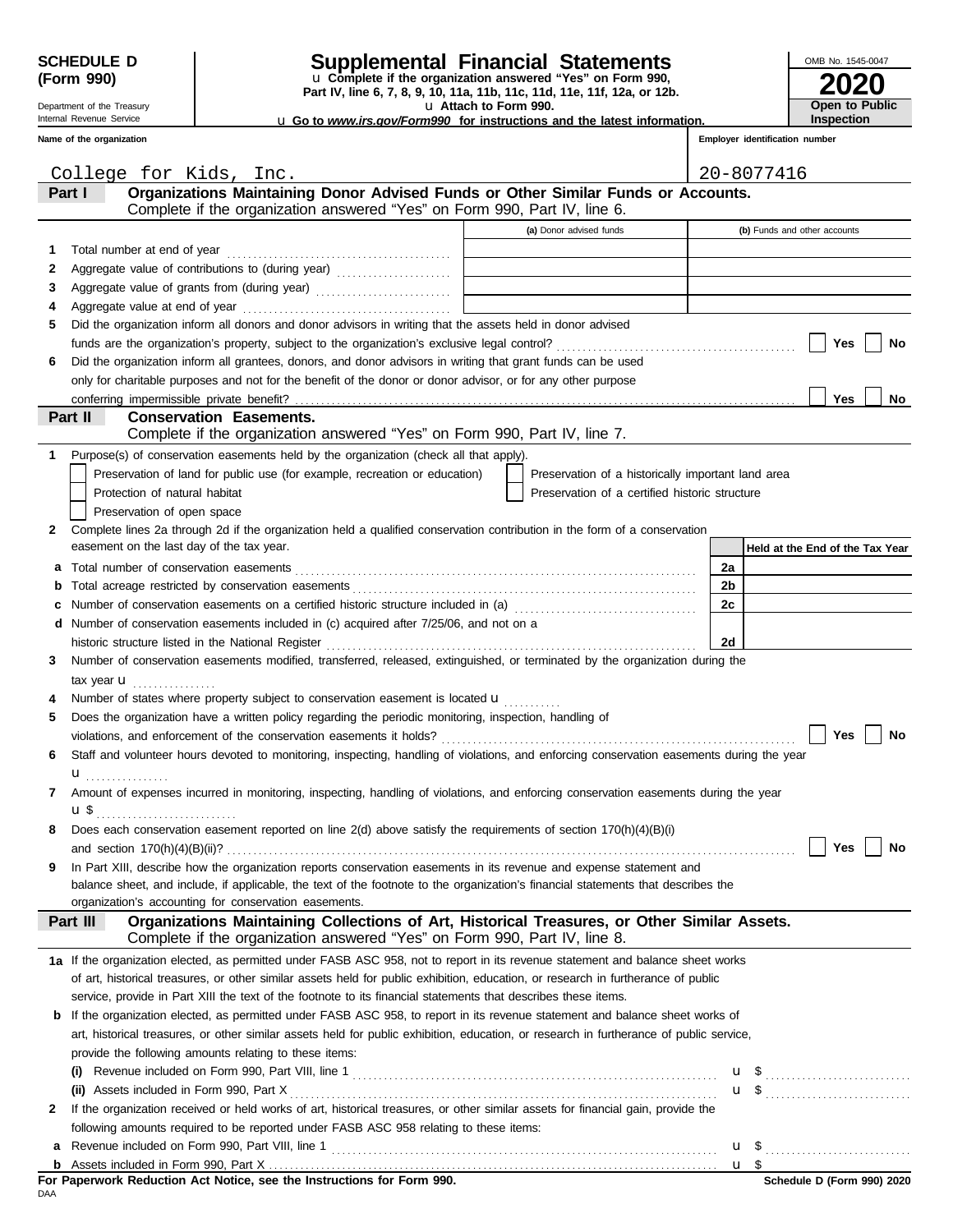|   | Schedule D (Form 990) 2020                                                                                                                                                                                                           | College for Kids, Inc.  |                          |                    |        | 20-8077416           | Page 2              |
|---|--------------------------------------------------------------------------------------------------------------------------------------------------------------------------------------------------------------------------------------|-------------------------|--------------------------|--------------------|--------|----------------------|---------------------|
|   | Organizations Maintaining Collections of Art, Historical Treasures, or Other Similar Assets (continued)<br>Part III                                                                                                                  |                         |                          |                    |        |                      |                     |
| 3 | Using the organization's acquisition, accession, and other records, check any of the following that make significant use of its<br>collection items (check all that apply):                                                          |                         |                          |                    |        |                      |                     |
| a | Public exhibition                                                                                                                                                                                                                    | d                       | Loan or exchange program |                    |        |                      |                     |
| b | Scholarly research                                                                                                                                                                                                                   | е                       |                          |                    |        |                      |                     |
| c | Preservation for future generations                                                                                                                                                                                                  |                         |                          |                    |        |                      |                     |
|   | Provide a description of the organization's collections and explain how they further the organization's exempt purpose in Part                                                                                                       |                         |                          |                    |        |                      |                     |
|   | XIII.                                                                                                                                                                                                                                |                         |                          |                    |        |                      |                     |
| 5 | During the year, did the organization solicit or receive donations of art, historical treasures, or other similar                                                                                                                    |                         |                          |                    |        |                      |                     |
|   |                                                                                                                                                                                                                                      |                         |                          |                    |        |                      | Yes<br>No           |
|   | Part IV<br><b>Escrow and Custodial Arrangements.</b>                                                                                                                                                                                 |                         |                          |                    |        |                      |                     |
|   | Complete if the organization answered "Yes" on Form 990, Part IV, line 9, or reported an amount on Form<br>990, Part X, line 21.                                                                                                     |                         |                          |                    |        |                      |                     |
|   | 1a Is the organization an agent, trustee, custodian or other intermediary for contributions or other assets not                                                                                                                      |                         |                          |                    |        |                      |                     |
|   | included on Form 990, Part X?                                                                                                                                                                                                        |                         |                          |                    |        |                      | Yes<br>No           |
|   | <b>b</b> If "Yes," explain the arrangement in Part XIII and complete the following table:                                                                                                                                            |                         |                          |                    |        |                      |                     |
|   |                                                                                                                                                                                                                                      |                         |                          |                    |        |                      | Amount              |
|   |                                                                                                                                                                                                                                      |                         |                          |                    |        | 1c                   |                     |
|   | c Beginning balance <b>contract the contract of the contract of the contract of the contract of the contract of the contract of the contract of the contract of the contract of the contract of the contract of the contract of </b> |                         |                          |                    |        | 1d                   |                     |
|   | Additions during the year contained and according to the year contained and according the year contained and according the year contained and according the year contained and according to the state of the state of the stat       |                         |                          |                    |        | 1e                   |                     |
|   |                                                                                                                                                                                                                                      |                         |                          |                    |        | 1f                   |                     |
|   |                                                                                                                                                                                                                                      |                         |                          |                    |        |                      | <b>Yes</b><br>No    |
|   |                                                                                                                                                                                                                                      |                         |                          |                    |        |                      |                     |
|   | Part V<br><b>Endowment Funds.</b>                                                                                                                                                                                                    |                         |                          |                    |        |                      |                     |
|   | Complete if the organization answered "Yes" on Form 990, Part IV, line 10.                                                                                                                                                           |                         |                          |                    |        |                      |                     |
|   |                                                                                                                                                                                                                                      | (a) Current year        | (b) Prior year           | (c) Two years back |        | (d) Three years back | (e) Four years back |
|   | 1a Beginning of year balance                                                                                                                                                                                                         | 27,319                  | 26,469                   |                    | 25,039 |                      |                     |
|   | <b>b</b> Contributions <b>contributions</b>                                                                                                                                                                                          |                         |                          |                    |        |                      | 25,000              |
|   | c Net investment earnings, gains, and                                                                                                                                                                                                |                         |                          |                    |        |                      |                     |
|   | losses                                                                                                                                                                                                                               | 1,582                   | 850                      |                    | 1,430  |                      | 39                  |
|   | d Grants or scholarships                                                                                                                                                                                                             |                         |                          |                    |        |                      |                     |
|   | e Other expenditures for facilities and                                                                                                                                                                                              |                         |                          |                    |        |                      |                     |
|   |                                                                                                                                                                                                                                      |                         |                          |                    |        |                      |                     |
|   | f Administrative expenses                                                                                                                                                                                                            |                         |                          |                    |        |                      |                     |
|   | End of year balance                                                                                                                                                                                                                  | 28,901                  | 27,319                   |                    | 26,469 |                      | 25,039              |
|   | 2 Provide the estimated percentage of the current year end balance (line 1g, column (a)) held as:                                                                                                                                    |                         |                          |                    |        |                      |                     |
|   | a Board designated or quasi-endowment <b>u</b> 100.00 %                                                                                                                                                                              |                         |                          |                    |        |                      |                     |
|   | <b>b</b> Permanent endowment <b>u</b> %                                                                                                                                                                                              |                         |                          |                    |        |                      |                     |
|   | <b>c</b> Term endowment $\mathbf{u}$ %                                                                                                                                                                                               |                         |                          |                    |        |                      |                     |
|   | The percentages on lines 2a, 2b, and 2c should equal 100%.                                                                                                                                                                           |                         |                          |                    |        |                      |                     |
|   | 3a Are there endowment funds not in the possession of the organization that are held and administered for the                                                                                                                        |                         |                          |                    |        |                      |                     |
|   | organization by:                                                                                                                                                                                                                     |                         |                          |                    |        |                      | No<br>Yes           |
|   |                                                                                                                                                                                                                                      |                         |                          |                    |        |                      | X<br>3a(i)          |
|   | (ii) Related organizations <b>contracts</b> and contracts are contracted as a contract of the contract of the contract or contract or contract or contract or contract or contract or contract or contract or contract or contract   |                         |                          |                    |        |                      | X<br>3a(ii)         |
|   |                                                                                                                                                                                                                                      |                         |                          |                    |        |                      | 3b                  |
|   | Describe in Part XIII the intended uses of the organization's endowment funds.                                                                                                                                                       |                         |                          |                    |        |                      |                     |
|   | Land, Buildings, and Equipment.<br>Part VI                                                                                                                                                                                           |                         |                          |                    |        |                      |                     |
|   | Complete if the organization answered "Yes" on Form 990, Part IV, line 11a. See Form 990, Part X, line 10.                                                                                                                           |                         |                          |                    |        |                      |                     |
|   | Description of property                                                                                                                                                                                                              | (a) Cost or other basis | (b) Cost or other basis  |                    |        | (c) Accumulated      | (d) Book value      |
|   |                                                                                                                                                                                                                                      | (investment)            | (other)                  |                    |        | depreciation         |                     |
|   |                                                                                                                                                                                                                                      |                         |                          |                    |        |                      |                     |
|   |                                                                                                                                                                                                                                      |                         |                          |                    |        |                      |                     |
|   | c Leasehold improvements                                                                                                                                                                                                             |                         |                          |                    |        |                      |                     |
|   |                                                                                                                                                                                                                                      |                         |                          | 28,713             |        | 20,538               | 8,175               |
|   |                                                                                                                                                                                                                                      |                         |                          |                    |        |                      |                     |
|   | Total. Add lines 1a through 1e. (Column (d) must equal Form 990, Part X, column (B), line 10c.)                                                                                                                                      |                         |                          |                    |        | u                    | 8,175               |

**Schedule D (Form 990) 2020**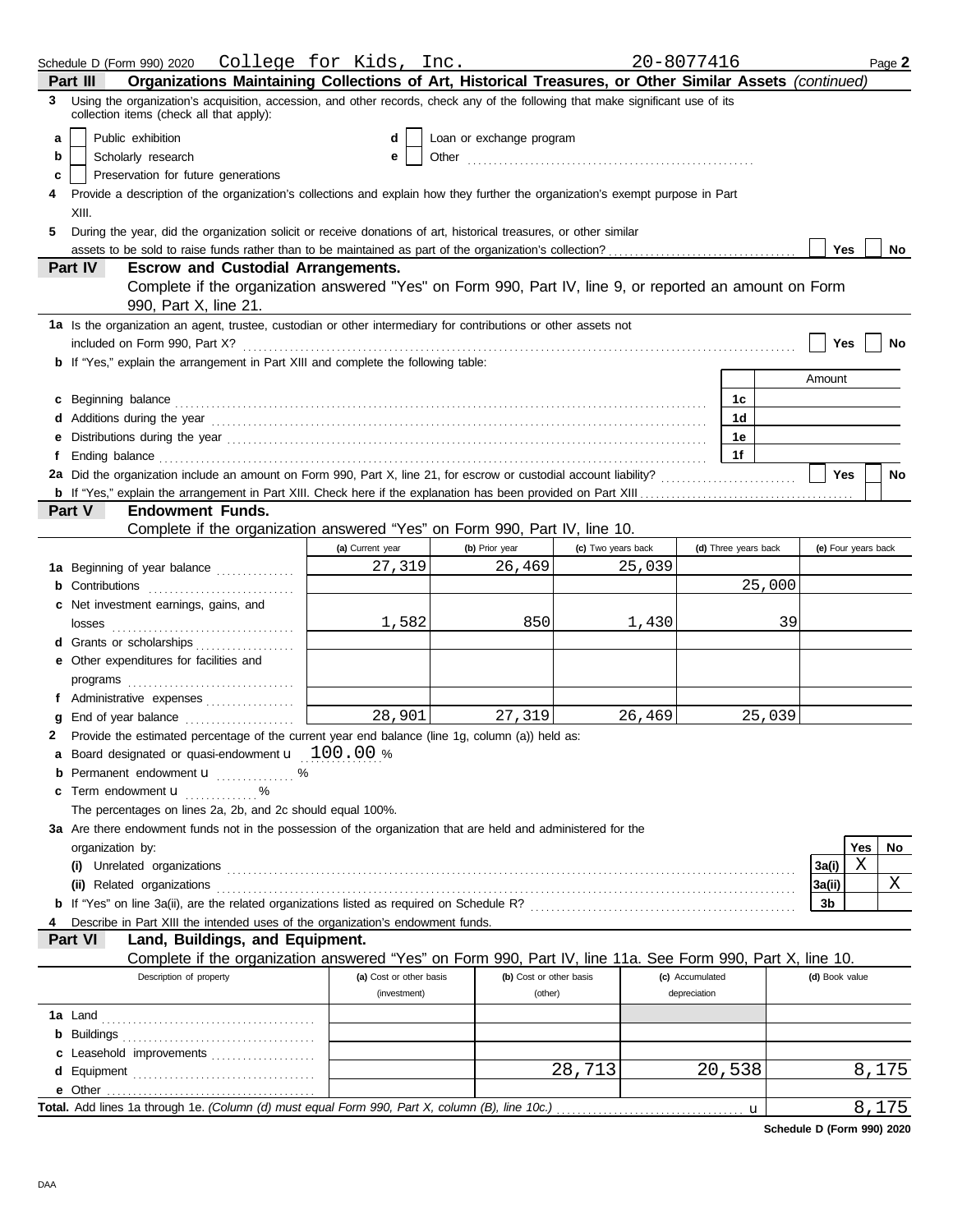| Part VII  | <b>Investments - Other Securities.</b><br>Complete if the organization answered "Yes" on Form 990, Part IV, line 11b. See Form 990, Part X, line 12.                                                                                             |                |                                                              |                       |
|-----------|--------------------------------------------------------------------------------------------------------------------------------------------------------------------------------------------------------------------------------------------------|----------------|--------------------------------------------------------------|-----------------------|
|           | (a) Description of security or category<br>(including name of security)                                                                                                                                                                          | (b) Book value | (c) Method of valuation:<br>Cost or end-of-year market value |                       |
|           |                                                                                                                                                                                                                                                  |                |                                                              |                       |
|           |                                                                                                                                                                                                                                                  |                |                                                              |                       |
|           |                                                                                                                                                                                                                                                  |                |                                                              |                       |
|           | (3) Other $\ldots$ and $\ldots$ and $\ldots$ and $\ldots$                                                                                                                                                                                        |                |                                                              |                       |
|           |                                                                                                                                                                                                                                                  |                |                                                              |                       |
|           | $\overline{B}$ .                                                                                                                                                                                                                                 |                |                                                              |                       |
|           | $\overline{C}$<br>$(D)$ . The contract of the contract of the contract of the contract of the contract of the contract of the contract of the contract of the contract of the contract of the contract of the contract of the contract of the co |                |                                                              |                       |
|           |                                                                                                                                                                                                                                                  |                |                                                              |                       |
|           |                                                                                                                                                                                                                                                  |                |                                                              |                       |
| (G)       |                                                                                                                                                                                                                                                  |                |                                                              |                       |
| (H)       | and the contract of the contract of the contract of the contract of the contract of the contract of the contract of the contract of the contract of the contract of the contract of the contract of the contract of the contra                   |                |                                                              |                       |
|           | Total. (Column (b) must equal Form 990, Part X, col. (B) line 12.)<br>u                                                                                                                                                                          |                |                                                              |                       |
| Part VIII | Investments - Program Related.                                                                                                                                                                                                                   |                |                                                              |                       |
|           | Complete if the organization answered "Yes" on Form 990, Part IV, line 11c. See Form 990, Part X, line 13.                                                                                                                                       |                |                                                              |                       |
|           | (a) Description of investment                                                                                                                                                                                                                    | (b) Book value | (c) Method of valuation:                                     |                       |
|           |                                                                                                                                                                                                                                                  |                | Cost or end-of-year market value                             |                       |
| (1)       |                                                                                                                                                                                                                                                  |                |                                                              |                       |
| (2)       |                                                                                                                                                                                                                                                  |                |                                                              |                       |
| (3)       |                                                                                                                                                                                                                                                  |                |                                                              |                       |
| (4)       |                                                                                                                                                                                                                                                  |                |                                                              |                       |
| (5)       |                                                                                                                                                                                                                                                  |                |                                                              |                       |
| (6)       |                                                                                                                                                                                                                                                  |                |                                                              |                       |
| (7)       |                                                                                                                                                                                                                                                  |                |                                                              |                       |
| (8)       |                                                                                                                                                                                                                                                  |                |                                                              |                       |
| (9)       |                                                                                                                                                                                                                                                  |                |                                                              |                       |
|           | <b>Total.</b> (Column (b) must equal Form 990, Part X, col. (B) line 13.) $\ldots \ldots \mathbf{u}$                                                                                                                                             |                |                                                              |                       |
| Part IX   | Other Assets.                                                                                                                                                                                                                                    |                |                                                              |                       |
|           | Complete if the organization answered "Yes" on Form 990, Part IV, line 11d. See Form 990, Part X, line 15.                                                                                                                                       |                |                                                              |                       |
|           | (a) Description                                                                                                                                                                                                                                  |                |                                                              | (b) Book value        |
| (1)       | Tuition<br>Prepaid                                                                                                                                                                                                                               |                |                                                              | 4,278,427             |
| (2)       | Beneficial<br>Int<br>in                                                                                                                                                                                                                          | Community Fndn |                                                              | $\overline{28}$ , 901 |
| (3)       | Deposits                                                                                                                                                                                                                                         |                |                                                              | 2,500                 |
| (4)       |                                                                                                                                                                                                                                                  |                |                                                              |                       |
| (5)       |                                                                                                                                                                                                                                                  |                |                                                              |                       |
| (6)       |                                                                                                                                                                                                                                                  |                |                                                              |                       |
| (7)       |                                                                                                                                                                                                                                                  |                |                                                              |                       |
| (8)       |                                                                                                                                                                                                                                                  |                |                                                              |                       |
| (9)       |                                                                                                                                                                                                                                                  |                |                                                              |                       |
|           | Total. (Column (b) must equal Form 990, Part X, col. (B) line 15.)                                                                                                                                                                               |                | $\mathbf u$                                                  | 4,309,828             |
| Part X    | Other Liabilities.                                                                                                                                                                                                                               |                |                                                              |                       |
|           | Complete if the organization answered "Yes" on Form 990, Part IV, line 11e or 11f. See Form 990, Part X,                                                                                                                                         |                |                                                              |                       |
|           | line 25.                                                                                                                                                                                                                                         |                |                                                              |                       |
| 1.        | (a) Description of liability                                                                                                                                                                                                                     |                |                                                              | (b) Book value        |
| (1)       | Federal income taxes                                                                                                                                                                                                                             |                |                                                              |                       |
| (2)       | Refundable Advance                                                                                                                                                                                                                               |                |                                                              | 30,916                |
| (3)       | Tuition Payable                                                                                                                                                                                                                                  |                |                                                              | 3,151                 |
| (4)       |                                                                                                                                                                                                                                                  |                |                                                              |                       |
| (5)       |                                                                                                                                                                                                                                                  |                |                                                              |                       |
| (6)       |                                                                                                                                                                                                                                                  |                |                                                              |                       |
| (7)       |                                                                                                                                                                                                                                                  |                |                                                              |                       |
| (8)       |                                                                                                                                                                                                                                                  |                |                                                              |                       |
| (9)       |                                                                                                                                                                                                                                                  |                |                                                              |                       |
|           | Total. (Column (b) must equal Form 990, Part X, col. (B) line 25.)                                                                                                                                                                               |                | u                                                            | 34,067                |
|           | 2. Liability for uncertain tax positions. In Part XIII, provide the text of the footnote to the organization's financial statements that reports the                                                                                             |                |                                                              |                       |

organization's liability for uncertain tax positions under FASB ASC 740. Check here if the text of the footnote has been provided in Part XIII .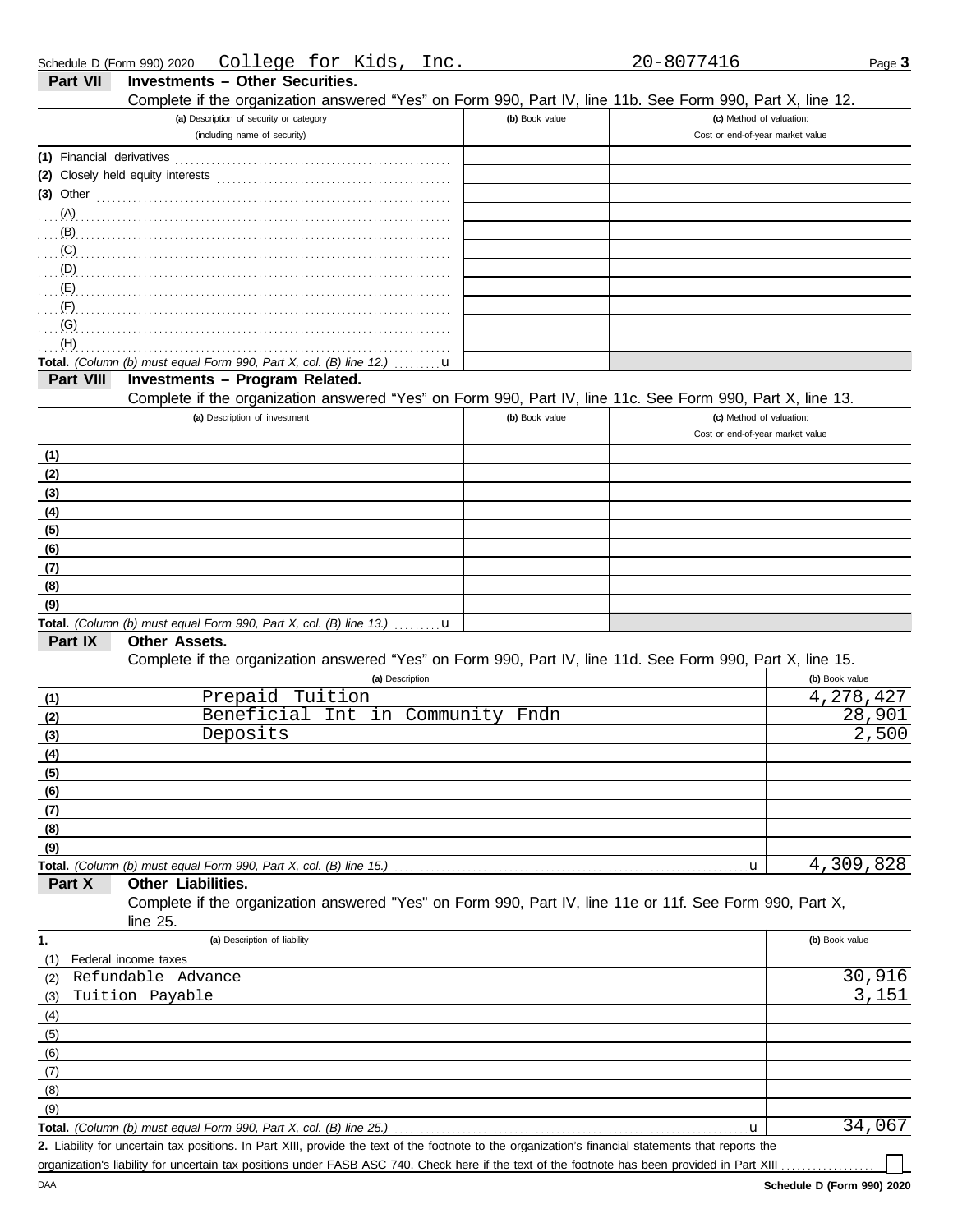| Schedule D (Form 990) 2020  College for Kids, Inc.                                                                                                                                                                                       |                      | 20-8077416 |                       | Page 4               |
|------------------------------------------------------------------------------------------------------------------------------------------------------------------------------------------------------------------------------------------|----------------------|------------|-----------------------|----------------------|
| Reconciliation of Revenue per Audited Financial Statements With Revenue per Return.<br>Part XI                                                                                                                                           |                      |            |                       |                      |
| Complete if the organization answered "Yes" on Form 990, Part IV, line 12a.                                                                                                                                                              |                      |            |                       |                      |
| 1.                                                                                                                                                                                                                                       |                      |            | $\mathbf{1}$          | 2,149,211            |
| Amounts included on line 1 but not on Form 990, Part VIII, line 12:<br>2                                                                                                                                                                 |                      |            |                       |                      |
| a                                                                                                                                                                                                                                        | 2a                   |            |                       |                      |
| b                                                                                                                                                                                                                                        | 2 <sub>b</sub>       | 241,985    |                       |                      |
| c                                                                                                                                                                                                                                        | 2c                   |            |                       |                      |
| d                                                                                                                                                                                                                                        | 2d                   |            |                       |                      |
| Add lines 2a through 2d <b>Martin Community Community</b> and the state of the state of the state of the state of the state of the state of the state of the state of the state of the state of the state of the state of the state<br>е |                      |            | 2e                    | <u> 241,985</u>      |
| 3                                                                                                                                                                                                                                        |                      |            | $\mathbf{3}$          | 1,907,226            |
| Amounts included on Form 990, Part VIII, line 12, but not on line 1:                                                                                                                                                                     |                      |            |                       |                      |
| а                                                                                                                                                                                                                                        | 4a                   |            |                       |                      |
| b                                                                                                                                                                                                                                        | 4 <sub>b</sub>       |            |                       |                      |
| Add lines 4a and 4b<br>c                                                                                                                                                                                                                 |                      |            | 4c                    |                      |
| 5                                                                                                                                                                                                                                        |                      |            | 5                     | 1,907,226            |
| Reconciliation of Expenses per Audited Financial Statements With Expenses per Return.<br>Part XII                                                                                                                                        |                      |            |                       |                      |
| Complete if the organization answered "Yes" on Form 990, Part IV, line 12a.                                                                                                                                                              |                      |            |                       |                      |
| Total expenses and losses per audited financial statements<br>1.<br>Amounts included on line 1 but not on Form 990, Part IX, line 25:                                                                                                    |                      |            | $\mathbf{1}$          | 1,685,750            |
| 2                                                                                                                                                                                                                                        |                      | 241,985    |                       |                      |
| a                                                                                                                                                                                                                                        | 2a<br>2 <sub>b</sub> |            |                       |                      |
| b                                                                                                                                                                                                                                        |                      |            |                       |                      |
| c                                                                                                                                                                                                                                        | 2c                   |            |                       |                      |
| d                                                                                                                                                                                                                                        | 2d                   |            |                       |                      |
| Add lines 2a through 2d <b>contained a contained a contained a contained a contained a contained a contained a contained a</b><br>е                                                                                                      |                      |            | 2е                    | 241,985<br>1,443,765 |
| 3                                                                                                                                                                                                                                        |                      |            | $\mathbf{3}$          |                      |
| Amounts included on Form 990, Part IX, line 25, but not on line 1:                                                                                                                                                                       |                      |            |                       |                      |
| а                                                                                                                                                                                                                                        | 4a                   |            |                       |                      |
| b                                                                                                                                                                                                                                        | 4 <sub>b</sub>       |            |                       |                      |
| Add lines 4a and 4b<br>c                                                                                                                                                                                                                 |                      |            | 4c<br>$5\phantom{.0}$ |                      |
| 5                                                                                                                                                                                                                                        |                      |            |                       | 1,443,765            |
| Part XIII<br>Supplemental Information.                                                                                                                                                                                                   |                      |            |                       |                      |
| Provide the descriptions required for Part II, lines 3, 5, and 9; Part III, lines 1a and 4; Part IV, lines 1b and 2b; Part V, line 4; Part X, line                                                                                       |                      |            |                       |                      |
| 2; Part XI, lines 2d and 4b; and Part XII, lines 2d and 4b. Also complete this part to provide any additional information.                                                                                                               |                      |            |                       |                      |
|                                                                                                                                                                                                                                          |                      |            |                       |                      |
|                                                                                                                                                                                                                                          |                      |            |                       |                      |
|                                                                                                                                                                                                                                          |                      |            |                       |                      |
|                                                                                                                                                                                                                                          |                      |            |                       |                      |
|                                                                                                                                                                                                                                          |                      |            |                       |                      |
|                                                                                                                                                                                                                                          |                      |            |                       |                      |
|                                                                                                                                                                                                                                          |                      |            |                       |                      |
|                                                                                                                                                                                                                                          |                      |            |                       |                      |
|                                                                                                                                                                                                                                          |                      |            |                       |                      |
|                                                                                                                                                                                                                                          |                      |            |                       |                      |
|                                                                                                                                                                                                                                          |                      |            |                       |                      |
|                                                                                                                                                                                                                                          |                      |            |                       |                      |
|                                                                                                                                                                                                                                          |                      |            |                       |                      |
|                                                                                                                                                                                                                                          |                      |            |                       |                      |
|                                                                                                                                                                                                                                          |                      |            |                       |                      |
|                                                                                                                                                                                                                                          |                      |            |                       |                      |
|                                                                                                                                                                                                                                          |                      |            |                       |                      |
|                                                                                                                                                                                                                                          |                      |            |                       |                      |
|                                                                                                                                                                                                                                          |                      |            |                       |                      |
|                                                                                                                                                                                                                                          |                      |            |                       |                      |
|                                                                                                                                                                                                                                          |                      |            |                       |                      |
|                                                                                                                                                                                                                                          |                      |            |                       |                      |
|                                                                                                                                                                                                                                          |                      |            |                       |                      |
|                                                                                                                                                                                                                                          |                      |            |                       |                      |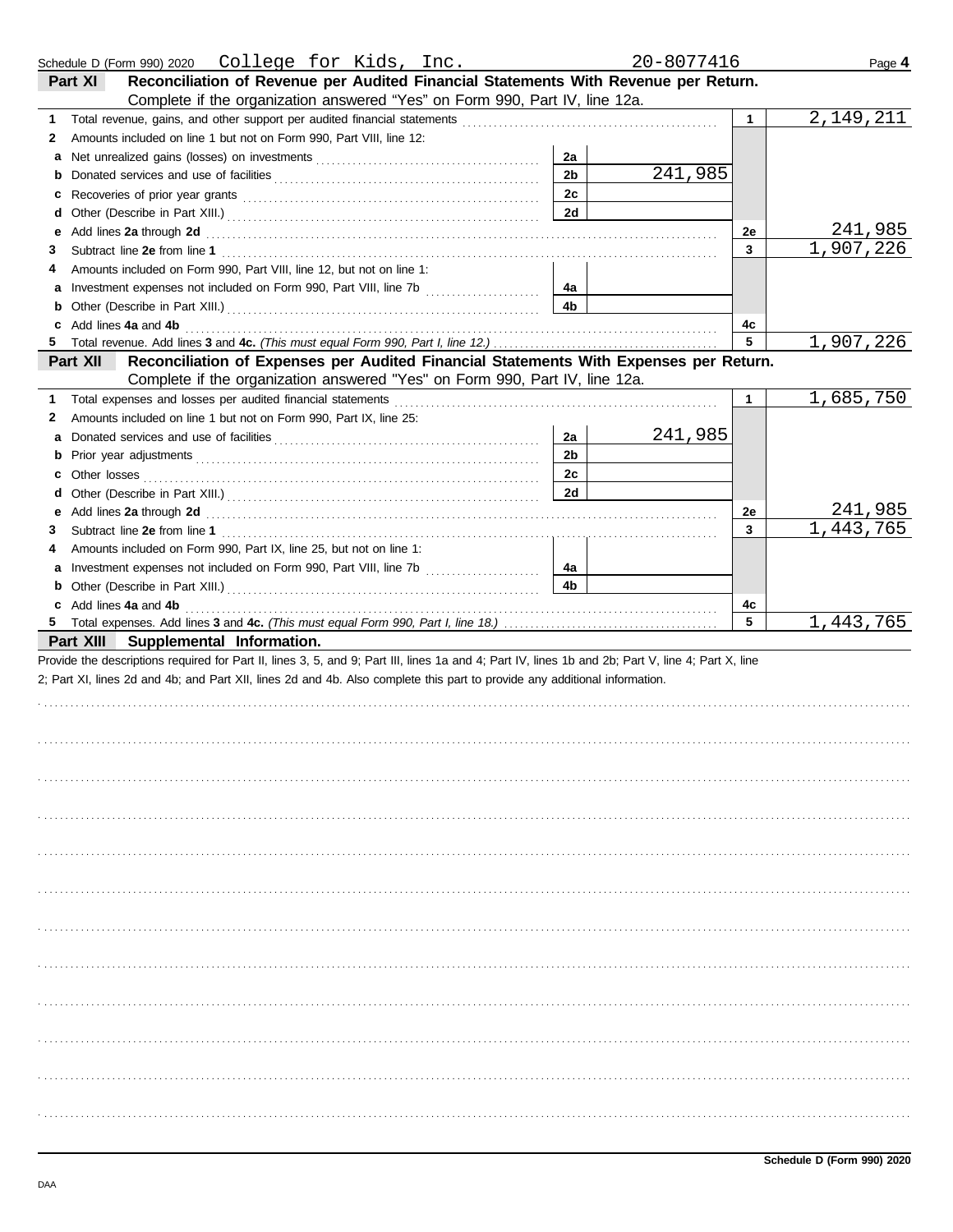| 20-8077416 |  |
|------------|--|
|------------|--|

Page 5

| Schedule D (Form 990) 2020  College for Kids, Inc.                                                                                                                                                                                                                                                                                                                                                                                                                                     |  |  |
|----------------------------------------------------------------------------------------------------------------------------------------------------------------------------------------------------------------------------------------------------------------------------------------------------------------------------------------------------------------------------------------------------------------------------------------------------------------------------------------|--|--|
| $\blacksquare$ . You $\blacksquare$ $\blacksquare$ $\blacksquare$ $\blacksquare$ $\blacksquare$ $\blacksquare$ $\blacksquare$ $\blacksquare$ $\blacksquare$ $\blacksquare$ $\blacksquare$ $\blacksquare$ $\blacksquare$ $\blacksquare$ $\blacksquare$ $\blacksquare$ $\blacksquare$ $\blacksquare$ $\blacksquare$ $\blacksquare$ $\blacksquare$ $\blacksquare$ $\blacksquare$ $\blacksquare$ $\blacksquare$ $\blacksquare$ $\blacksquare$ $\blacksquare$ $\blacksquare$ $\blacksquare$ |  |  |

| <b>Part XIII</b><br>Supplemental Information (continued) |
|----------------------------------------------------------|
|                                                          |
|                                                          |
|                                                          |
|                                                          |
|                                                          |
|                                                          |
|                                                          |
|                                                          |
|                                                          |
|                                                          |
|                                                          |
|                                                          |
|                                                          |
|                                                          |
|                                                          |
|                                                          |
|                                                          |
|                                                          |
|                                                          |
|                                                          |
|                                                          |
|                                                          |
|                                                          |
|                                                          |
|                                                          |
|                                                          |
|                                                          |
|                                                          |
|                                                          |
|                                                          |
|                                                          |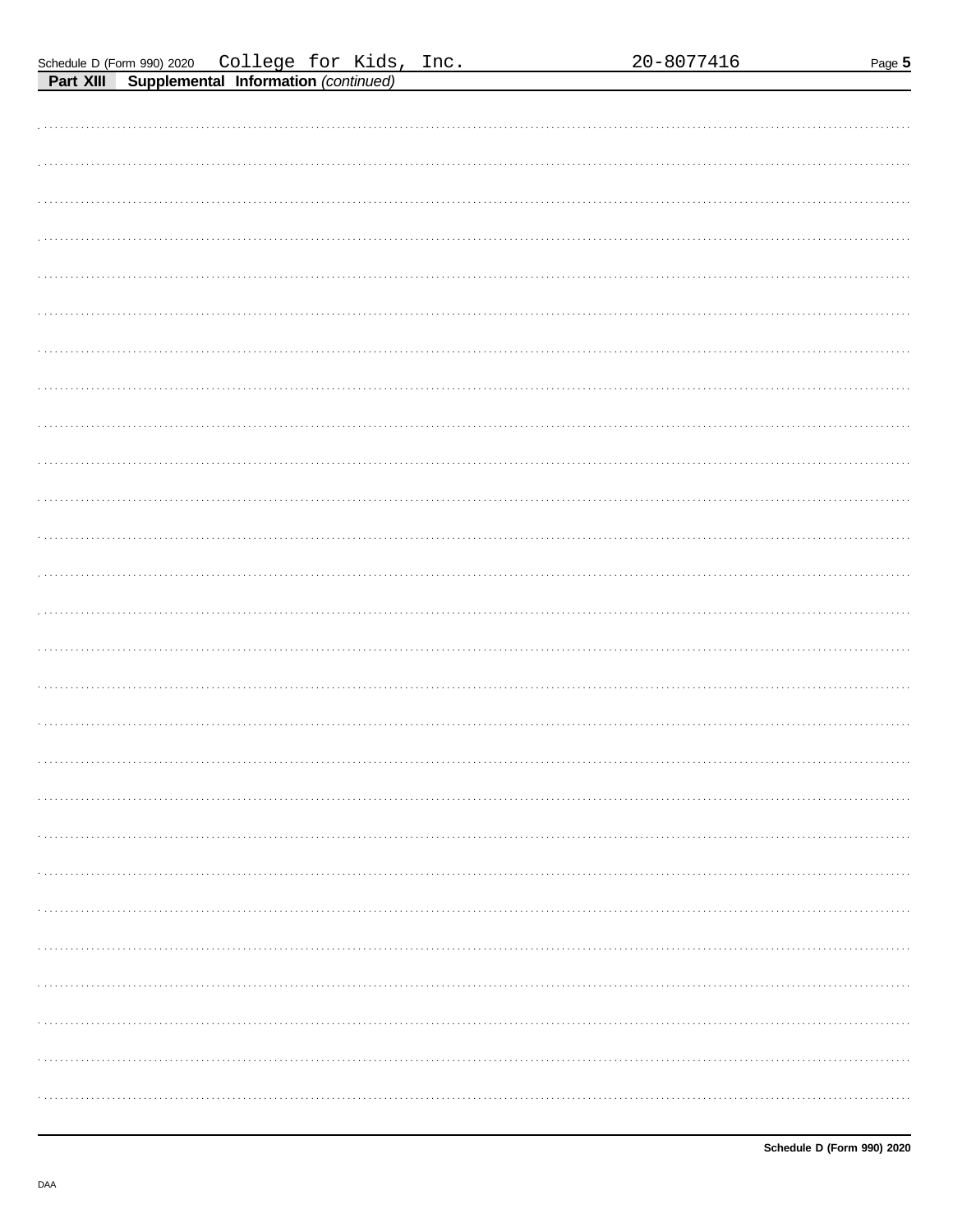| <b>SCHEDULE G</b>                                      | Supplemental Information Regarding Fundraising or Gaming Activities                                                                                                                                                                      |                                       |     |                                |                                                                                 |                                          | OMB No. 1545-0047                |
|--------------------------------------------------------|------------------------------------------------------------------------------------------------------------------------------------------------------------------------------------------------------------------------------------------|---------------------------------------|-----|--------------------------------|---------------------------------------------------------------------------------|------------------------------------------|----------------------------------|
| (Form 990 or 990-EZ)                                   | Complete if the organization answered "Yes" on Form 990, Part IV, line 17, 18, or 19, or if the                                                                                                                                          |                                       |     |                                | organization entered more than \$15,000 on Form 990-EZ, line 6a.                |                                          |                                  |
| Department of the Treasury<br>Internal Revenue Service |                                                                                                                                                                                                                                          | LI Attach to Form 990 or Form 990-EZ. |     |                                | <b>u</b> Go to www.irs.gov/Form990 for instructions and the latest information. |                                          | Open to Public<br>Inspection     |
| Name of the organization                               |                                                                                                                                                                                                                                          |                                       |     |                                |                                                                                 | Employer identification number           |                                  |
| Part I                                                 | College for Kids, Inc.<br>Fundraising Activities. Complete if the organization answered "Yes" on Form 990, Part IV, line 17.                                                                                                             |                                       |     |                                |                                                                                 | 20-8077416                               |                                  |
|                                                        | Form 990-EZ filers are not required to complete this part.                                                                                                                                                                               |                                       |     |                                |                                                                                 |                                          |                                  |
| 1                                                      | Indicate whether the organization raised funds through any of the following activities. Check all that apply.                                                                                                                            |                                       |     |                                |                                                                                 |                                          |                                  |
| Mail solicitations<br>a                                |                                                                                                                                                                                                                                          | e                                     |     |                                | Solicitation of non-government grants                                           |                                          |                                  |
| Internet and email solicitations<br>b                  |                                                                                                                                                                                                                                          | Solicitation of government grants     |     |                                |                                                                                 |                                          |                                  |
| Phone solicitations                                    |                                                                                                                                                                                                                                          | Special fundraising events<br>g       |     |                                |                                                                                 |                                          |                                  |
| In-person solicitations<br>d                           |                                                                                                                                                                                                                                          |                                       |     |                                |                                                                                 |                                          |                                  |
|                                                        | 2a Did the organization have a written or oral agreement with any individual (including officers, directors, trustees,<br>or key employees listed in Form 990, Part VII) or entity in connection with professional fundraising services? |                                       |     |                                |                                                                                 |                                          | No<br>Yes                        |
|                                                        | b If "Yes," list the 10 highest paid individuals or entities (fundraisers) pursuant to agreements under which the fundraiser is to be<br>compensated at least \$5,000 by the organization.                                               |                                       |     |                                |                                                                                 |                                          |                                  |
|                                                        |                                                                                                                                                                                                                                          |                                       |     | (iii) Did fund-<br>raiser have |                                                                                 | (v) Amount paid to                       | (vi) Amount paid to              |
|                                                        | (i) Name and address of individual<br>or entity (fundraiser)                                                                                                                                                                             | (ii) Activity                         |     | custody or<br>control of       | (iv) Gross receipts<br>from activity                                            | (or retained by)<br>fundraiser listed in | (or retained by)<br>organization |
|                                                        |                                                                                                                                                                                                                                          |                                       |     | contributions?                 |                                                                                 | col. (i)                                 |                                  |
|                                                        |                                                                                                                                                                                                                                          |                                       | Yes | No                             |                                                                                 |                                          |                                  |
| 1                                                      |                                                                                                                                                                                                                                          |                                       |     |                                |                                                                                 |                                          |                                  |
| $\mathbf{2}$                                           |                                                                                                                                                                                                                                          |                                       |     |                                |                                                                                 |                                          |                                  |
|                                                        |                                                                                                                                                                                                                                          |                                       |     |                                |                                                                                 |                                          |                                  |
| 3                                                      |                                                                                                                                                                                                                                          |                                       |     |                                |                                                                                 |                                          |                                  |
|                                                        |                                                                                                                                                                                                                                          |                                       |     |                                |                                                                                 |                                          |                                  |
|                                                        |                                                                                                                                                                                                                                          |                                       |     |                                |                                                                                 |                                          |                                  |
| 4                                                      |                                                                                                                                                                                                                                          |                                       |     |                                |                                                                                 |                                          |                                  |
|                                                        |                                                                                                                                                                                                                                          |                                       |     |                                |                                                                                 |                                          |                                  |
| 5                                                      |                                                                                                                                                                                                                                          |                                       |     |                                |                                                                                 |                                          |                                  |
|                                                        |                                                                                                                                                                                                                                          |                                       |     |                                |                                                                                 |                                          |                                  |
| 6                                                      |                                                                                                                                                                                                                                          |                                       |     |                                |                                                                                 |                                          |                                  |
|                                                        |                                                                                                                                                                                                                                          |                                       |     |                                |                                                                                 |                                          |                                  |
| $\overline{7}$                                         |                                                                                                                                                                                                                                          |                                       |     |                                |                                                                                 |                                          |                                  |
|                                                        |                                                                                                                                                                                                                                          |                                       |     |                                |                                                                                 |                                          |                                  |
|                                                        |                                                                                                                                                                                                                                          |                                       |     |                                |                                                                                 |                                          |                                  |
| 8                                                      |                                                                                                                                                                                                                                          |                                       |     |                                |                                                                                 |                                          |                                  |
|                                                        |                                                                                                                                                                                                                                          |                                       |     |                                |                                                                                 |                                          |                                  |
| 9                                                      |                                                                                                                                                                                                                                          |                                       |     |                                |                                                                                 |                                          |                                  |
|                                                        |                                                                                                                                                                                                                                          |                                       |     |                                |                                                                                 |                                          |                                  |
| 10                                                     |                                                                                                                                                                                                                                          |                                       |     |                                |                                                                                 |                                          |                                  |
|                                                        |                                                                                                                                                                                                                                          |                                       |     |                                |                                                                                 |                                          |                                  |
| Total.                                                 |                                                                                                                                                                                                                                          |                                       |     |                                |                                                                                 |                                          |                                  |
| 3                                                      | List all states in which the organization is registered or licensed to solicit contributions or has been notified it is exempt from                                                                                                      |                                       |     |                                |                                                                                 |                                          |                                  |
| registration or licensing.                             |                                                                                                                                                                                                                                          |                                       |     |                                |                                                                                 |                                          |                                  |
|                                                        |                                                                                                                                                                                                                                          |                                       |     |                                |                                                                                 |                                          |                                  |
|                                                        |                                                                                                                                                                                                                                          |                                       |     |                                |                                                                                 |                                          |                                  |
|                                                        |                                                                                                                                                                                                                                          |                                       |     |                                |                                                                                 |                                          |                                  |
|                                                        |                                                                                                                                                                                                                                          |                                       |     |                                |                                                                                 |                                          |                                  |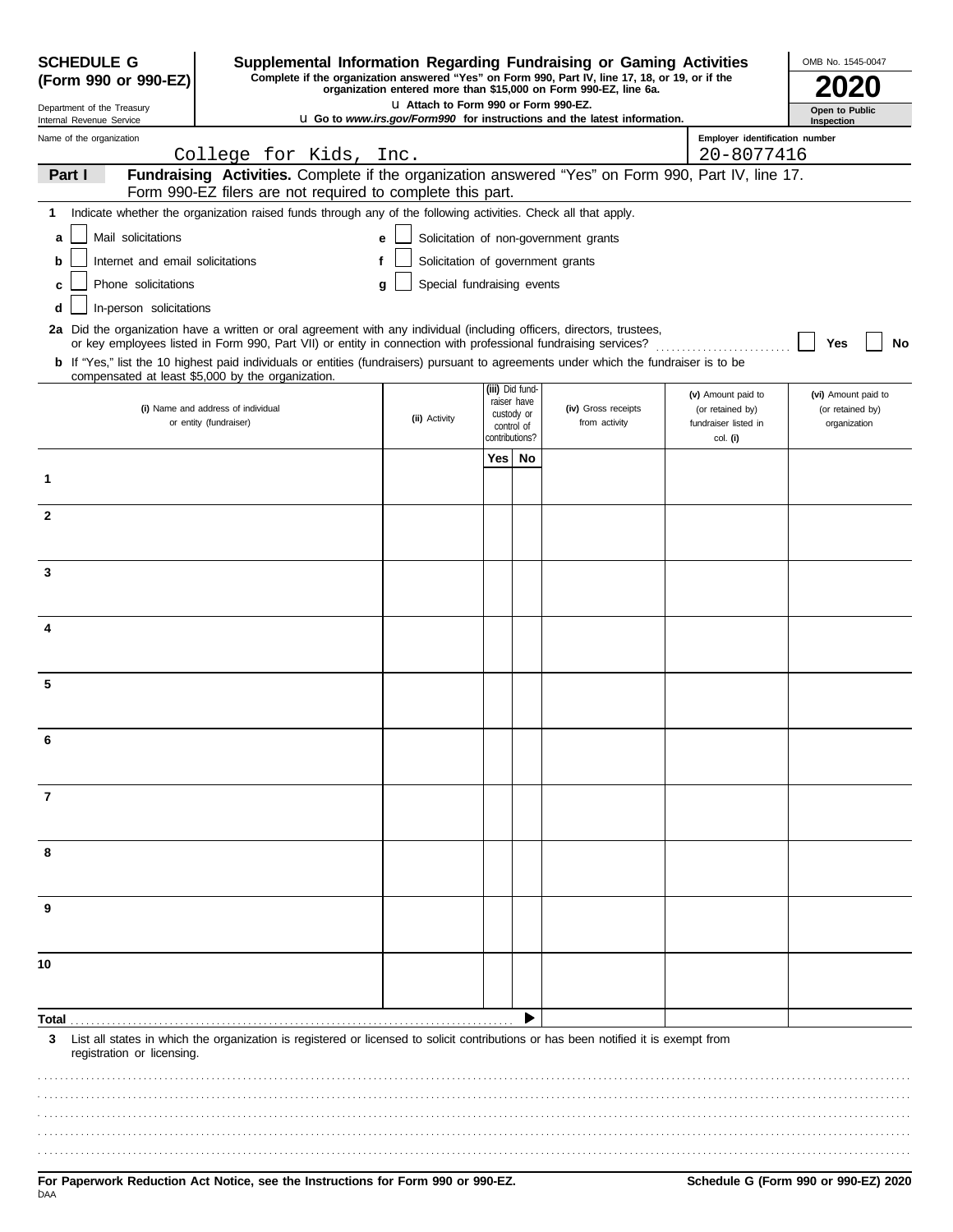| Part II |                                                                                                                    |                                      | Fundraising Events. Complete if the organization answered "Yes" on Form 990, Part IV, line 18, or reported more |                  |  |  |  |  |  |
|---------|--------------------------------------------------------------------------------------------------------------------|--------------------------------------|-----------------------------------------------------------------------------------------------------------------|------------------|--|--|--|--|--|
|         | than \$15,000 of fundraising event contributions and gross income on Form 990-EZ, lines 1 and 6b. List events with |                                      |                                                                                                                 |                  |  |  |  |  |  |
|         |                                                                                                                    | gross receipts greater than \$5,000. |                                                                                                                 |                  |  |  |  |  |  |
|         |                                                                                                                    | $(a)$ Event #1                       | $(b)$ Event #2                                                                                                  | (c) Other events |  |  |  |  |  |
|         | (d) Total events                                                                                                   |                                      |                                                                                                                 |                  |  |  |  |  |  |

|          |          |                                                       | Walk/Run<br>(event type)                                                 | Golf Tournament<br>(event type)                                                                                                                                                                                        | None<br>(total number) | <b>International Control</b><br>(add col. (a) through<br>col. (c) |
|----------|----------|-------------------------------------------------------|--------------------------------------------------------------------------|------------------------------------------------------------------------------------------------------------------------------------------------------------------------------------------------------------------------|------------------------|-------------------------------------------------------------------|
| Revenue  |          |                                                       |                                                                          |                                                                                                                                                                                                                        |                        |                                                                   |
|          |          | 1 Gross receipts                                      | 100,380                                                                  | 96,127                                                                                                                                                                                                                 |                        | <u> 196,507</u>                                                   |
|          |          | 2 Less: Contributions<br>3 Gross income (line 1 minus | 100,380                                                                  | 51,271                                                                                                                                                                                                                 |                        | <u>151,651</u>                                                    |
|          |          | line 2) $\ldots$                                      |                                                                          | 44,856                                                                                                                                                                                                                 |                        | 44,856                                                            |
|          |          | 4 Cash prizes                                         |                                                                          |                                                                                                                                                                                                                        |                        |                                                                   |
|          | 5.       | Noncash prizes                                        |                                                                          |                                                                                                                                                                                                                        |                        |                                                                   |
| Expenses |          | 6 Rent/facility costs                                 |                                                                          |                                                                                                                                                                                                                        |                        |                                                                   |
|          |          | 7 Food and beverages.                                 |                                                                          |                                                                                                                                                                                                                        |                        |                                                                   |
| Direct   |          | 8 Entertainment                                       |                                                                          |                                                                                                                                                                                                                        |                        |                                                                   |
|          |          | 9 Other direct expenses                               |                                                                          | 44,856                                                                                                                                                                                                                 |                        | 44,856                                                            |
|          |          |                                                       |                                                                          |                                                                                                                                                                                                                        |                        | 44,856                                                            |
|          | Part III |                                                       |                                                                          | Gaming. Complete if the organization answered "Yes" on Form 990, Part IV, line 19, or reported more than                                                                                                               |                        |                                                                   |
|          |          |                                                       | \$15,000 on Form 990-EZ, line 6a.                                        |                                                                                                                                                                                                                        |                        |                                                                   |
| Revenue  |          |                                                       | (a) Bingo                                                                | (b) Pull tabs/instant<br>bingo/progressive bingo                                                                                                                                                                       | (c) Other gaming       | (d) Total gaming (add<br>col. (a) through col. (c))               |
|          |          | 1 Gross revenue                                       |                                                                          |                                                                                                                                                                                                                        |                        |                                                                   |
|          |          | 2 Cash prizes                                         |                                                                          |                                                                                                                                                                                                                        |                        |                                                                   |
| Expenses |          | 3 Noncash prizes                                      |                                                                          |                                                                                                                                                                                                                        |                        |                                                                   |
| Direct   |          | 4 Rent/facility costs                                 |                                                                          |                                                                                                                                                                                                                        |                        |                                                                   |
|          |          | 5 Other direct expenses                               |                                                                          |                                                                                                                                                                                                                        |                        |                                                                   |
|          |          | 6 Volunteer labor                                     | Yes<br>%<br>No                                                           | Yes<br>%<br>No                                                                                                                                                                                                         | Yes<br>%<br>No         |                                                                   |
|          | 7        |                                                       |                                                                          |                                                                                                                                                                                                                        |                        |                                                                   |
|          |          |                                                       |                                                                          |                                                                                                                                                                                                                        |                        |                                                                   |
| 9        |          |                                                       | Enter the state(s) in which the organization conducts gaming activities: |                                                                                                                                                                                                                        |                        |                                                                   |
|          |          |                                                       |                                                                          |                                                                                                                                                                                                                        |                        | Yes<br>No                                                         |
|          |          | <b>b</b> If "No," explain:                            |                                                                          |                                                                                                                                                                                                                        |                        |                                                                   |
|          |          |                                                       |                                                                          |                                                                                                                                                                                                                        |                        |                                                                   |
|          |          | <b>b</b> If "Yes," explain:                           |                                                                          | 10a Were any of the organization's gaming licenses revoked, suspended, or terminated during the tax year?<br>10a Were any of the organization's gaming licenses revoked, suspended, or terminated during the tax year? |                        | Yes<br>No                                                         |
|          |          |                                                       |                                                                          |                                                                                                                                                                                                                        |                        |                                                                   |
| DAA      |          |                                                       |                                                                          |                                                                                                                                                                                                                        |                        | Schedule G (Form 990 or 990-EZ) 2020                              |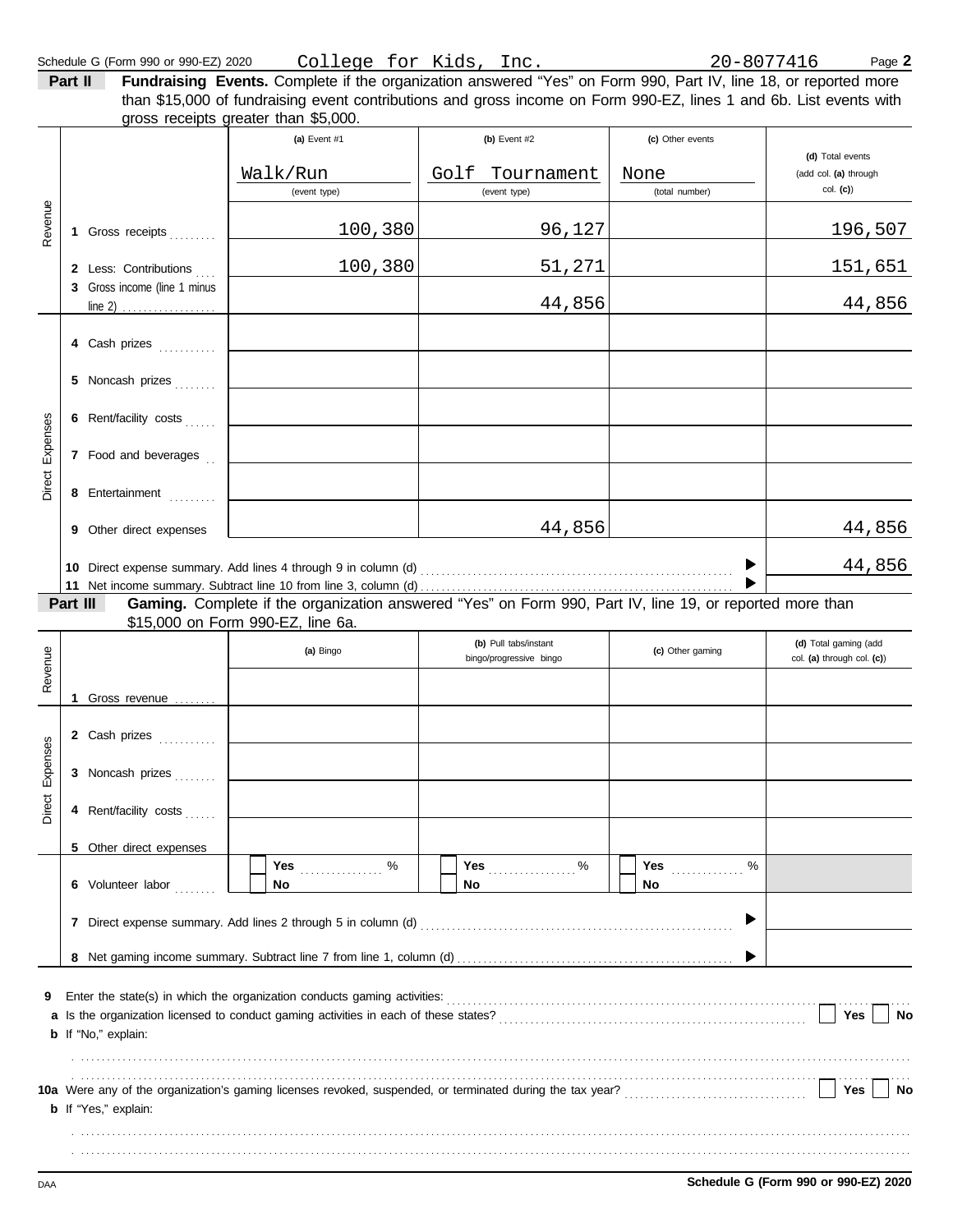|     | Schedule G (Form 990 or 990-EZ) 2020<br>College for Kids, Inc.                                                                                                                                                                 | 20-8077416      |     | Page 3 |
|-----|--------------------------------------------------------------------------------------------------------------------------------------------------------------------------------------------------------------------------------|-----------------|-----|--------|
| 11  |                                                                                                                                                                                                                                |                 | Yes | No     |
| 12  | Is the organization a grantor, beneficiary or trustee of a trust, or a member of a partnership or other entity                                                                                                                 |                 |     |        |
|     |                                                                                                                                                                                                                                |                 | Yes | No     |
| 13  | Indicate the percentage of gaming activity conducted in:                                                                                                                                                                       |                 |     |        |
| а   | The organization's facility encourance and contact the contact of the contact of the contact of the contact of the contact of the contact of the contact of the contact of the contact of the contact of the contact of the co | 13а             |     | %      |
| b   | An outside facility with the contract of the contract of the contract of the contract of the contract of the contract of the contract of the contract of the contract of the contract of the contract of the contract of the c | 13 <sub>b</sub> |     | $\%$   |
| 14  | Enter the name and address of the person who prepares the organization's gaming/special events books and<br>records:                                                                                                           |                 |     |        |
|     |                                                                                                                                                                                                                                |                 |     |        |
|     | Address <b>u</b>                                                                                                                                                                                                               |                 |     |        |
| 15a | Does the organization have a contract with a third party from whom the organization receives gaming                                                                                                                            |                 | Yes | No     |
|     |                                                                                                                                                                                                                                |                 |     |        |
|     |                                                                                                                                                                                                                                |                 |     |        |
|     | If "Yes," enter name and address of the third party:                                                                                                                                                                           |                 |     |        |
|     |                                                                                                                                                                                                                                |                 |     |        |
|     | Address <b>u</b>                                                                                                                                                                                                               |                 |     |        |
| 16  | Gaming manager information:                                                                                                                                                                                                    |                 |     |        |
|     |                                                                                                                                                                                                                                |                 |     |        |
|     |                                                                                                                                                                                                                                |                 |     |        |
|     | Description of services provided <b>u</b> electron contract the contract of services provided <b>u</b>                                                                                                                         |                 |     |        |
|     | Director/officer<br>Employee<br>Independent contractor                                                                                                                                                                         |                 |     |        |
|     |                                                                                                                                                                                                                                |                 |     |        |
| 17  | Mandatory distributions:                                                                                                                                                                                                       |                 |     |        |
|     | Is the organization required under state law to make charitable distributions from the gaming proceeds to                                                                                                                      |                 |     |        |
|     | retain the state gaming license?<br><b>b</b> Enter the amount of distributions required under state law to be distributed to other exempt organizations or                                                                     |                 | Yes | No     |
|     | spent in the organization's own exempt activities during the tax year $\mathbf u$<br>S                                                                                                                                         |                 |     |        |
|     | Supplemental Information. Provide the explanations required by Part I, line 2b, columns (iii) and (v); and<br>Part IV                                                                                                          |                 |     |        |
|     | Part III, lines 9, 9b, 10b, 15b, 15c, 16, and 17b, as applicable. Also provide any additional information.                                                                                                                     |                 |     |        |
|     | See instructions.                                                                                                                                                                                                              |                 |     |        |
|     |                                                                                                                                                                                                                                |                 |     |        |
|     |                                                                                                                                                                                                                                |                 |     |        |
|     |                                                                                                                                                                                                                                |                 |     |        |
|     |                                                                                                                                                                                                                                |                 |     |        |
|     |                                                                                                                                                                                                                                |                 |     |        |
|     |                                                                                                                                                                                                                                |                 |     |        |
|     |                                                                                                                                                                                                                                |                 |     |        |
|     |                                                                                                                                                                                                                                |                 |     |        |
|     |                                                                                                                                                                                                                                |                 |     |        |
|     |                                                                                                                                                                                                                                |                 |     |        |
|     |                                                                                                                                                                                                                                |                 |     |        |
|     |                                                                                                                                                                                                                                |                 |     |        |
|     |                                                                                                                                                                                                                                |                 |     |        |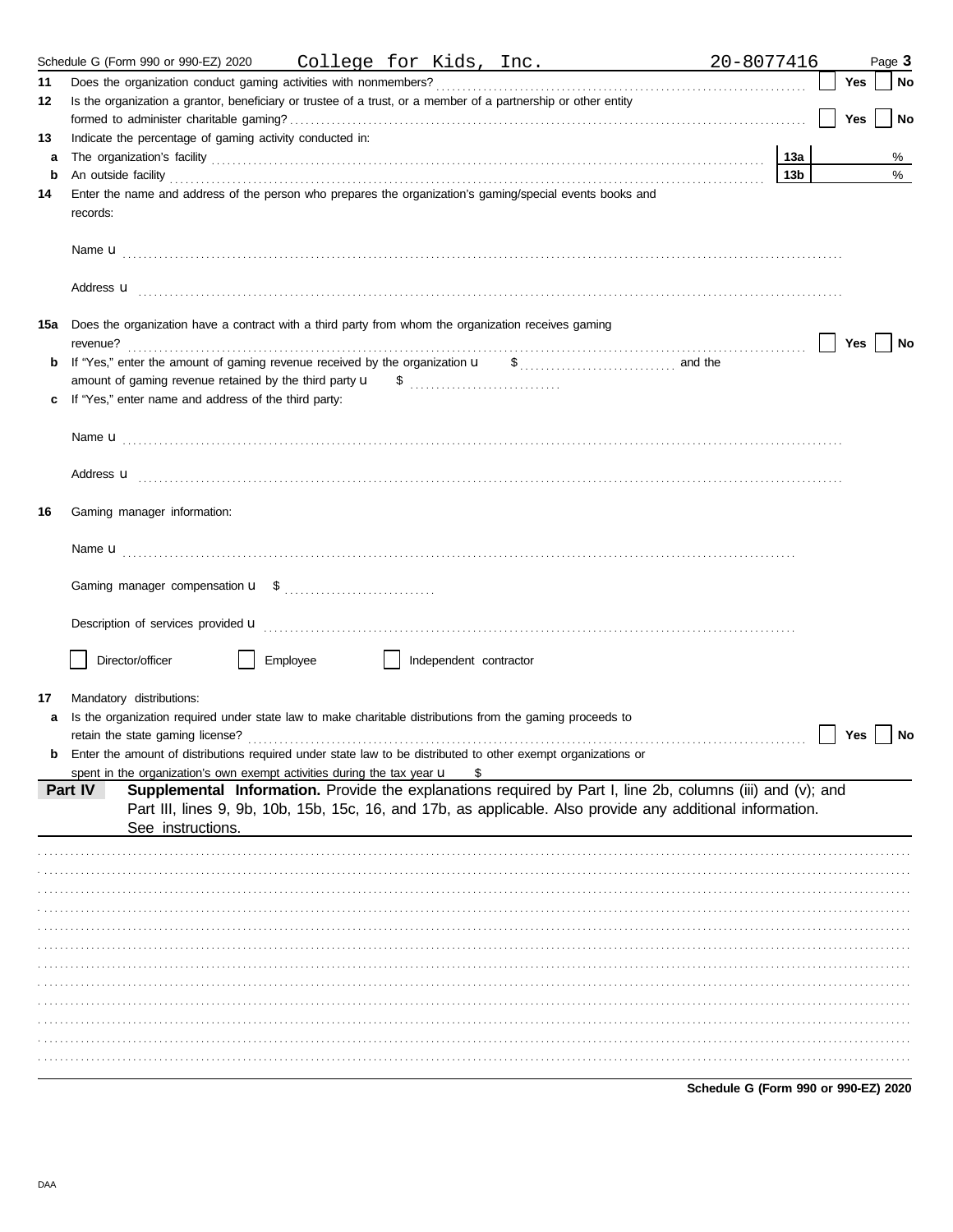| <b>SCHEDULE I</b><br>(Form 990) |                                                                                                                 |                                                                                                                                                                                                                                                                                                               | Grants and Other Assistance to Organizations,<br>Governments, and Individuals in the United States<br>Complete if the organization answered "Yes" on Form 990, Part IV, line 21 or 22. |                                         |                             |                                       |                                                             |                                          |                | OMB No. 1545-0047                     |
|---------------------------------|-----------------------------------------------------------------------------------------------------------------|---------------------------------------------------------------------------------------------------------------------------------------------------------------------------------------------------------------------------------------------------------------------------------------------------------------|----------------------------------------------------------------------------------------------------------------------------------------------------------------------------------------|-----------------------------------------|-----------------------------|---------------------------------------|-------------------------------------------------------------|------------------------------------------|----------------|---------------------------------------|
|                                 | Department of the Treasury                                                                                      | u Attach to Form 990.                                                                                                                                                                                                                                                                                         |                                                                                                                                                                                        |                                         |                             |                                       |                                                             |                                          | Open to Public |                                       |
|                                 | u Go to www.irs.gov/Form990 for the latest information.<br>Internal Revenue Service<br>Name of the organization |                                                                                                                                                                                                                                                                                                               |                                                                                                                                                                                        |                                         |                             |                                       | Employer identification number                              | Inspection                               |                |                                       |
|                                 |                                                                                                                 | College for Kids, Inc.                                                                                                                                                                                                                                                                                        |                                                                                                                                                                                        |                                         |                             |                                       |                                                             |                                          | 20-8077416     |                                       |
| Part I                          |                                                                                                                 | <b>General Information on Grants and Assistance</b>                                                                                                                                                                                                                                                           |                                                                                                                                                                                        |                                         |                             |                                       |                                                             |                                          |                |                                       |
| $\mathbf 1$<br>$\mathbf{z}$     |                                                                                                                 | Does the organization maintain records to substantiate the amount of the grants or assistance, the grantees' eligibility for the grants or assistance, and<br>Describe in Part IV the organization's procedures for monitoring the use of grant funds in the United States.                                   |                                                                                                                                                                                        |                                         |                             |                                       |                                                             |                                          |                | $\overline{X}$ Yes<br><b>No</b>       |
| Part II                         |                                                                                                                 | Grants and Other Assistance to Domestic Organizations and Domestic Governments. Complete if the organization answered "Yes" on Form 990,<br>Part IV, line 21, for any recipient that received more than \$5,000. Part II can be duplicated if additional space is needed.                                     |                                                                                                                                                                                        |                                         |                             |                                       |                                                             |                                          |                |                                       |
| $\mathbf{1}$                    |                                                                                                                 | (a) Name and address of organization<br>or government                                                                                                                                                                                                                                                         | $(b)$ EIN                                                                                                                                                                              | $(c)$ IRC<br>section<br>(if applicable) | (d) Amount of cash<br>grant | (e) Amount of non-<br>cash assistance | (f) Method of valuation<br>(book, FMV, appraisal,<br>other) | (g) Description of<br>noncash assistance |                | (h) Purpose of grant<br>or assistance |
| (1)                             |                                                                                                                 |                                                                                                                                                                                                                                                                                                               |                                                                                                                                                                                        |                                         |                             |                                       |                                                             |                                          |                |                                       |
| (2)                             |                                                                                                                 |                                                                                                                                                                                                                                                                                                               |                                                                                                                                                                                        |                                         |                             |                                       |                                                             |                                          |                |                                       |
|                                 |                                                                                                                 |                                                                                                                                                                                                                                                                                                               |                                                                                                                                                                                        |                                         |                             |                                       |                                                             |                                          |                |                                       |
| (3)                             |                                                                                                                 |                                                                                                                                                                                                                                                                                                               |                                                                                                                                                                                        |                                         |                             |                                       |                                                             |                                          |                |                                       |
|                                 |                                                                                                                 |                                                                                                                                                                                                                                                                                                               |                                                                                                                                                                                        |                                         |                             |                                       |                                                             |                                          |                |                                       |
| (4)                             |                                                                                                                 |                                                                                                                                                                                                                                                                                                               |                                                                                                                                                                                        |                                         |                             |                                       |                                                             |                                          |                |                                       |
| (5)                             |                                                                                                                 |                                                                                                                                                                                                                                                                                                               |                                                                                                                                                                                        |                                         |                             |                                       |                                                             |                                          |                |                                       |
|                                 |                                                                                                                 |                                                                                                                                                                                                                                                                                                               |                                                                                                                                                                                        |                                         |                             |                                       |                                                             |                                          |                |                                       |
| (6)                             |                                                                                                                 |                                                                                                                                                                                                                                                                                                               |                                                                                                                                                                                        |                                         |                             |                                       |                                                             |                                          |                |                                       |
| (7)                             |                                                                                                                 |                                                                                                                                                                                                                                                                                                               |                                                                                                                                                                                        |                                         |                             |                                       |                                                             |                                          |                |                                       |
|                                 |                                                                                                                 |                                                                                                                                                                                                                                                                                                               |                                                                                                                                                                                        |                                         |                             |                                       |                                                             |                                          |                |                                       |
| (8)                             |                                                                                                                 |                                                                                                                                                                                                                                                                                                               |                                                                                                                                                                                        |                                         |                             |                                       |                                                             |                                          |                |                                       |
| (9)                             |                                                                                                                 |                                                                                                                                                                                                                                                                                                               |                                                                                                                                                                                        |                                         |                             |                                       |                                                             |                                          |                |                                       |
| 2                               |                                                                                                                 |                                                                                                                                                                                                                                                                                                               |                                                                                                                                                                                        |                                         |                             |                                       |                                                             |                                          | u              |                                       |
|                                 |                                                                                                                 | Enter total number of other organizations listed in the line 1 table <i>manufacture in the content of the line</i> 1 table manufacture in the line 1 table manufacture in the line of the line of the line 1 table manufacture in t<br>For Paperwork Reduction Act Notice, see the Instructions for Form 990. |                                                                                                                                                                                        |                                         |                             |                                       |                                                             |                                          | u              | Schedule I (Form 990) (2020)          |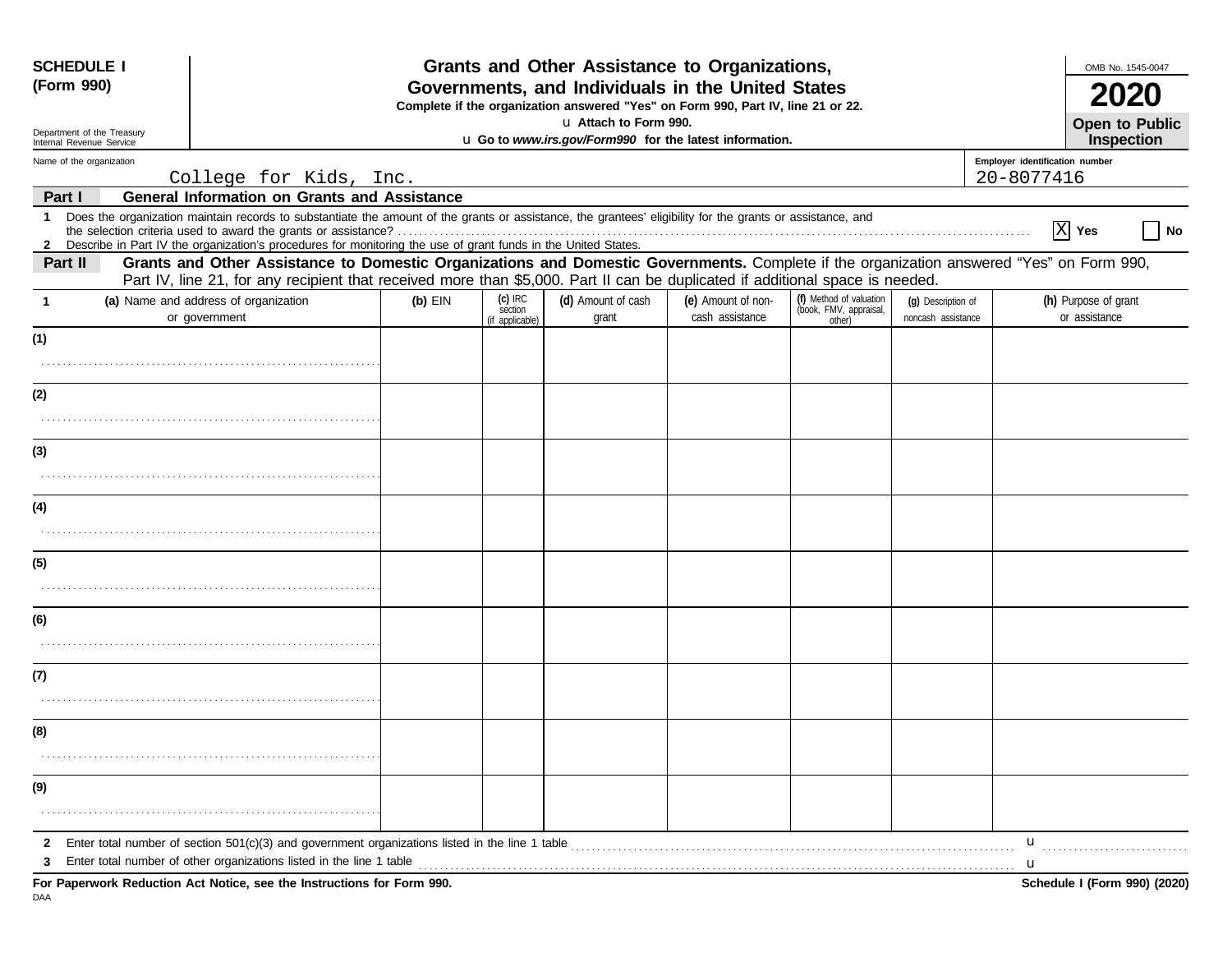FMV, appraisal, other) **(d)** Amount of **(e)** Method of valuation (book, cash grant **(a)** Type of grant or assistance **(b)** Number of **(c)** Amount of **Part III Grants and Other Assistance to Domestic Individuals.** Complete if the organization answered "Yes" on Form 990, Part IV, line 22. Part III can be duplicated if additional space is needed. Schedule I (Form 990) (2020) Page **2** College for Kids, Inc. 20-8077416 recipients and the cash areas in the noncash assistance **(f)** Description of noncash assistance **Part IV** Supplemental Information. Provide the information required in Part I, line 2; Part III, column (b); and any other additional information. Part I, Line 2 - Procedures for Monitoring the Use of Grant Funds [19] Part I, Line 2 - Procedures for Monitoring the Use of Grant Funds College for Kids matches middle and high school students with volunteer manuscriptum control of the matches mentors who guide and track the student's progress through the program. In manuscrimon manuscrimon addition, the students are required to disclose their school grades and manuscriminant controller behavior reports to assure they continue to meet the program's guidelines. . . . . . . . . . . . . . . . . . . . . . . . . . . . . . . . . . . . . . . . . . . . . . . . . . . . . . . . . . . . . . . . . . . . . . . . . . . . . . . . . . . . . . . . . . . . . . . . . . . . . . . . . . . . . . . . . . . . . . . . . . . . . . . . . . . . . . . . . . . . . . . . . . . . . . . . . . . . . . . . . . . . . . . . . . . . . . . . . . . . . . . . . . . . . . . . . . . . . . . . . . . . . . . . . . . . . . . . . . . . Scholarship expense is based upon TSIC scholarships credits used net manuscriminant expense is based upon TSIC scholarships credits used net of change in prepaid tuition. The amounts recognized by TSIC as expenses are based on its 50% share of the scholarship plan contract price. . . . . . . . . . . . . . . . . . . . . . . . . . . . . . . . . . . . . . . . . . . . . . . . . . . . . . . . . . . . . . . . . . . . . . . . . . . . . . . . . . . . . . . . . . . . . . . . . . . . . . . . . . . . . . . . . . . . . . . . . . . . . . . . . . . . . . . . . . . . . . . . . . . . . . . . . . . . . . . . . . . . . . . . . . . . . . . . . . . . . . . . . . . . . . . . . . . . . . . . . . . . . . . . . . . . . . . . . . . . **1 2 3 4 5 6 7** Scholarships 284 450,686 27,152 Book Tuition Credits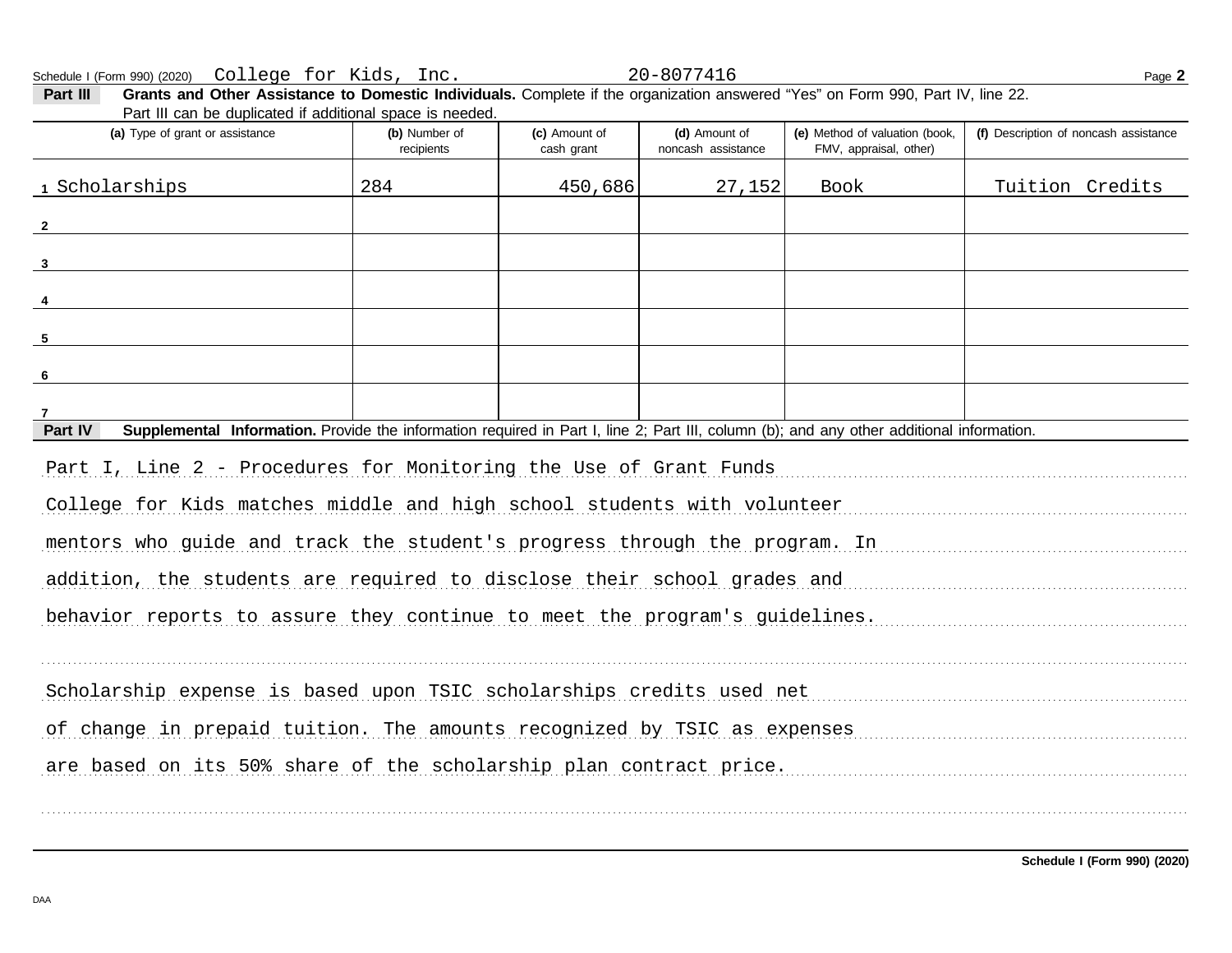DAA

| <b>SCHEDULE M</b> |  |  |
|-------------------|--|--|
| (Form 990)        |  |  |

Department of the Treasury<br>Internal Revenue Service

# **SCHEDULE M Noncash Contributions**

u **Complete if the organizations answered "Yes" on Form 990, Part IV, lines 29 or 30.** u **Attach to Form 990.**

u **Go to** *www.irs.gov/Form990* **for instructions and the latest information.**

**2020**

| P                 |  |  |
|-------------------|--|--|
| <b>Inspection</b> |  |  |

|     | Name of the organization                                                                                           |                               |                                                        |                                                    |                 | Employer identification number                               |     |     |          |
|-----|--------------------------------------------------------------------------------------------------------------------|-------------------------------|--------------------------------------------------------|----------------------------------------------------|-----------------|--------------------------------------------------------------|-----|-----|----------|
|     | College for Kids, Inc.                                                                                             |                               |                                                        |                                                    |                 | 20-8077416                                                   |     |     |          |
|     | <b>Types of Property</b><br>Part I                                                                                 |                               |                                                        |                                                    |                 |                                                              |     |     |          |
|     |                                                                                                                    | (a)<br>Check if<br>applicable | (b)<br>Number of contributions or<br>items contributed | (c)<br>Noncash contribution<br>amounts reported on |                 | (d)<br>Method of determining<br>noncash contribution amounts |     |     |          |
|     |                                                                                                                    |                               |                                                        | Form 990, Part VIII, line 1g                       |                 |                                                              |     |     |          |
| 1   | Art - Works of art                                                                                                 |                               |                                                        |                                                    |                 |                                                              |     |     |          |
| 2   | Art - Historical treasures                                                                                         |                               |                                                        |                                                    |                 |                                                              |     |     |          |
| 3   | Art - Fractional interests                                                                                         |                               |                                                        |                                                    |                 |                                                              |     |     |          |
| 4   | Books and publications                                                                                             |                               |                                                        |                                                    |                 |                                                              |     |     |          |
| 5   | Clothing and household                                                                                             |                               |                                                        |                                                    |                 |                                                              |     |     |          |
|     | goods<br>                                                                                                          |                               |                                                        |                                                    |                 |                                                              |     |     |          |
| 6   | Cars and other vehicles                                                                                            |                               |                                                        |                                                    |                 |                                                              |     |     |          |
| 7   | Boats and planes                                                                                                   |                               |                                                        |                                                    |                 |                                                              |     |     |          |
| 8   | Intellectual property                                                                                              |                               |                                                        |                                                    |                 |                                                              |     |     |          |
| 9   | Securities - Publicly traded                                                                                       |                               |                                                        |                                                    |                 |                                                              |     |     |          |
| 10  | Securities - Closely held stock                                                                                    |                               |                                                        |                                                    |                 |                                                              |     |     |          |
| 11  | Securities - Partnership, LLC,                                                                                     |                               |                                                        |                                                    |                 |                                                              |     |     |          |
|     | or trust interests                                                                                                 |                               |                                                        |                                                    |                 |                                                              |     |     |          |
| 12  | Securities - Miscellaneous                                                                                         |                               |                                                        |                                                    |                 |                                                              |     |     |          |
| 13  | Qualified conservation                                                                                             |                               |                                                        |                                                    |                 |                                                              |     |     |          |
|     | contribution - Historic                                                                                            |                               |                                                        |                                                    |                 |                                                              |     |     |          |
|     | structures                                                                                                         |                               |                                                        |                                                    |                 |                                                              |     |     |          |
| 14  | Qualified conservation                                                                                             |                               |                                                        |                                                    |                 |                                                              |     |     |          |
|     | contribution - Other                                                                                               |                               |                                                        |                                                    |                 |                                                              |     |     |          |
| 15  | Real estate - Residential                                                                                          |                               |                                                        |                                                    |                 |                                                              |     |     |          |
| 16  | Real estate - Commercial                                                                                           |                               |                                                        |                                                    |                 |                                                              |     |     |          |
| 17  | Real estate - Other                                                                                                |                               |                                                        |                                                    |                 |                                                              |     |     |          |
| 18  | Collectibles                                                                                                       |                               |                                                        |                                                    |                 |                                                              |     |     |          |
| 19  | Food inventory                                                                                                     |                               |                                                        |                                                    |                 |                                                              |     |     |          |
| 20  | Drugs and medical supplies                                                                                         |                               |                                                        |                                                    |                 |                                                              |     |     |          |
| 21  | Taxidermy                                                                                                          |                               |                                                        |                                                    |                 |                                                              |     |     |          |
| 22  | Historical artifacts                                                                                               |                               |                                                        |                                                    |                 |                                                              |     |     |          |
| 23  | Scientific specimens                                                                                               |                               |                                                        |                                                    |                 |                                                              |     |     |          |
| 24  | Archeological artifacts                                                                                            |                               |                                                        |                                                    |                 |                                                              |     |     |          |
| 25  | Other <b>u</b> (Scholarships                                                                                       | Χ                             | 2                                                      | 27,152                                             | Tuition Credits |                                                              |     |     |          |
| 26  |                                                                                                                    |                               |                                                        |                                                    |                 |                                                              |     |     |          |
| 27  |                                                                                                                    |                               |                                                        |                                                    |                 |                                                              |     |     |          |
| 28  | Other $\mathbf{u}$ (                                                                                               |                               |                                                        |                                                    |                 |                                                              |     |     |          |
| 29  | Number of Forms 8283 received by the organization during the tax year for contributions for                        |                               |                                                        |                                                    |                 |                                                              |     |     |          |
|     | which the organization completed Form 8283, Part IV, Donee Acknowledgement                                         |                               |                                                        |                                                    | 29              |                                                              |     |     |          |
|     |                                                                                                                    |                               |                                                        |                                                    |                 |                                                              |     | Yes | No       |
| 30a | During the year, did the organization receive by contribution any property reported in Part I, lines 1 through     |                               |                                                        |                                                    |                 |                                                              |     |     |          |
|     | 28, that it must hold for at least three years from the date of the initial contribution, and which isn't required |                               |                                                        |                                                    |                 |                                                              |     |     |          |
|     |                                                                                                                    |                               |                                                        |                                                    |                 |                                                              | 30a |     | Χ        |
| b   | If "Yes," describe the arrangement in Part II.                                                                     |                               |                                                        |                                                    |                 |                                                              |     |     |          |
| 31  | Does the organization have a gift acceptance policy that requires the review of any nonstandard                    |                               |                                                        |                                                    |                 |                                                              |     |     |          |
|     | contributions?                                                                                                     |                               |                                                        |                                                    |                 |                                                              | 31  |     | <u>X</u> |
| 32a | Does the organization hire or use third parties or related organizations to solicit, process, or sell noncash      |                               |                                                        |                                                    |                 |                                                              |     |     |          |
|     | contributions?                                                                                                     |                               |                                                        |                                                    |                 |                                                              | 32a |     | <u>X</u> |
| b   | If "Yes," describe in Part II.                                                                                     |                               |                                                        |                                                    |                 |                                                              |     |     |          |
| 33  | If the organization didn't report an amount in column (c) for a type of property for which column (a) is checked,  |                               |                                                        |                                                    |                 |                                                              |     |     |          |
|     | describe in Part II.                                                                                               |                               |                                                        |                                                    |                 |                                                              |     |     |          |

**For Paperwork Reduction Act Notice, see the Instructions for Form 990. Schedule M (Form 990) 2020**

**The Communication** 

OMB No. 1545-0047

|  | <b>Open To Public</b> |
|--|-----------------------|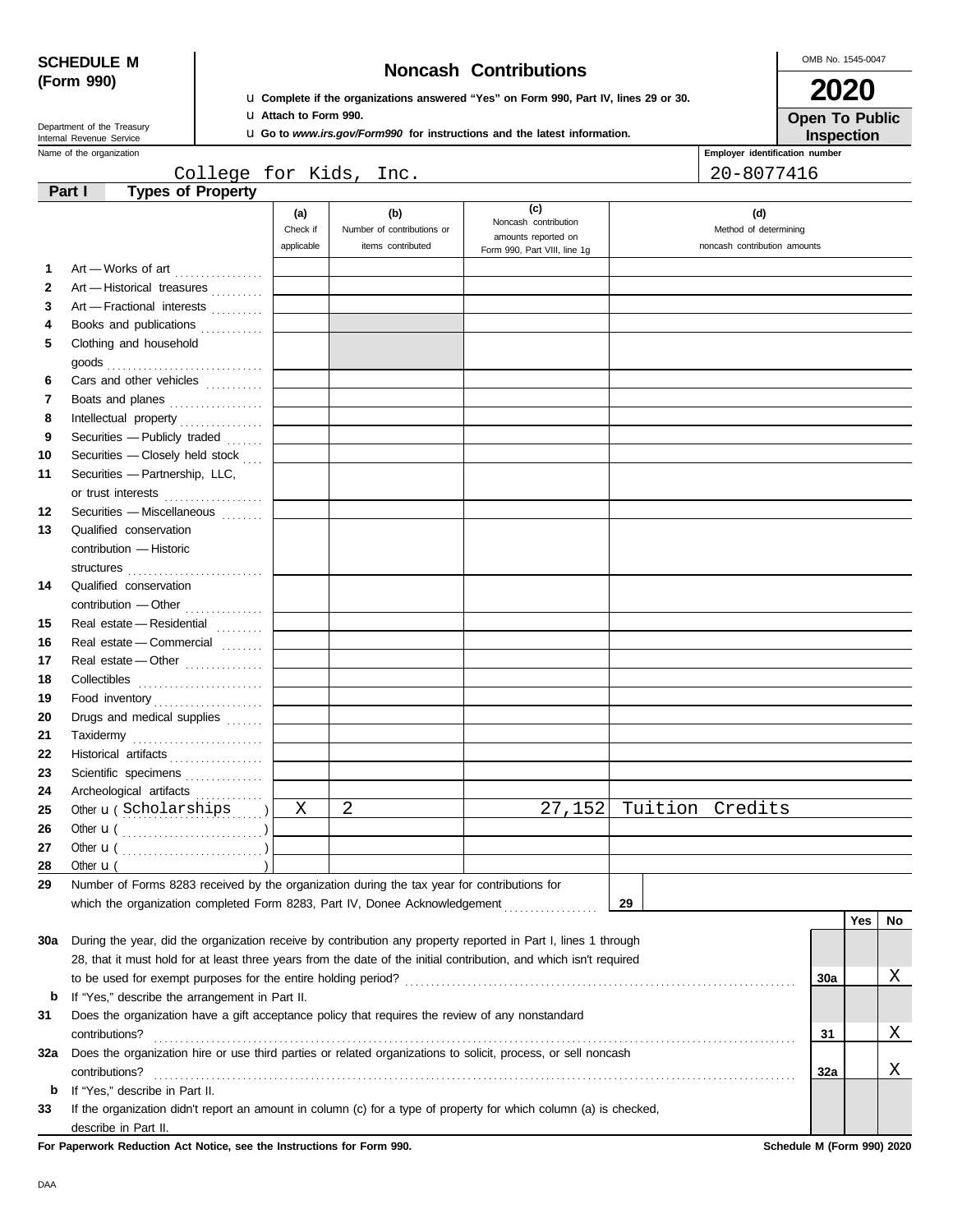| Schedule M (Form 990) 2020 College for Kids, Inc. |  |  |  |  |
|---------------------------------------------------|--|--|--|--|
|---------------------------------------------------|--|--|--|--|

| Part II | or a combination of both. Also complete this part for any additional information. |  | Supplemental Information. Provide the information required by Part I, lines 30b, 32b, and 33, and whether<br>the organization is reporting in Part I, column (b), the number of contributions, the number of items received, |  |
|---------|-----------------------------------------------------------------------------------|--|------------------------------------------------------------------------------------------------------------------------------------------------------------------------------------------------------------------------------|--|
|         |                                                                                   |  |                                                                                                                                                                                                                              |  |
|         |                                                                                   |  |                                                                                                                                                                                                                              |  |
|         |                                                                                   |  |                                                                                                                                                                                                                              |  |
|         |                                                                                   |  |                                                                                                                                                                                                                              |  |
|         |                                                                                   |  |                                                                                                                                                                                                                              |  |
|         |                                                                                   |  |                                                                                                                                                                                                                              |  |
|         |                                                                                   |  |                                                                                                                                                                                                                              |  |
|         |                                                                                   |  |                                                                                                                                                                                                                              |  |
|         |                                                                                   |  |                                                                                                                                                                                                                              |  |
|         |                                                                                   |  |                                                                                                                                                                                                                              |  |
|         |                                                                                   |  |                                                                                                                                                                                                                              |  |
|         |                                                                                   |  |                                                                                                                                                                                                                              |  |
|         |                                                                                   |  |                                                                                                                                                                                                                              |  |
|         |                                                                                   |  |                                                                                                                                                                                                                              |  |
|         |                                                                                   |  |                                                                                                                                                                                                                              |  |
|         |                                                                                   |  |                                                                                                                                                                                                                              |  |
|         |                                                                                   |  |                                                                                                                                                                                                                              |  |
|         |                                                                                   |  |                                                                                                                                                                                                                              |  |
|         |                                                                                   |  |                                                                                                                                                                                                                              |  |
|         |                                                                                   |  |                                                                                                                                                                                                                              |  |
|         |                                                                                   |  |                                                                                                                                                                                                                              |  |
|         |                                                                                   |  |                                                                                                                                                                                                                              |  |
|         |                                                                                   |  |                                                                                                                                                                                                                              |  |
|         |                                                                                   |  |                                                                                                                                                                                                                              |  |
|         |                                                                                   |  |                                                                                                                                                                                                                              |  |
|         |                                                                                   |  |                                                                                                                                                                                                                              |  |
|         |                                                                                   |  |                                                                                                                                                                                                                              |  |
|         |                                                                                   |  |                                                                                                                                                                                                                              |  |
|         |                                                                                   |  |                                                                                                                                                                                                                              |  |
|         |                                                                                   |  |                                                                                                                                                                                                                              |  |
|         |                                                                                   |  |                                                                                                                                                                                                                              |  |
|         |                                                                                   |  |                                                                                                                                                                                                                              |  |
|         |                                                                                   |  |                                                                                                                                                                                                                              |  |
|         |                                                                                   |  |                                                                                                                                                                                                                              |  |
|         |                                                                                   |  |                                                                                                                                                                                                                              |  |
|         |                                                                                   |  |                                                                                                                                                                                                                              |  |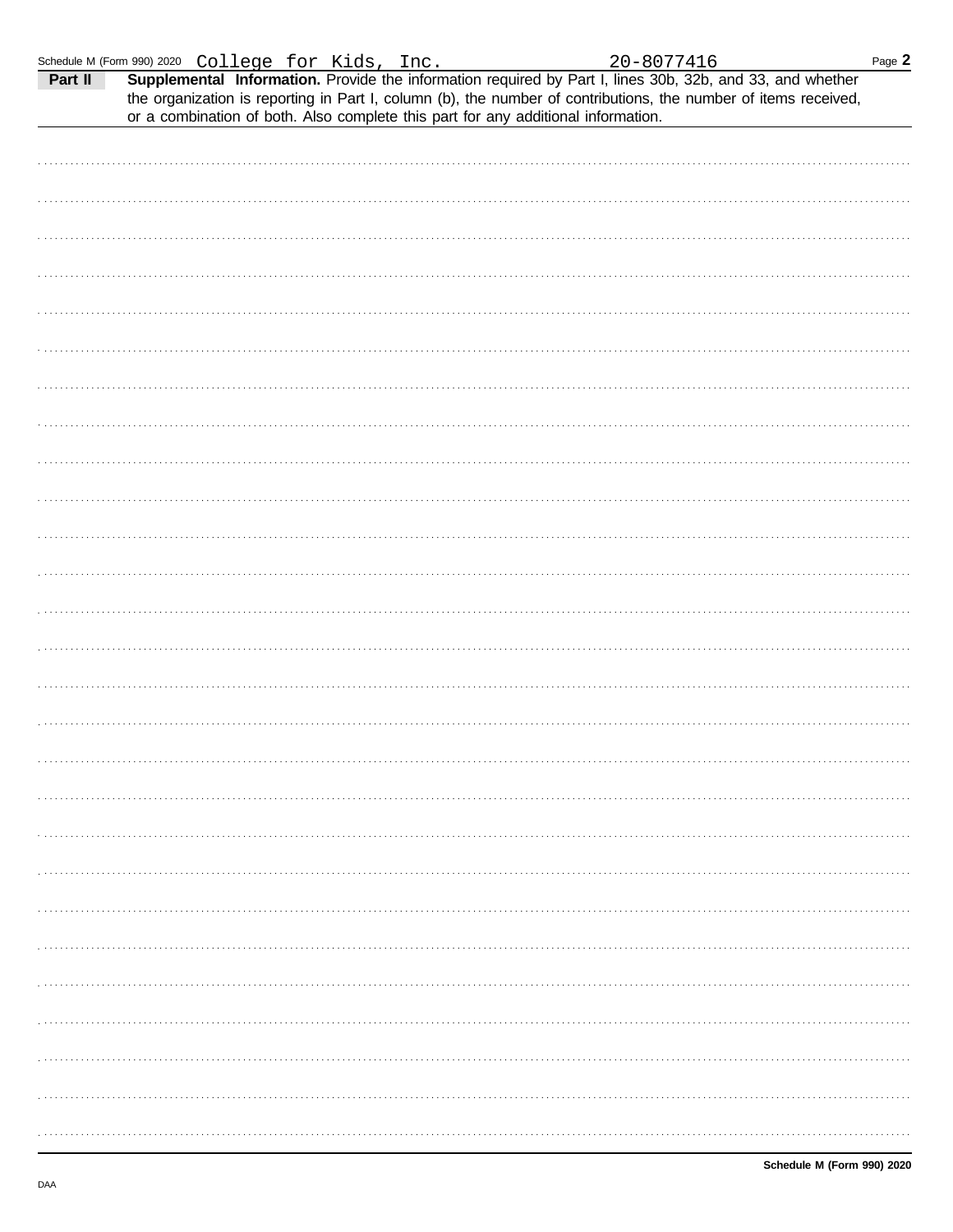Internal Revenue Service Department of the Treasury

## **SCHEDULE O Supplemental Information to Form 990 or 990-EZ**

**Form 990 or 990-EZ or to provide any additional information. (Form 990 or 990-EZ) Complete to provide information for responses to specific questions on** u **Attach to Form 990 or 990-EZ.** u **Go to** *www.irs.gov/Form990* **for the latest information.**

OMB No. 1545-0047

**2020 Open to Public**

Name of the organization **Employer identification number Employer identification number Inspection**

College for Kids, Inc. 20-8077416

Form 990 - Organization's Mission (1998) (1999) Form (1999) - Creation of Mission (1999) - Creation's Mission The organization's mission is to passionately promote self-worth, personal responsibility and academic success for qualified, financially at-risk students throughout Palm Beach County by providing a unique set of resources which includes one-on-one mentoring services, college readiness coaching, college advising, post-secondary retention services, and a guaranteed post-secondary full-tuition college scholarship.

Form 990, Part III, Line 4a - First Accomplishment (1999) (1999) The Take Stock in Children program has effectively provided a pathway to success for underserved youth by providing students with the resources they need to achieve academic success. The program accomplishes its success as a result of its innovative multi-year program model that provides wraparound support services to its students throughout their middle and high school years and continues through post-secondary completion.

. . . . . . . . . . . . . . . . . . . . . . . . . . . . . . . . . . . . . . . . . . . . . . . . . . . . . . . . . . . . . . . . . . . . . . . . . . . . . . . . . . . . . . . . . . . . . . . . . . . . . . . . . . . . . . . . . . . . . . . . . . . . . . . . . . . . . . . . . . . . . . . . . . . . . . . . . . . . . . . . . . . . . . .

. . . . . . . . . . . . . . . . . . . . . . . . . . . . . . . . . . . . . . . . . . . . . . . . . . . . . . . . . . . . . . . . . . . . . . . . . . . . . . . . . . . . . . . . . . . . . . . . . . . . . . . . . . . . . . . . . . . . . . . . . . . . . . . . . . . . . . . . . . . . . . . . . . . . . . . . . . . . . . . . . . . . . . .

The average length of time for a student in the program is 5 to 8 years. By enrolling students in 6th - 9th grade the program is able to provide services at an early stage. Each student is matched with a caring adult mentor who meets with the student on a weekly basis; receives continuous academic support throughout the year; and provided with ongoing college readiness services through their assigned College Readiness Coach. Upon high school graduation each student receives a minimum of a 2-year Florida Prepaid college tuition scholarship. Throughout the school year, students along with their family attend monthly workshops geared toward aiding in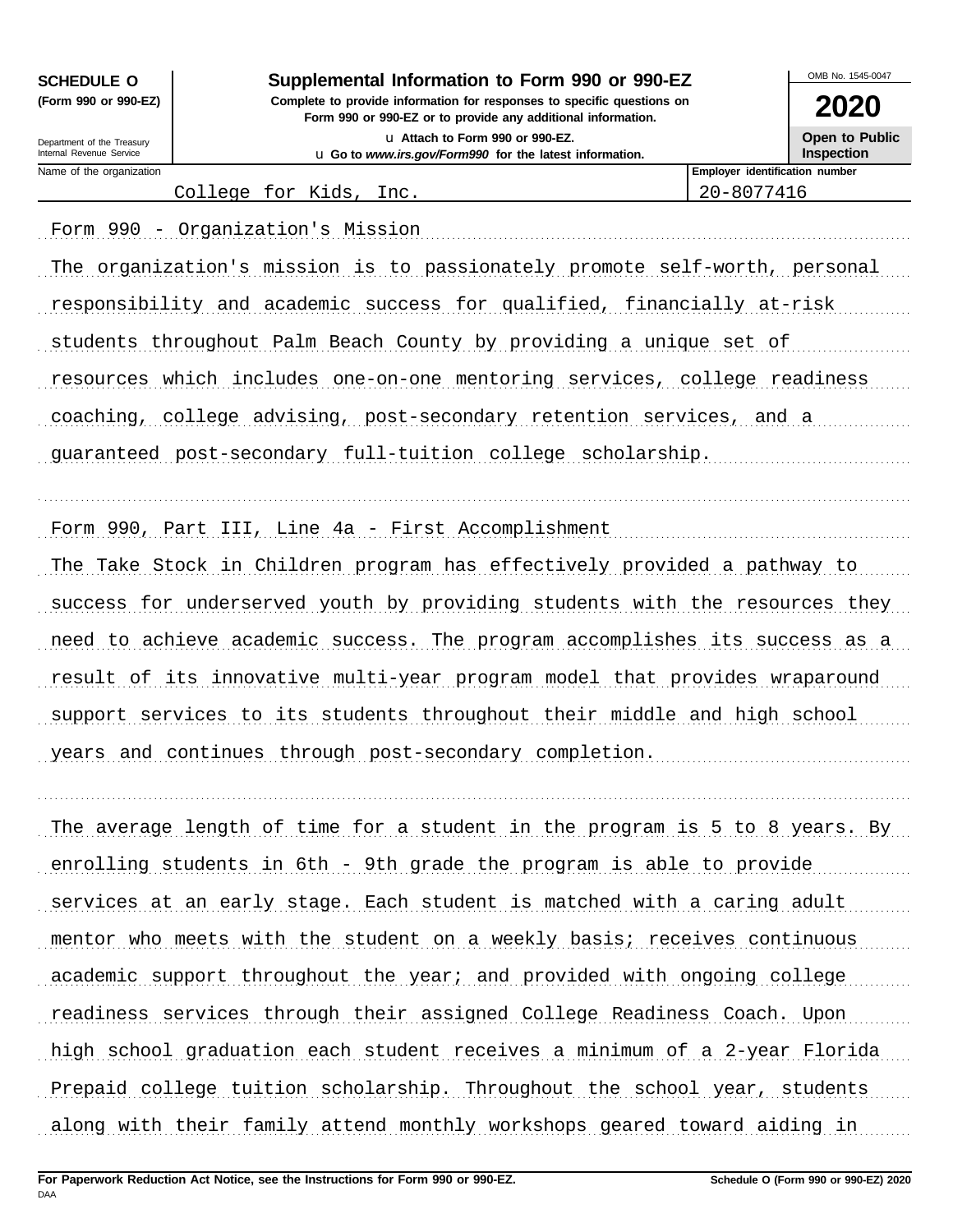| Schedule O (Form 990 or 990-EZ) 2020                                        | Page 2                         |  |
|-----------------------------------------------------------------------------|--------------------------------|--|
| Name of the organization                                                    | Employer identification number |  |
| College for Kids, Inc.                                                      | 20-8077416                     |  |
| social/emotional issues, overcoming common stressors and system barriers,   |                                |  |
| communication tools, financial literacy, tutoring resources, high school    |                                |  |
| prep plans, etc. Students are also provided with local community service    |                                |  |
| opportunities in efforts to provide students with meaningful tasks that aid |                                |  |
| in developing their interests, skills, and talents, all while giving back   |                                |  |
| to their community.                                                         |                                |  |
|                                                                             |                                |  |
| During the student's senior year of high school, they are introduced to the |                                |  |
| program's College Retention Specialists and begin to receive services to    |                                |  |
| aid in the transition period between high school graduation and the         |                                |  |
| student's first day of college. Once the student graduates high school they |                                |  |
| continue to receive post-secondary academic advising services through       |                                |  |
| post-secondary completion.                                                  |                                |  |
|                                                                             |                                |  |
| Form 990, Part VI, Line 11b - Organization's Process to Review Form 990     |                                |  |
| The form 990 is prepared, reviewed and presented to the Board of Directors  |                                |  |
| for approval.                                                               |                                |  |
|                                                                             |                                |  |
| Form 990, Part VI, Line 12c - Enforcement of Conflicts Policy               |                                |  |
| The conflict of interest policy has been fully disclosed to the Board of    |                                |  |
| Directors, officers and employees for their review and in turn they are     |                                |  |
| required to sign an annual statement that they are in compliance with the   |                                |  |
| policy.                                                                     |                                |  |
|                                                                             |                                |  |
| Form 990, Part VI, Line 15a - Compensation Process for Top Official         |                                |  |
| The executive committee of the Board of Directors establishes the officer   |                                |  |
|                                                                             |                                |  |

compensation plan for the organization. The recommendations are reviewed

Page 1 of 2